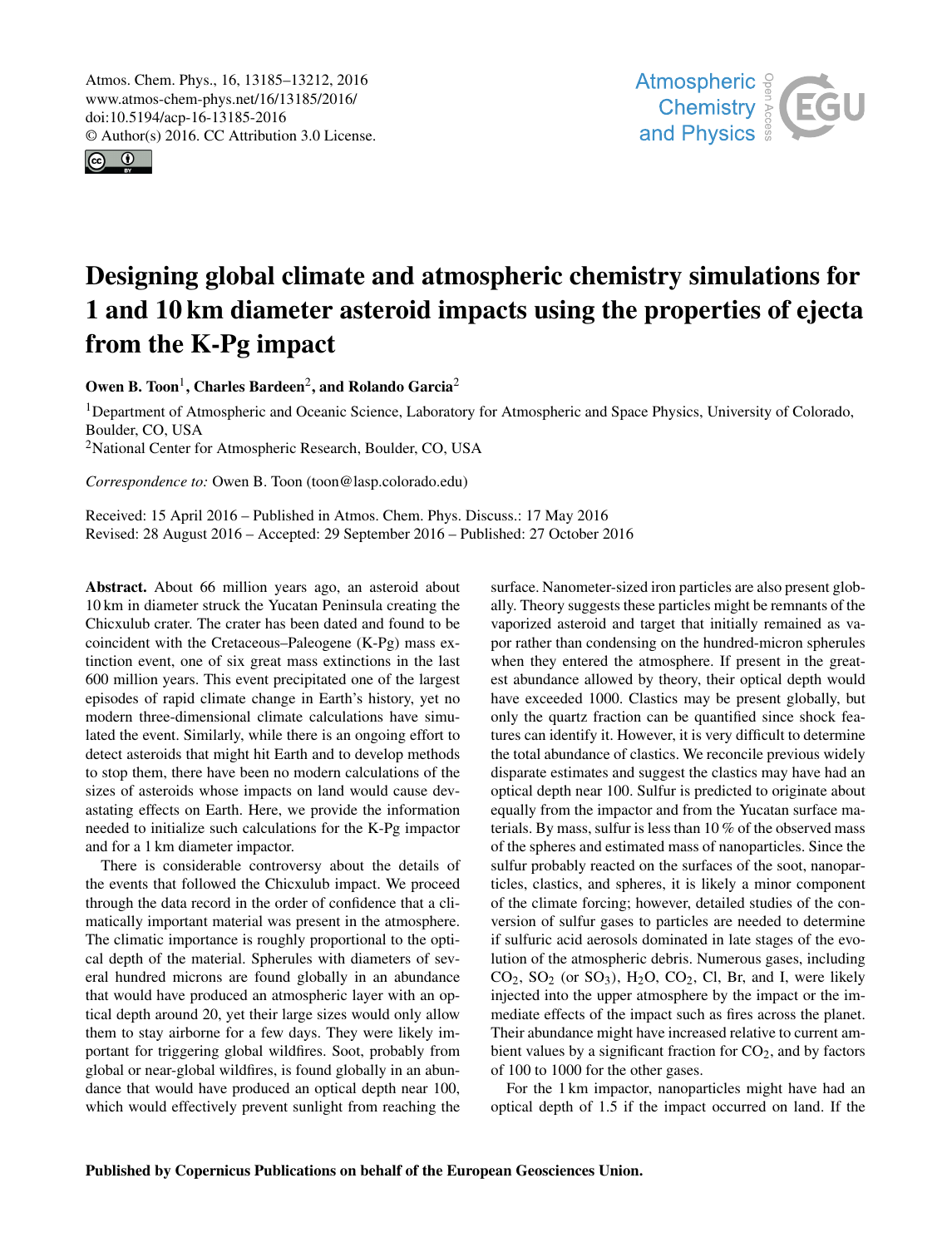impactor struck a densely forested region, soot from the forest fires might have had an optical depth of 0.1. Only S and I would be expected to be perturbed significantly relative to ambient gas-phase values. One kilometer asteroids impacting the ocean may inject seawater into the stratosphere as well as halogens that are dissolved in the seawater.

For each of the materials mentioned, we provide initial abundances and injection altitudes. For particles, we suggest initial size distributions and optical constants. We also suggest new observations that could be made to narrow the uncertainties about the particles and gases generated by large impacts.

## 1 Introduction and definitions

About 66 million years ago, an asteroid around 10 km in diameter hit the Earth near the present-day Yucatan village of Chicxulub and created an immense crater whose age coincides with the Cretaceous–Paleogene (K-Pg) global mass extinction (Alvarez et al., 1980; Schulte et al., 2010; Renne et al., 2013). There is an enormous literature concerning this event and its aftermath. Surprisingly, however, there are very few papers about the changes in climate and atmospheric chemistry caused by the debris from the impact while it was in the atmosphere, and no studies based on modern threedimensional climate models. Nevertheless, this event was almost certainly one of the largest and most dramatic shortterm perturbations to climate and atmospheric chemistry in Earth's history.

There is substantial evidence for many other impacts in Earth's history as large or larger than that at Chicxulub, mostly in the Precambrian (e.g., Johnson and Melosh, 2012a; Glass and Simonson, 2012). There is also a growing effort to find asteroids smaller than the one that hit Chicxulub, but whose impact might have significant global effects, and to develop techniques to stop any that could hit the Earth. For example, as of 17 November 2015, NASA's Near Earth Object Program identifies 13 392 objects whose orbits pass near Earth. Among these objects, 878 have a diameter of about 1 km or larger, and 1640 have been identified as "potentially hazardous asteroids", which are asteroids that pass the Earth within about 5% of Earth's distance from the sun, and are larger than about 150 m diameter.

There is evidence for such smaller impacts in recent geologic history from craters, osmium variations in sea cores (Paquay et al., 2008), and spherule layers (Johnson and Melosh, 2012a; Glass and Simonson, 2012). For instance, a multi-kilometer object formed the Siberian Popigai crater in the late Eocene and another multi-kilometer object formed the late Eocene Chesapeake Bay crater in the United States. Size estimates vary between techniques, but within a given technique the Popigai object is generally given a diameter half that of the Chicxulub object. Toon et al. (1997) point out that the environmental effects of impacts scale with the impactor energy, or cube of the diameter, not diameter (or crater size). The Popigai object likely had about 12 % of the energy of the Chicxulub object. Surprisingly, except for collisions in the ocean (Pierazzo et al., 2010), climate models have not been used to determine the destruction that might be caused by objects near 1 km in diameter, a suggested lower limit to the size of an impactor that might do significant worldwide damage (e.g., Toon et al., 1997).

Here, we describe the parameters that are needed to initialize three-dimensional climate and atmospheric chemistry models for the Chicxulub impact and for a 1 km diameter asteroid impact. Nearly every aspect of the K-Pg impact event is uncertain and controversial. We will address some of these uncertainties and controversies and make recommendations for the initial conditions that seem most appropriate for a climate model, based upon the geological evidence. We will also suggest the properties of the initial impact debris from a 1 km diameter asteroid.

There are numerous observed and predicted components of the Chicxulub impact debris. The distal debris layer, defined to be the debris that is more than 4000 km removed from the impact site, is thought to contain material that remained in the atmosphere long enough to be globally distributed. This distal layer, sometimes called the fireball layer or the magic layer, is typically only a few millimeters thick (Smit, 1999). As discussed below, the layer includes 200 µm sized spherules,  $50 \mu m$  sized shocked quartz grains,  $0.1 \mu m$ sized soot, and 20 nm sized iron-rich material.

We discuss each of the components of the distal layer in detail below. In brief, we find the following: the large spherules are not likely to be of importance to the climate because they would have been removed from the atmosphere in only a few days. However, they may have initiated global wildfires. The shocked quartz grains, one of the definitive pieces of evidence for an impact origin as opposed to volcanic origin of the debris layer, are likely only a small fraction of the clastic debris. It is difficult to identify the rest of the minerals produced by crushing because there is material in the layer that might have been produced long after the impact by erosion and chemical alteration of the large spheres or from the ambient environment. One major controversy surrounding the clastic material is the fraction that is submicron sized. Particles larger than a micron will not remain in the atmosphere very long and, therefore, are less likely to affect climate. Unfortunately, the submicrometer portion of the clastics in the distal layer, which might linger in the atmosphere for a year or more, has not been directly measured. Our estimate of the mass of submicron-sized clastics suggest that it could have had a very large optical depth that would be capable of modifying the climate significantly. Nevertheless, submicron clastics are only of modest climatic importance relative to the light-absorbing soot and possibly the iron-rich nanometer-scale debris. Submicron soot is observed in the global distal layer in such quantity that it would have had a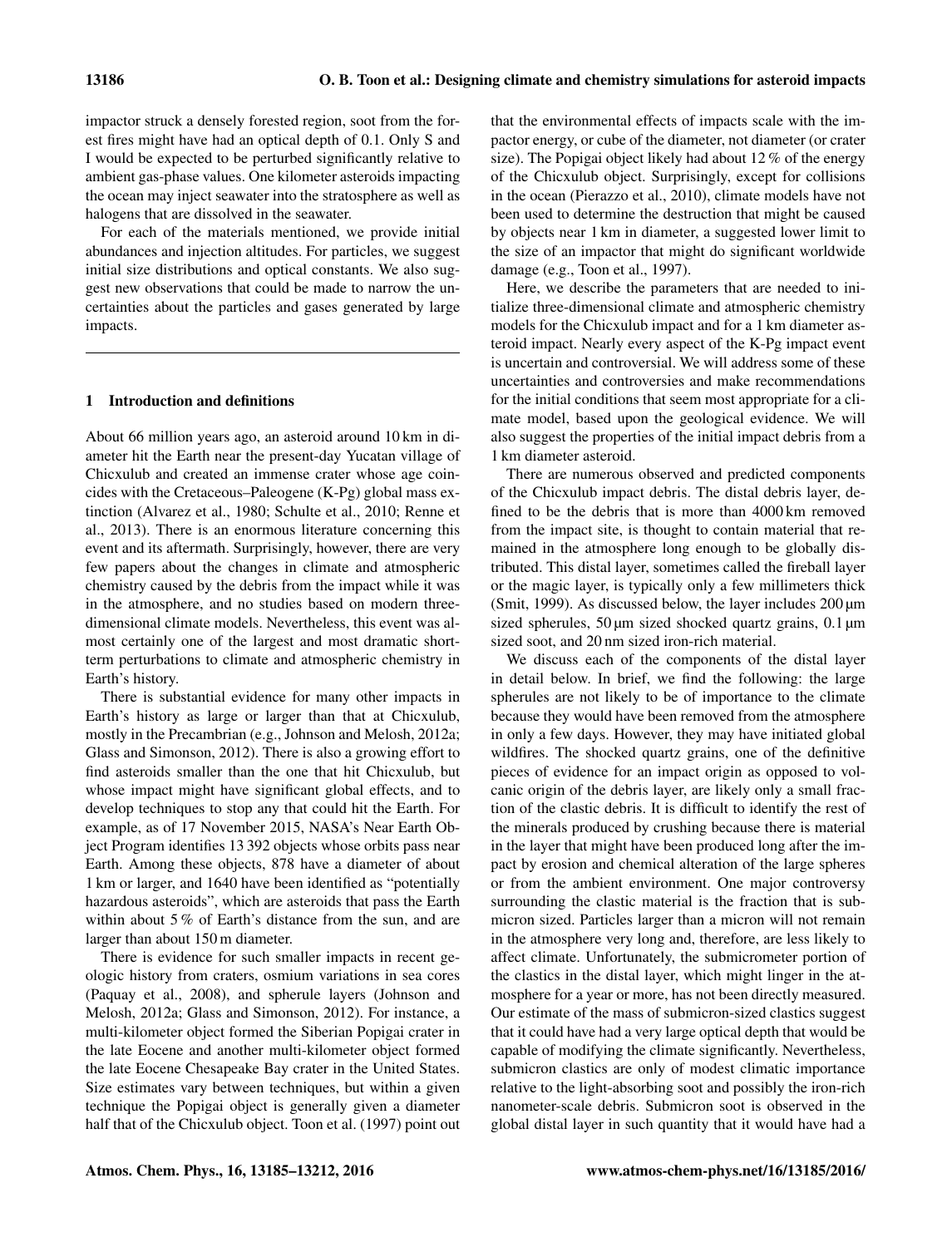very great impact on the climate when it was suspended in the atmosphere. The major controversy surrounding the soot is whether it originated from forest fires or from hydrocarbons at the impact site. The origin of the soot, however, is of secondary importance with regard to its effect on climate. Since the soot layer overlaps the iridium layer in the distal debris, it had to have been created within a year or two of the impact, based on the removal time of small particles from the atmosphere (and ocean), and could not have been the result of fires long after the impact. The fireball layer is often colored red and contains abundant iron. Some of the iron has been identified as part of a 20 nm sized particle phase, possibly representing a portion of the recondensed vaporized impactor and target. However, relatively little work has been done on this material. Its abundance has not been measured, but theoretical work suggests its mass could have been comparable to that of the impactor. Therefore, the nanometer-sized particles could have been of great importance to the climate. Each of the materials just described is present in the distal layer, and their impacts on the atmosphere were likely additive.

There are several other possible components of the distal layer that have not been clearly identified and studied as part of the impact debris, which we discuss below. Water, carbon, sulfur, chlorine, bromine, and iodine were likely present in significant quantities in the atmosphere after the impact. The Chicxulub impact occurred in the sea with depths possibly ranging up to 1 km. The target sediments and the asteroid probably also contained significant amounts of water. Water is an important greenhouse gas, and could condense to form rain, which might have removed materials from the stratosphere. Carbon is present in seawater, in many asteroids, and in sediments. Injections as carbon dioxide or methane might have led to an increased greenhouse effect. Sulfur is widely distributed in the ambient environment and is water soluble. Therefore, it is difficult to identify extraterrestrial sulfur in the debris layer. However, the impact site contains a lot of sulfur, and asteroids also contain significant amounts of sulfur. Sulfur is noteworthy because it is known to produce atmospheric particulates in today's atmosphere that alter the climate. Chlorine, bromine, and iodine can destroy ozone, and their effectiveness as catalysts is enhanced by heterogeneous reactions on sulfuric acid aerosols.

In addition to the millimeter-thick distal layer, there is an intermediate region ranging from 2500 to 4000 km from the impact site with a debris layer that is several centimeters thick (Smit, 1999). This layer contains microtektites (molten rock deformed by passage through the air), shocked quartz, as well as clastics such as pulverized and shocked carbonates. Most of this layer originated from the target material in the Yucatan. It is of interest because, like the debris clouds from explosive volcanic eruptions, components of this material may have escaped from the region near the impact site to become part of the global debris layer.

Properties of each of these materials need to be known in order to model their effects on the climate and atmospheric chemistry realistically. These properties include the altitude of injection, the size of the injected particles, the mass of injected particles or gases, the density of the particles, and the optical properties of the injected particles and gases. Our best estimates for these properties for the K-Pg impact are summarized in Table 1 for particles and Table 2 for gases, and discussed for each material in Sect. 2. Tables 3 and 4 provide an extrapolation of these properties for an impact of a 1 km sized object.

While the mass of the injected material is useful as an input parameter to a model, the optical depth of the particles is needed to quantify their impact on the atmospheric radiation field and, therefore, on the climate. Hence, optical depth is a useful quantity to compare the relative importance of the various materials to the climate. For a monodisperse particle size distribution, the optical depth is given by  $\tau = \frac{Mq_{\text{ext}}}{4\rho r}$ . Here,  $M$  is the mass of particles in a column of air (for example,  $g \text{ cm}^{-2}$ ), r is the radius of the particles,  $\rho$  is the density of the material composing the particles, and  $q_{ext}$  is the optical extinction efficiency at the wavelength of interest. The optical extinction efficiency is a function of the size of the particles relative to the wavelength of light of interest, and of the optical constants of the material. The optical extinction efficiency is computed accurately in climate models. However, a rough value of  $q_{ext}$  for particles larger than 1  $\mu$ m is about 2 for visible wavelength light. We use this rough estimate for  $q_{\text{ext}}$ in Tables 1 and 3 to calculate an optical depth for purposes of qualitatively comparing the importance of the various types of injected particles. We assume in the heuristic calculations of optical depth in Tables 1 and 3 that the particles have a radius of 1 µm because smaller particles will quickly coagulate to a radius near 1  $\mu$ m given the large masses of injected material. Particles smaller than 1  $\mu$ m would lead to a larger optical depth than given in Tables 1 and 3.

Below, we define the properties that are needed to perform climate or atmospheric chemistry simulations for each material that might be important.

#### 2 Particulate injections

#### 2.1 Large spherules

## 2.1.1 Large spherules from the Chicxulub impact

The most evident component of the distal and regional debris layers is spherical particles, some of which are large enough to be seen with the naked eye. Due to their spherical shape it is assumed that they are part of the melt debris from the impact or the condensed vapor from the impact (Johnson and Melosh, 2012b, 2014). The particles are not thought to have melted on reentry into the atmosphere since debris launched above the atmosphere by the impact should not reach high enough velocities to melt when it reenters the atmosphere. According to Bohor and Glass (1995), there are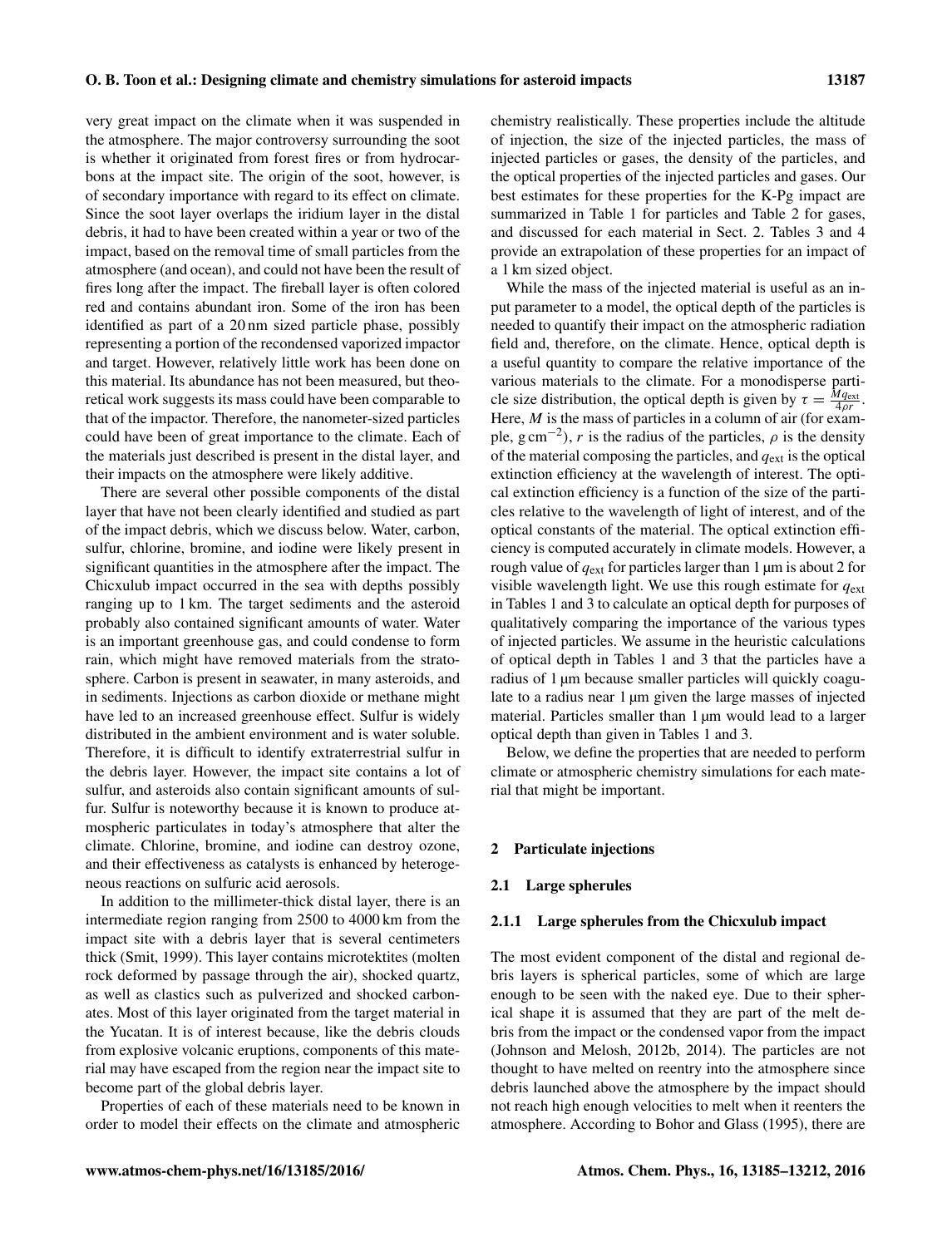| Property/<br>constituent                                         | Type 2 spherules                                                             | Soot                                                                                          | Nanoparticles                                | Clastics, $\lt$ $\mu$ m                                         | S                                                                           |
|------------------------------------------------------------------|------------------------------------------------------------------------------|-----------------------------------------------------------------------------------------------|----------------------------------------------|-----------------------------------------------------------------|-----------------------------------------------------------------------------|
| Material amount,<br>g, column density<br>$(g \, \text{cm}^{-2})$ | $2.3 \times 10^{18}$ (0.44)                                                  | $1.5 - 5.6 \times 10^{16}$ (0.29)<br>to $1.1 \times 10^{-2}$ <sup>c</sup>                     | $\sim$ 2 $\times$ 10 <sup>18b</sup><br>(0.4) | $< 6 \times 10^{16}$<br>(0.01)                                  | $9 \times 10^{16}$<br>$(5 \times 10^{-2} \text{ g cm}^{-2})$<br>as $SO_4$ ) |
| Global optical depth as<br>$1 \mu m$ particles <sup>a</sup>      | $\sim$ 20 (for 250 $\mu$ m)<br>particles)                                    | $\sim$ 100                                                                                    | $\sim$ 2000                                  | $\sim$ 90                                                       | $\sim$ 450                                                                  |
| Vertical distribution                                            | 70 km, Gaussian<br>distribution with<br>half width of<br>$6.6 \mathrm{km}^d$ | Eq. $(2)$                                                                                     | Same as Type 2<br>spherules                  | Uniformly mixed<br>vertically above<br>tropopause               | Same as Type 2<br>spherules                                                 |
| Optical properties                                               | Not relevant                                                                 | $n=1.8$<br>$k = 0.67$                                                                         | Hervig et al.<br>(2009)                      | Orofino et al. (1998)<br>limestone                              | Sulfuric acid                                                               |
| Initial particle size                                            | $250 \,\mathrm{\upmu m}$ diameter                                            | Lognormal,<br>$r_{\rm m} = 0.11 \,\rm \mu m,$<br>$\sigma = 1.6$ ;<br>monomers<br>$30 - 60$ nm | 20 nm diameter                               | Lognormal,<br>$r_{\rm m} = 0.5 \,\rm \mu m,$<br>$\sigma = 1.65$ | Gas                                                                         |
| Material density,<br>$g \text{ cm}^{-3}$                         | 2.7                                                                          | 1.8                                                                                           | 2.7                                          | 2.7                                                             | 1.8                                                                         |

Table 1. K-Pg injection scenario for impactor mass  $\sim 1.4 \times 10^{18}$  g; impact energy  $\sim 2.8 \times 10^{23}$  J = 6.8  $\times 10^7$  Mt for 20 km s<sup>-1</sup> impact.

<sup>a</sup> Qualitative estimate for comparison purposes only. <sup>b</sup> This value is an upper limit. The lower limit is zero. <sup>c</sup> These values are for aciniform soot or elemental carbon in the stratosphere (see text).  $d$  The material may have quickly moved to below 50 km to maintain hydrostatic balance (see text).

two types of spherules, with differing composition and distribution. They identify Type 1 splash-form spherules (tektites or microtektites) that occur in the melt-ejecta (basal or lower) layer of the regional debris layer where it has a two-layered structure. These spherules are found as far from the Chicxulub site as Wyoming, but generally do not extend beyond about 4000 km away from Chicxulub. While the Type 1 particles are derived from silicic rocks, they are also mixed with sulfur-rich carbonates from the upper sediments in the Yucatan. The Type 1 spherules are poor in Ni and Ir, and the lower layer is poor in shocked quartz, consistent with their origin from the lower energy impact ejecta from the crater. Generally, the debris layer within about 4000 km of the crater is almost entirely composed of target material, rather than material from the impactor itself. Type 2 spherules, on the other hand, are found in the distal debris layer, and presumably formed primarily from the condensation of rock vapor from the impactor and target (O'Keefe and Ahrens, 1982; Johnson and Melosh, 2012b). There are subtypes of Type 2 spherules that correspond to varying composition of the original source material. Type 2 spherules occur in the upper layer in impact sites near Chicxulub, which merges into the fireball layer at distal sites. The Type 2 spherules are rich in Ni and Ir, while the fireball layer is rich in shocked quartz.

The formation of the spherical particles may depend on two different processes. Melosh and Vickery (1991) describe one formation mechanism, probably occurring in less heavily shocked portions of the target, when molten material decompresses until it reaches a critical line at which it starts to boil. The gas drag from the rock vapor on the molten rock spheres then tears apart the molten material, just as water droplets break apart when they fall through air. The relative velocities of water drops in air and the melt in vapor are similar, as are the surface tensions. As a result, melt droplets are similar in size to drizzle drops in light rain near  $250 \,\mu m$ . According to Johnson and Melosh (2012b), these spherical particles are most likely to be found within 4000 km of the impact site, and to be chemically related to the target material, and not to the impactor. Such materials are reported across North America as Type 1 spherules (Bohor et al., 1987), sometimes referred to as microtektites. Since these spherules are not global, they likely were not as relevant to climate as the Type 2 spherules.

Melt droplets can also form in heavily shocked parts of the impact debris as rock vapor condenses to form melt in the fireball, which rises thousands of kilometers above the Earth's surface. These melt droplets form the Type 2 spherules. O'Keefe and Ahrens (1982) first modeled this process, and deduced that particles near a few hundred microns in size would form, as is observed. They also pointed out that the size of the spheres would be proportional to the size of the impactor. Johnson and Melosh (2012b) recently reconsidered this process for forming melt particles. They point out that the large spherules contain iridium (e.g., Smit, 1999), which is consistent with them being composed partially of the vaporized impactor. Their model of the formation and distribu-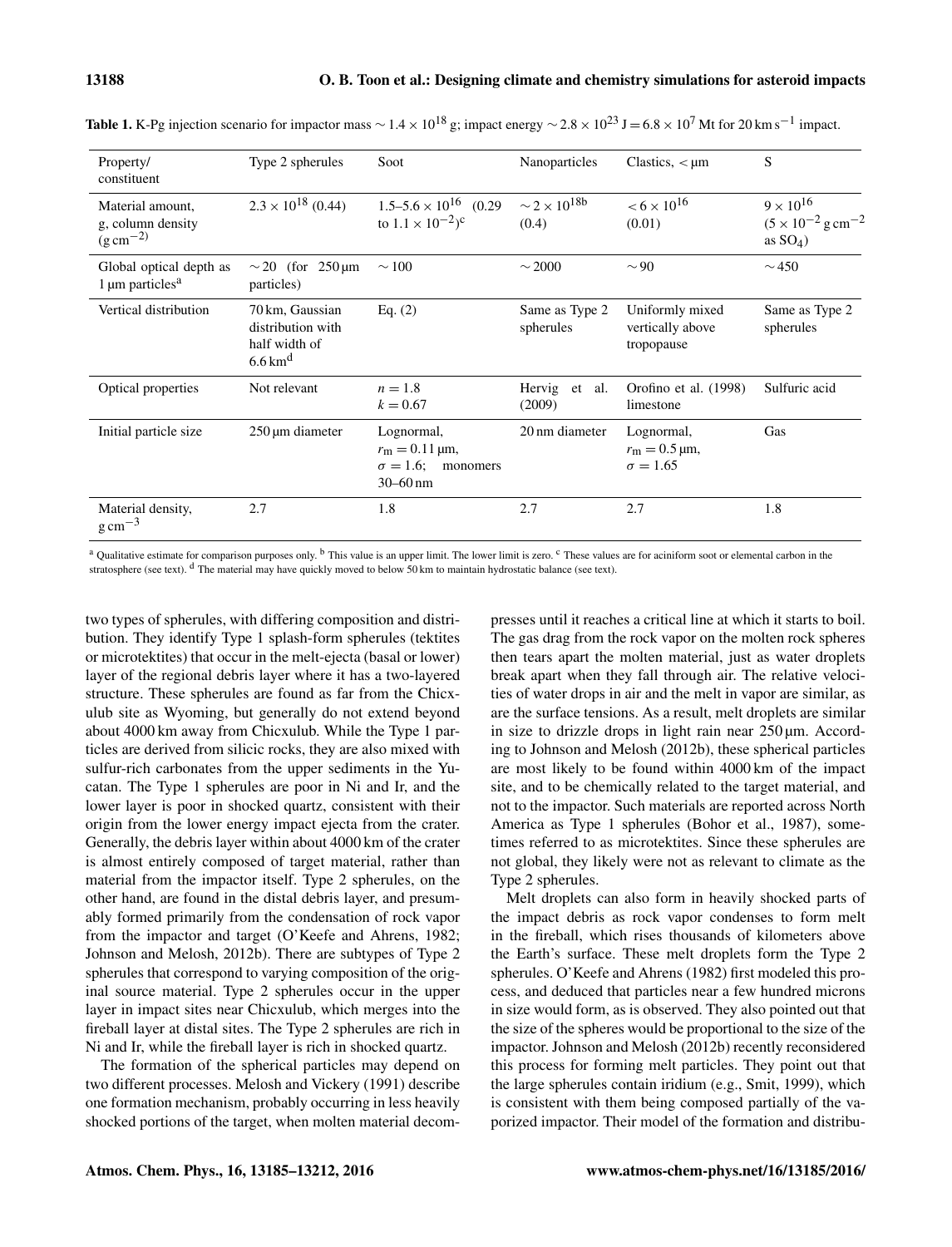| Sources/<br>gases <sup>d</sup>      | <sub>S</sub><br>$(x 10^{13})$ | C<br>(as<br>CO <sub>2</sub> <sup>b</sup><br>$(x 10^{17})$ | $H_2O$<br>$(x 10^{15})$ | Cl<br>$(x 10^{12})$ | Br<br>$(x 10^{10}) (x 10^7)$ |                 | N<br>$(x 10^{14})$                  | Vertical distribution                             |
|-------------------------------------|-------------------------------|-----------------------------------------------------------|-------------------------|---------------------|------------------------------|-----------------|-------------------------------------|---------------------------------------------------|
| Ambient<br>burden $(g)$             | 1 <sup>a</sup>                | 8.4                                                       | 1.3<br>strat            | 2.3<br>strat        | 3.1<br>strat                 | < 2.3<br>strat  | $\overline{c}$<br>as $N_2O$         |                                                   |
| Impactor                            | $4 \times 10^3$               | 0.3                                                       | 200                     | $7 \times 10^2$     | $5 \times 10^2$              | $7 \times 10^4$ |                                     | As Type 2 spherules                               |
| Forest fires                        | 40                            | 6                                                         | 1500                    | 200                 | 1000                         | $9 \times 10^5$ | 10                                  | As soot                                           |
| Vaporized sea-<br>water             | 60                            | Small                                                     | 600                     | $1 \times 10^4$     | $5 \times 10^3$              | 40              |                                     | As Type 2 spherules                               |
| Splashed sea-<br>water <sup>c</sup> | 500                           | Small                                                     | $5 \times 10^3$         | $1 \times 10^5$     | $4 \times 10^4$              | $3 \times 10^2$ | $\equiv$                            | Uniformly mixed above<br>tropopause               |
| Impact site<br>(vaporized)          | 5000                          | 0.6                                                       | 90                      | 800                 | 400                          | 3               |                                     | As Type 2 spherules                               |
| Impact site<br>(degassed)           | 500                           | 0.1                                                       | 120                     | $2 \times 10^3$     | $1 \times 10^3$              | $\overline{7}$  |                                     | Uniformly mixed above<br>tropopause               |
| Air heating                         |                               |                                                           |                         |                     |                              |                 | 300<br>as $NOx$ created<br>from air | Half uniformly mixed,<br>half as Type 2 spherules |

Table 2. Gas-phase emissions (g) from the Chicxulub impact.

<sup>a</sup> Based on Pinatubo eruption. <sup>b</sup> Mass is given in terms of C, but emission is in the form of CO<sub>2</sub>. <sup>c</sup> S, Cl, Br, I likely injected as particulates. <sup>d</sup> The scaling factors given in parentheses apply to all values in column.

tion of these particles suggests the particles have a size that varies spatially over the plume. Averaging over the simulated plume yields a mean size of 217 µm with a standard deviation of about 47 µm for a 10 km diameter impactor hitting at 21 km s−<sup>1</sup> . From the two examples given by Johnson and Melosh (2012b) it appears that the standard deviation is consistently 22 % of the mean radius for asteroids of different sizes. The initial values for the various properties of Type 2 spherules described above are summarized in Table 1 for the K-Pg impactor.

Smit (1999), who refers to the Type 2 spherules in the distal layer as microkrystites, estimated that these particles typically have a diameter near  $250 \,\mu m$ , and a surface concentration of about 20 000 particles cm<sup>-2</sup> over the Earth. Unfortunately, we are not aware of studies that measure the dispersion of the size distribution, or the spatial variation of the abundance of these particles. We assume that the particles have the density of CM2 asteroids, since Cr isotope ratios suggest that is the composition of the K-Pg impactor (Trinquier et al., 2006). Assuming this density,  $\sim$  2.7 g cm<sup>-3</sup>, the mass of spherules per unit area of the Earth is about 0.4 g cm−<sup>2</sup> , and the initial optical depth is about 20, as noted in Table 1. These spherules compose about half of the mass of the distal layer. We assume the particles were initially distributed uniformly around the globe, with the initial mixing ratio in the atmosphere varying only in altitude. Some theoretical studies, such as Kring and Durda (2002) and Morgan et al. (2013), suggest that these particles were not uniformly

deposited in latitude and longitude, but had focusing points such as the antipodes of the impact site. Unfortunately, we are not aware of quantitative data on the global distribution of the spherules. The study by Morgan et al. (2013) may also be more applicable to the Type 1 spherules since their numerical model does not produce vaporized material from the asteroid impact.

According to the simulations of Goldin and Melosh (2009), the infalling spherical particles reached terminal fall velocity near 70 km altitude, at which point they begin to behave like individual airborne particles. Kalashnikova et al. (2000) investigated incoming micrometeorites in the present atmosphere, which generally ablate near 85 km. Kalashnikova et al. (2000) found material entering from space stops in the atmosphere after it encountered a mass of air approximately equal to its own mass. Therefore, the altitude distribution is taken to be Gaussian, centered at 70 km and with a half width of one atmospheric scale height (about 6.6 km based on the US standard atmosphere). A scale height is chosen as the half width of the injection profile since it is a natural measure of the density of the atmosphere. Figure 1 illustrates the vertical injection profile of the spherules (green curve). As discussed below, we expect several materials with origins similar to those of the spherules to be injected in this same altitude range, but others with origins unrelated to the impact generated plume, such as soot from fires, to be injected at lower altitudes.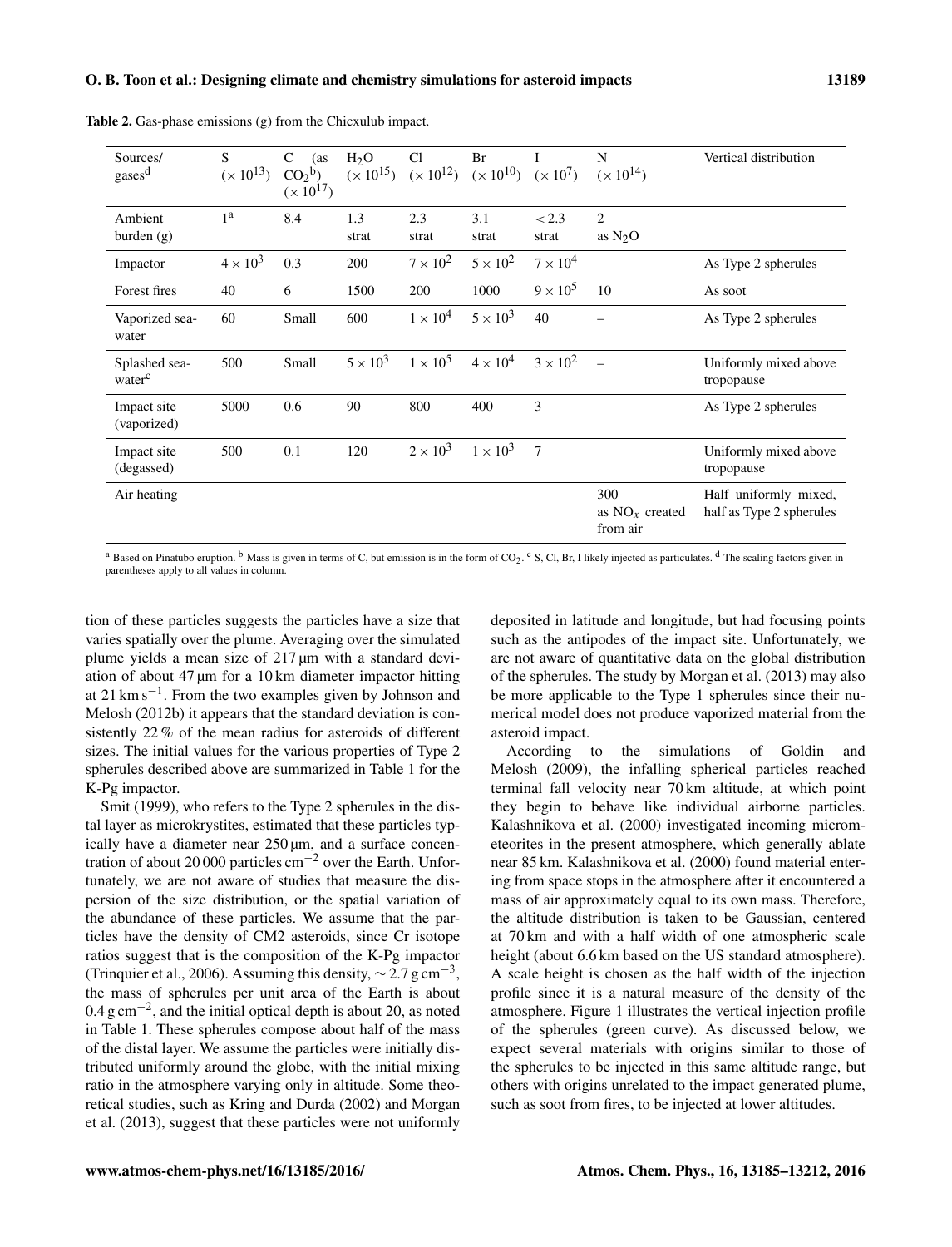| Property/<br>constituent                                      | Type 2 spherules                               | Sooth                                                                      | Nanoparticles<br>from<br>vapor-<br>ized rock <sup>c</sup> | Clastics, $\lt$ $\mu$ m<br>distributed glob-<br>ally                                            | S                                                                                      |
|---------------------------------------------------------------|------------------------------------------------|----------------------------------------------------------------------------|-----------------------------------------------------------|-------------------------------------------------------------------------------------------------|----------------------------------------------------------------------------------------|
| Material amount<br>g, column density<br>$(g \text{ cm}^{-2})$ | $1.4 \times 10^{15}$<br>$(2.6 \times 10^{-4})$ | $2.8 \times 10^{13}$<br>$(5.6 \times 10^{-6})$                             | $1 \times 10^{15}$<br>$(2 \times 10^{-4})$                | $2.6 \times 10^{13}$<br>$(5 \times 10^{-6})$                                                    | $4.4 \times 10^{13}$<br>$(2.6 \times 10^{-5} \text{ g cm}^{-2} \text{ as}$<br>$SO_4$ ) |
| Estimated global<br>optical depth as 1 µm<br>particles        | 0.2<br>$(as 15 \mu m particles)$               | $4.7 \times 10^{-2}$                                                       | 1.5                                                       | $4 \times 10^{-2}$                                                                              | 0.22                                                                                   |
| Vertical & horizontal<br>distributions                        | Table 1:<br>over 50 $%$ of Earth               | $50\%$ Eq. (2)<br>$+50\%$ Eq. (3);<br>over $4 \times 10^4$ km <sup>2</sup> | Table 1:<br>over $50\%$ of<br>Earth                       | Uniformly<br>mixed<br>above<br>tropopause,<br>spread<br>over<br>$4 \times 10^5$ km <sup>2</sup> | Follow nanoparticles                                                                   |
| Optical properties                                            | Not relevant                                   | Table 1                                                                    | Table 1                                                   | Depends on im-<br>pact site                                                                     | Table 1                                                                                |
| Initial particle size<br>$(\mu m)$                            | $15 \mu m$                                     | Table 1                                                                    | $20 \text{ nm}$                                           | Table 1                                                                                         |                                                                                        |

**Table 3.** The 1 km land<sup>a</sup> injection scenario for impactor mass  $1.4 \times 10^{15}$  g; impactor energy  $\sim 2.8 \times 10^{20}$  J = 6.8  $\times 10^4$  Mt.

<sup>a</sup> We assume a 1 km asteroid impact would not penetrate through the 5 km average depth of the ocean. Therefore, none of the materials in this table would be injected into the atmosphere for an ocean impact. For the density of all materials, follow Table 1. <sup>b</sup> The material amount assumes an impact into a region where 2.25 g C cm<sup>-2</sup> flammable biomass is consumed. The material amount can be scaled linearly for other choices of available biomass that burns. <sup>c</sup> We assume about 35 % of the impactor and an equivalent mass of target would vaporize and end up as nanoparticles. This value is an upper limit. The lower limit is zero.



Figure 1. Injection profiles for smoke at midlatitudes and the tropics and for large spherical particles. Many other constituents follow the same vertical profiles as noted in Tables 1–4. We suggested clastics be placed above the tropopause using a constant mixing ratio.

The 70 km injection altitude refers to the level at which the large spherical particles reached terminal velocity. However, as is evident from the optical depth, many spherules entered through the same air mass. The column mass of the distal layer is  $\sim 1$  g cm<sup>-2</sup> so the air pressure needs to about 1 hPa for the air mass above the altitude in question and the particle mass to be comparable. A pressure of 1 hPa occurs at about 48 km. Therefore, if the entire distal layer mass is placed into a model above 48 km, its mass mixing ratio will be greater than 1, and the atmosphere will be significantly out of hydrostatic balance. We are not aware of any simulations of the first few hours after the impact, but significant turbulence and mixing must have occurred as the atmosphere adjusted to the large mass imbalance. Model initialization should be checked to determine if the planned simulations start out of hydrostatic balance. If so, the injection altitude should be lowered below 70 km.

The energy release from the reentry of the large spherical particles into the atmosphere was likely responsible for setting most of the aboveground terrestrial biosphere on fire. However, due to their size, the spherules could not have remained in the atmosphere for more than a few days. Hence, they likely did not have a significant direct impact on the climate, but fell to Earth like a gentle rain.

## 2.1.2 Large spherules from a 1 km diameter asteroid impact

Type 1 spherules, melt droplets, will form from impacts by 1 km diameter asteroids, and produce millimeter-sized particles in the ejecta curtain layer located near the crater (John-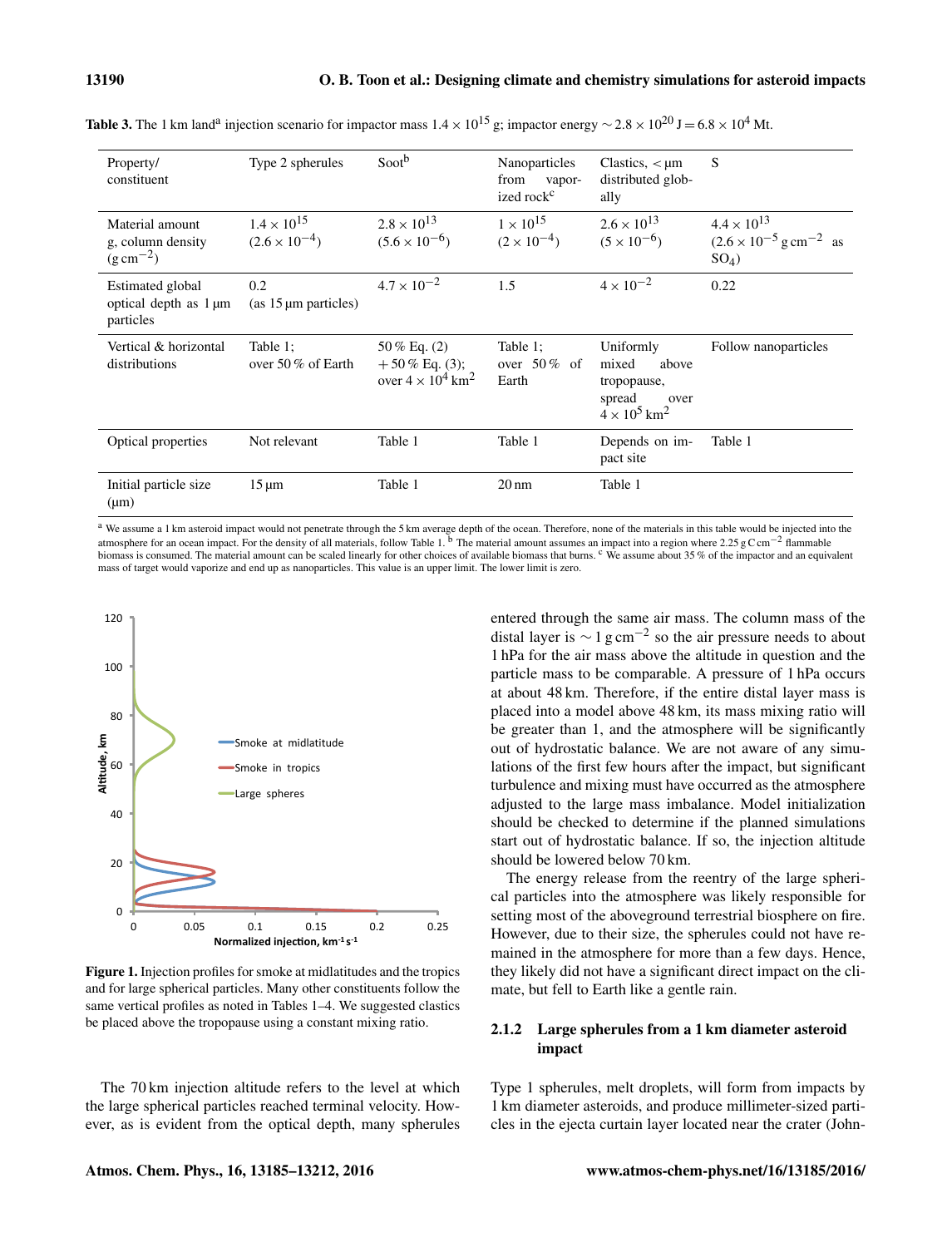| Sources/<br>Gases <sup>d</sup> | S<br>$(x 10^{13})$                          | $\mathbf{C}^{\mathbf{a}}$<br>$(x 10^{17})$ | H <sub>2</sub> O<br>$(x 10^{15})$ | <sup>C</sup> l<br>$(x 10^{12})$ | Br<br>$(x 10^{10})$ | $(x 10^7)$     | N<br>$(x 10^{14})$       | Vertical distribution        |
|--------------------------------|---------------------------------------------|--------------------------------------------|-----------------------------------|---------------------------------|---------------------|----------------|--------------------------|------------------------------|
| Ambient burden $(g)$           | 1 <sup>b</sup>                              | 8.4                                        | 1.3<br>strat                      | 2.3<br>strat                    | 3.1<br>strat        | < 2.3<br>strat | 2<br>as $N_2O$           |                              |
| Impactor/<br>land only         | 4.4                                         | $3 \times 10^{-2}$ 0.2                     |                                   | 0.7                             | 0.5                 | 68             | $\overline{\phantom{0}}$ | 2<br>Type<br>As<br>spherules |
| Forest fires/land only         | $2.7 \times 10^{-2}$ 4 $\times 10^{-3}$ 0.9 |                                            |                                   | 0.12                            | 0.62                | 560            | $6.9 \times 10^{-3}$     | As soot                      |
| Vaporized seawater             | 0.9                                         | small                                      | 10                                | <b>200</b>                      | 80                  | 0.6            |                          | Uniformly mixed              |
| Splashed seawater <sup>c</sup> | 3                                           | small                                      | 30                                | 600                             | 200                 | 2              |                          |                              |
| Air heating                    |                                             |                                            |                                   |                                 |                     |                | 0.6                      | Uniformly mixed              |

Table 4. Gas-phase emissions (g) from a 1 km diameter impact.

<sup>a</sup> Mass is given in terms of C, but emission is in the form of CO<sub>2</sub>. <sup>b</sup> Based on Pinatubo volcanic eruption. <sup>c</sup> S, Cl, Br, I may be released as particulates. <sup>d</sup> Scaling factors given in parentheses apply to all values in the column.

son and Melosh, 2014). We do not expect an impact by a 1 km diameter asteroid to create a global layer of Type 2 spherules (Toon et al., 1997). Like O'Keefe and Ahrens (1982), Johnson and Melosh (2012b) conclude that the particle size will vary in proportion to the impactor diameter and the impactor velocity. For a 1 km diameter impactor hitting the land at 20 km s<sup>-1</sup>, they suggest that the mean diameter of the spherical particles will be about  $15 \mu m$ , with somewhat larger sizes as the impact velocity increases to 30 km s−<sup>1</sup> . Table 3 provides our assumed properties of the spherules from a hypothetical 1 km diameter impactor hitting the land. It is likely that spherules would not be distributed over all of the globe for the 1 km diameter impact. Johnson and Melosh (2012a) as well as Glass and Simonson (2012) report a spherule layer associated with the Popigai impact in the late Eocene which Johnson and Bowling (2014) suggest was global in extent. This layer contains spherules similar in size or even larger than those associated with the Chicxulub impact. However, this layer is only about  $10\%$  as thick as the distal layer from the Chicxulub impact. A 1 km impactor hitting the deep oceans may not produce a layer of spherules.

## 2.2 Soot

## 2.2.1 Soot from the Chicxulub impact

Spherical soot (also referred to as black carbon, or elemental carbon) particles were discovered in the boundary layer debris at sites including Denmark, Italy, Spain, Austria, Tunisia, Turkmenistan, the United States, and New Zealand (among others) by Wolbach et al. (1985, 1988, 1990a, b). Soot was also found in anaerobic deep-sea cores from the mid-Pacific (Wolbach et al., 2003). Soot was apparently lost by oxidation in aerobic deep-water sites in the 66 million years since emplacement. There is debate about whether these particles originated from global wildfires, or from the impact itself (Belcher et al., 2003, 2004, 2005, 2009; Belcher, 2009; Harvey et al., 2008; Robertson et al., 2013a; Pierazzo and Artemieva, 2012; Premović, 2012; Morgan et al., 2013; Kaiho et al., 2016). Robertson et al. (2013a), Pierazzo and Artemieva (2012), Premović (2012) and Morgan et al. (2013) argue that it is implausible that there was enough carbon at the impact site to produce the amount of soot observed by Wolbach et al. (1988). This debate about the origin of the particles does not greatly affect the impact these particles would have had on the climate when they were suspended in the atmosphere. The particles are small and widely distributed. They are numerous and so must have produced a very large optical depth and, being composed of carbon, they would have been excellent absorbers of sunlight. Whether the soot particles originated from global fires and were deposited in the upper troposphere, or they originated at the impact site and were deposited in the mesosphere, the climate effect of the observed soot would have been very great. Some have suggested that the soot resulted from wildfires in dead and dying trees that occurred well after the impact. However, Wolbach et al. (1988, 1990b) show that soot and iridium are tightly correlated and collocated. Indeed, Wolbach et al. (1990b) suggest the soot and iridium may have coagulated in the atmosphere. The soot and iridium in the distal layer must have been deposited within a few years of the impact, since small particles will not stay in the air much longer. Therefore, any fires must have been very close in time to the impact, and were likely contemporaneous.

Wolbach et al. (1988) estimated the global mass of elemental carbon (including aciniform soot, charcoal and any unreactive aromatic kerogen) in the debris layer as  $7 \pm 4 \times 10^4$  Tg of C or equivalently  $13 \pm 7$  mg C cm<sup>-2</sup> based on data from five sites. Wolbach et al. (1990b) updated these mass determinations to  $5.6 \pm 1.5 \times 10^4$  Tg or  $11 \pm 3$  mg C cm<sup>-2</sup> based on data from 11 sites. This mass of elemental carbon would require that the bulk of the aboveground biomass burned and was partially converted to el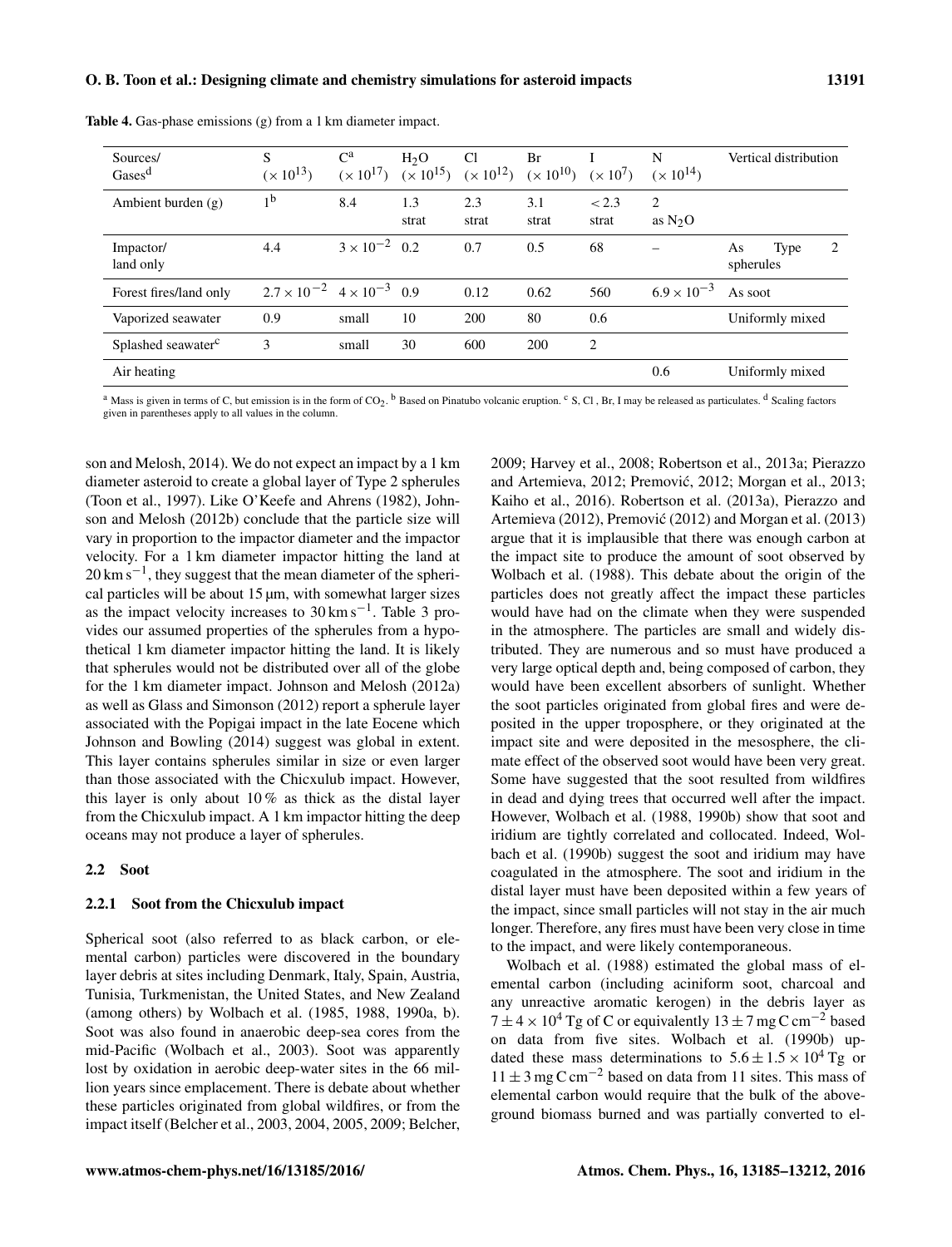emental carbon with an efficiency of about 3 %, assuming the biomass is  $1.5 \text{ g C cm}^{-2}$  of aboveground, dry organic mass per square centimeter over the land area of Earth. This biomass density is typical of current tropical forests. This inferred 3 % emission factor is about 60 times greater than that suggested by Andreae and Merlet (2001) for current wildfires, but agrees with laboratory and other observations from burning wood under conditions consistent with mass fires (Crutzen et al., 1984; Turco et al., 1990). Mass fires are more intense than forest fires, and consume all the fuel available, possibly including that in the near-surface soil. Ivany and Salawitch (1993) argued independently from oceanic carbon isotope ratios that at least 25 % of the aboveground biomass must have burned at the K-Pg boundary.

Wolbach et al. (1990b) distinguish several forms of elemental carbon. Aciniform carbon is composed of grape-like clusters of 0.01 to 0.1 µm spherules. On average, this type of soot is 26.6 % of the elemental carbon, yielding a global mass abundance of  $1.5 \times 10^4$  Tg of aciniform carbon. Charcoal is estimated at 3.3 to 4.1  $\times$  10<sup>4</sup> Tg, and unreactive kerogen at 0 to  $0.8 \times 10^4$  Tg. Wolbach et al. (2003) discuss a data set from the mid-Pacific that suggests aciniform soot is  $9 \times 10^3$  Tg, and charcoal is also  $9 \times 10^3$  Tg. Wolbach et al. directly measure the carbon content of their samples. The aciniform soot to charcoal ratio is determined by using an electron microscope to distinguish small and large particles.

There are several uncertainties in determining the amount of soot to use in a model. An upper limit of the amount injected into the stratosphere is  $7.1 \times 10^4$  Tg based on the upper error bar of the Wolbach et al. (1990b) elemental carbon values. An important assumption in this upper limit is that the larger particles found by Wolbach et al. (1990b), are either aggregates of smaller ones, or of the same general size as the aggregates of the smaller ones that occur after coagulation. A lower limit of  $1.1 \times 10^4$  Tg is obtained using the lower error bar of the elemental carbon from Wolbach et al. (1990b), and assuming 26.6 % is aciniform soot. Alternatively, one could argue that this lower limit of aciniform soot should be injected into the stratosphere, along with  $3.3 \times 10^4$  Tg of charcoal using different size distributions. The most likely value of the aciniform soot in the stratosphere is  $1.5 \times 10^4$  Tg, and of elemental carbon  $5.6 \times 10^4$  Tg. We use these most likely values in Table 1.

Kaiho et al. (2016) argue that the soot came from burning hydrocarbons in the crater and that the total mass emitted was either  $5 \times 10^2$ ,  $15 \times 10^2$ , or  $26 \times 10^2$  Tg. If we reduce these values by the authors' factor of 2.6 to represent the stratospheric emissions, they are 0.4, 1.0, and 1.7 % of the globally distributed elemental carbon reported by Wolbach et al. (1990b).

Kaiho et al. (2016) measured several polycyclic aromatic hydrocarbons (PAHs) that are minor components of soot from one distal site in Caravaca de la Cruz, Spain, and another site at Beloc, Haiti, that is about 700 km from the crater. Since the PAHs measured are minor constituents of soot,

Kaiho et al. (2016) need to use a large correction factor to determine the amount of soot. They first multiply by factors of 2, 5.9, or 10 to account for possible loss of PAH concentrations over time. They present no data to justify these factors. They then multiply by  $3.3 \times 10^3$  citing this as the ratio of their measured PAHs to soot in diesel soot. No error bars were presented for this factor, and no values were given for the ratio in biomass soot. The origin of this correction factor is not evident in the cited reference. They then multiplied by another factor of 2.6 to represent the fraction of their soot estimate that they suspect reached the stratosphere. Their overall correction factors were therefore  $17 \times 10^3$ ,  $50 \times 10^3$ , and  $86 \times 10^3$ . Given these large correction factors, and the lack of information about their uncertainty, it is difficult to compare them with the direct determinations done by Wolbach et al. (1990b), which do not require any correction factors.

As noted in Table 1, the mass of soot found by Wolbach et al. (1988) would produce an optical depth near 100 if the particles coagulated to spheres with a radius of 1 µm while they were in the atmosphere. Toon et al. (1997) pointed out that soot clouds with such a large optical depth would reduce light levels at the Earth's surface effectively to zero. The optical and chemical evolution of the particles once in the atmosphere may be influenced by the presence of liquid organics on the soot particles. Bare soot particles coagulate into chains and sheets, while particles that are coated by liquids may form balls. Chains, sheets, and coated balls have very different optical properties than spheres (Wolf and Toon, 2010; Ackerman and Toon, 1981; Bond and Bergstrom, 2006; Mikhailov et al., 2006). Particulate organic matter can be absorbing, and soot coated with organics can have enhanced absorption relative to soot that is uncoated (Lack et al., 2012; Mikhailov et al., 2006). These fractal shapes and organic coatings might not be preserved in samples in the distal layer since all the particles have been consolidated in a layer, and even in the current atmosphere the organics have short lifetimes due to rapid oxidation.

Wolbach et al. (1985) fit the size of the particles they observed, after exposing them to ultrasound to break up agglomerates, to a lognormal size distribution, described by

$$
\frac{dN}{d\ln r} = \frac{N_t}{\ln \sigma \sqrt{2\pi}} \exp\left[-\left(\ln^2\left(\frac{r}{r_m}\right)/2\ln^2\sigma\right)\right].\tag{1}
$$

Here,  $r$  is the particle radius,  $N_t$  is the total number of particles per unit volume of air,  $r_m$  is the mode radius, and  $\sigma$ is the width of the distribution. Wolbach et al. (1985) found  $r_m = 0.11$  µm and  $\sigma = 1.6$  for the soot in the K-Pg boundary layer. We assume this distribution represents the initial sizes of the soot particles. The final size, which would be determined by coagulation while in the atmosphere, might not be preserved in the sediments, and loosely bound clumps of particles would have been destroyed by the ultrasound treatment of the samples.

The size distribution of soot from the K-Pg boundary is similar to that of smoke near present-day biomass fires as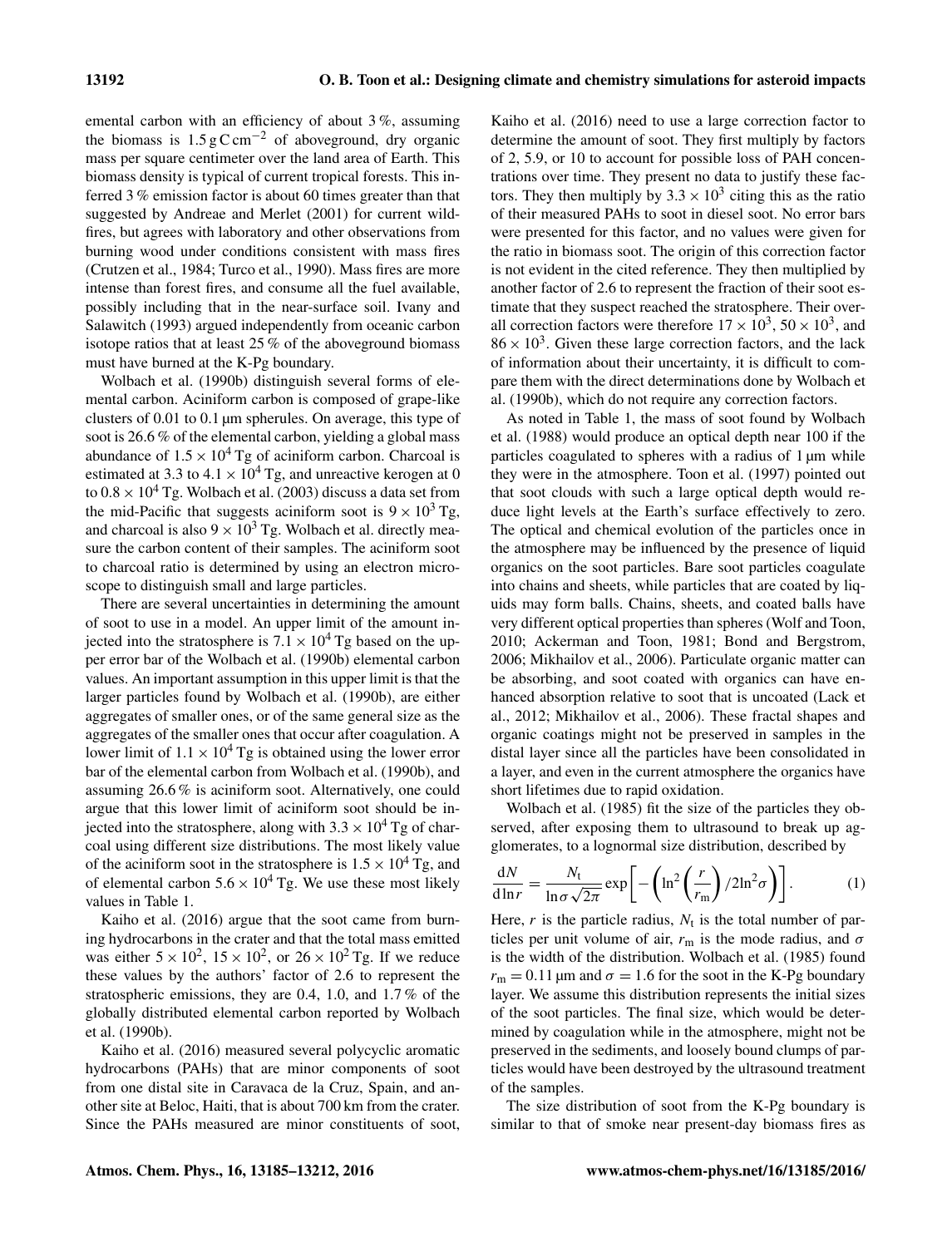

Figure 2. The size distributions for smoke from modern fires in Africa and from the K-Pg boundary layer (Wolbach et al., 1985; Matichuk et al., 2008).

indicated in Fig. 2 (e.g., Matichuk et al., 2008). This similarity in sizes is somewhat surprising because the presentday smoke size distribution includes organic carbon, which is present in addition to the elemental carbon (soot). Generally, in wildfire smoke, organic carbon has 5–10 times the mass of soot, so one might anticipate that the K-Pg soot would be about half the size of the present-day smoke rather than of similar size since the organic coatings are no longer present, or were never present, on the K-Pg soot. The organics might never have been present because mass fires are very intense and tend to consume all the available fuel, which might include the organic coatings. Aggregation in the hot fires may have caused this slightly larger than expected size in the K-Pg sediments. Wolbach et al. (1985) suspended their samples in water and subjected them to ultrasound for 15 min in a failed attempt to completely break up agglomerates. This failure indicated that the remaining agglomerates might have been flame welded. Therefore, the K-Pg size distribution from Wolbach et al. (1985) does not represent the monomers in the aggregate soot fractal structures. Rather the K-Pg size distributions represent a combination of monomers and aggregates that may have formed at high temperatures. Possibly the smallest-sized particles measured by Wolbach et al. (1985), which have radii of 30–60 nm, represent the soot monomers. These are in the same general range as monomer sizes observed in soot from conventional fires (Bond and Bergstrom, 2006).

The injection altitude of the soot depends on its source. In a series of papers, Belcher et al. (2003, 2004, 2005, 2009) and Belcher (2009) argue from multiple points of view that there were no global forest fires. Harvey et al. (2008) and Kaiho et al. (2016) argue that the soot originated from oil, coal, and other organic deposits at the location of the impact. If correct, the soot might have been injected at high altitude along with the large spherules. Recently, Robertson et al. (2013a) reconsidered each of the arguments presented by Belcher et al. (2003, 2004, 2005, 2009) and Belcher (2009) and came to the conclusion that global wildfires did indeed occur. Pierazzo and Artemieva (2012), Premovic (2012), Morgan et ´ al. (2013), as well as Robertson et al. (2013a) have independently argued that oil and other biomass in the crater is quantitatively insufficient to be the source of the soot. Therefore, we assume that the soot indeed originated from burning biomass distributed over the globe. The soot is clearly present in the distal layer material, and therefore was once in the atmosphere where it could cause significant changes to the climate.

Toon et al. (2007) have outlined the altitudes where one expects large mass fires to inject their smoke. Numerical simulations have shown that mass fires larger than about 5 km in diameter have smoke cloud tops well into the stratosphere. The smoke itself is distributed over a range of heights, however. The details of the injection profiles depend on the rate of fuel burning, the size of the fires, and the meteorological conditions among other factors. In addition, some smoke is quickly removed from the atmosphere by precipitation in pyrocumulus. However, it is thought that overseeding of the clouds by smoke prevents precipitation, and that only 20 % or so of the smoke injected into the upper troposphere is promptly rained out (Toon et al., 2007). Smoke that is injected near the ground, on the other hand, will be removed by rainfall within days or weeks.

The K-Pg impact occurred at a time when average biomass density likely was higher than now. Following Small and Heikes (1988; their Fig. 3f) and Pittock et al. (1989) one would expect smoke from large-area fires burning in high biomass density areas to show a bi-modal smoke injection profile. The smoke at higher levels is injected in the pyrocumulus and other regions with strong vertical motions. However, once the fires die-down smoke will be emitted in the boundary layer. There are also downdrafts, as well as entrainment and mixing with the environment, that occur in all cumulus and these will carry some smoke into the boundary layer. We simulate this with injections whose vertical distributions are Gaussian functions centered at the tropopause and at the surface, as illustrated in Fig. 1. The injection at the tropopause (Eq. 2) has a half width of 3 km, but nothing is injected above about 25 km. We set this upper altitude limit based on the heights of the stratospheric sulfate clouds from explosive volcanic eruptions, which rise buoyantly as do smoke plumes. The Gaussian distribution at the ground (Eq. 3) has a half width of 1 km, assuming that the local boundary layer is relatively shallow. We assume 50 % of the soot is contained in each of these distributions (Eqs. 2 and 3) for the general case, and for the 1 km impact. For the K-Pg, we assume the soot observed in the distal layer by Wolbach et al. (1988, 1990b) was all in the portion of the Gaussian distribution at the tropopause (Eq. 2).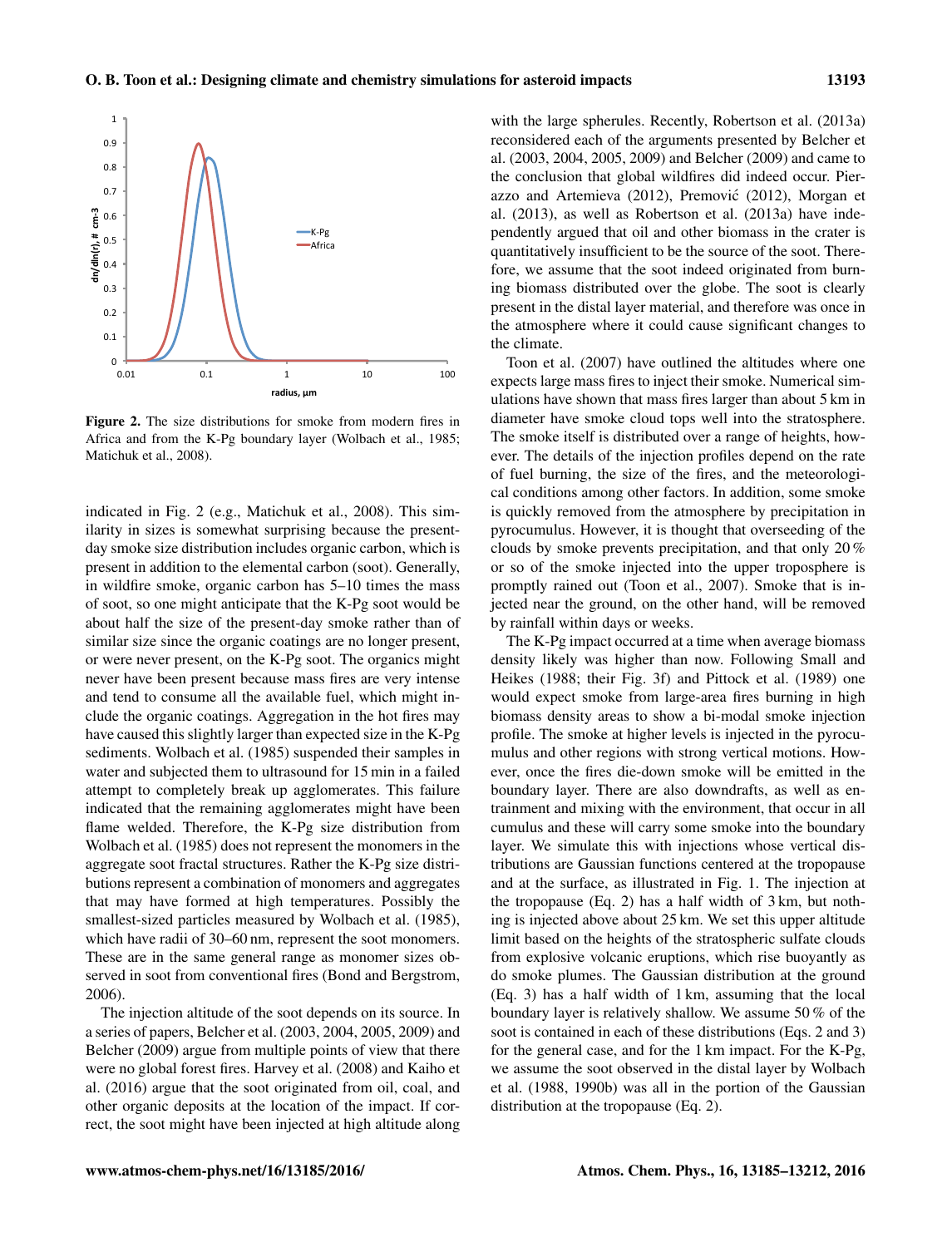

Figure 3. The real and imaginary parts of the refractive index suggested for nanoparticles, and for soot.

Therefore, the injection profiles are given by

$$
I(g s^{-1} km^{-1}) = \frac{I_{T1}}{\eta \sqrt{2\pi}} \left[ e^{-0.5 \left( \frac{z - z_{\text{trop}}}{\eta} \right)^2} \right]
$$
(2)

$$
I(g s^{-1} km^{-1}) = \frac{I_{T2}}{\mu \sqrt{2\pi}} \left[ e^{\left(-0.5\left(\frac{z}{\mu}\right)^2\right)} \right]
$$
(3)

Here, *I* is the mass emission rate per kilometer of altitude,  $I_{T1}$  and  $I_{T2}$  are the total mass emitted per second into the upper (Eq. 2) or lower (Eq. 3) altitude range after correcting for the emission altitude range (0–25 km) and grid spacing,  $\mu$ is 1 km,  $\eta$  is 3 km, and  $z_{\text{trop}}$  is the altitude of the tropopause.

Geographically, we assume for the K-Pg event that all the surface biomass is set on fire. For the 1 km diameter impact, however, only the region near the impact site would burn as discussed further below.

There is also an issue of how long it takes to inject the smoke. Forest fires often burn for days, advancing along a fire front as winds blow embers far beyond the flames and onto unburned terrain. Mass fires may not spread because powerful converging winds restrict the spread. However, little is known observationally about mass fires, and fires can spread by intense infrared radiation lighting adjacent material. If mass fires are restricted then they will burn only as long as they have fuel. The present aboveground global biomass in tropical forests is in the range of  $0.6-1.2$  g C cm<sup>-2</sup> (Houghton, 2005). The energy content of biomass is on the order of  $3 \times 10^4$  J (gC)<sup>-1</sup> or, given the biomass concentration just mentioned, about  $3 \times 10^8$  J m<sup>-2</sup>. Penner et al. (1986) and Small and Heikes (1988) found that large area mass fires with energy release rates of 0.1 MW  $m^{-2}$  would have plumes reaching the lower stratosphere. Hence, it would be necessary to assume that the fuel burned in an hour or so to achieve these energy releases. Of course, it might take some time for fires in different places to start fully burning, so considering the entire region of the mass fire, as opposed to a small individual part of the fires, might prolong the energy release considerably. For example, it took several hours for the mass fire in Hiroshima to develop after the explosion of the atom bomb (Toon et al., 2007).

It should be noted that in simulations of stratospheric injections of soot from nuclear conflicts, soot is self-lofted by sunlight heating the smoke (Robock et al., 2007b). However, in the case of the K-Pg impact, if there are other types of particles injected above the soot, which then block sunlight, the soot may not be self-lofted, which will limit its lifetime. The initial soot distribution that is estimated here does not include the effects of self-lofting, which would continue after the initial injection and should be part of the climate simulation.

The final property to specify for soot is the optical constants. This issue is complicated by the possible presence of organic material on the soot (Lack et al., 2012). However, it is known that many of these organics are quickly oxidized by ozone, which is plentiful in the ambient stratosphere. The stratosphere after the impact however, may have become depleted in ozone very quickly, so that the organic coatings might have survived. It is also possible that intense fires, such as mass fires, will consume the organic coatings, which may explain why the production of soot in the fires seems to have been so much more efficient than for normal fires. It may therefore be sufficient to treat the soot as fractal agglomerates of elemental carbon (Bond and Bergstrom, 2006). It is known that the optical properties of the agglomerates will not obey Mie theory. However, one may treat their optical properties as well as their microphysical properties using the fractal optics approach described by Wolf and Toon (2010). The optical constants for elemental carbon may then be used for the monomers. Alternatively, one may add the organic mass to the particles, and treat them using core–shell theory (Toon and Ackerman, 1981; Mikhailov et al., 2006).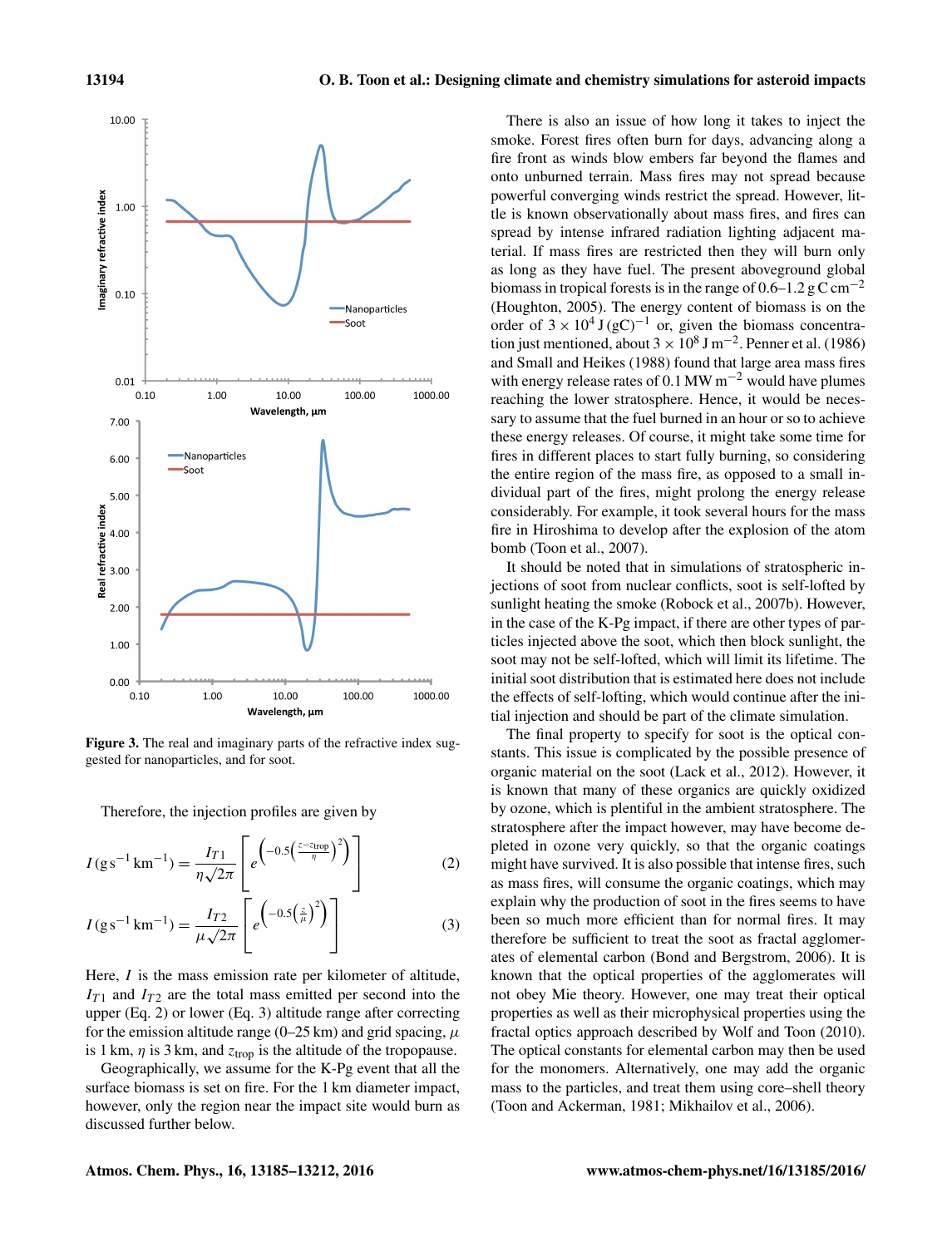Bond and Bergstrom (2006) have thoroughly reviewed the literature on the optical properties of elemental carbon. They conclude that the optical constants are most likely independent of wavelength across the visible, with a value that depends on the bulk density of the particles. Following their range of values for refractive index vs. particle density, we suggest using a wavelength-independent real index of refraction  $n = 1.80$  and an imaginary index  $k = 0.67$ . We also use these values in the infrared as shown in Fig. 3. For the monomers in Tables 1 and 3, we adopt the density suggested by Bond and Bergstrom (2006) for light-absorbing material, 1.8 g cm−<sup>3</sup> .

## 2.2.2 Soot from a 1 km impact

Extrapolations of the soot injection parameters to smaller impactors than the one defining the K-Pg boundary should only involve changes to the mass of soot injected, since the basic properties of the soot at the K-Pg boundary are similar to those of forest fire soot. Therefore, the particle sizes, injection heights, and optical constants recommended in Table 3 for the smaller impact are the same as listed in Table 1 for the Chicxulub impact. The mass of soot injected is estimated from the extrapolations in Toon et al. (1997). For an impactor as small as 1 km diameter, debris from the impact site would not provide sufficient energy to ignite the global biota since the energy of the 1 km impactor is about 1000 times less than that of the Chicxulub impactor. Instead, radiation from the ablation of the incoming object and from the rising fireball at the impact site would ignite material that is within visible range of the entering object and the fireball. This ignition mechanism is well understood from nuclear weapons tests (Turco et al., 1990). Hence, for a 1 km diameter impactor the fuel load at the site of the impact becomes critical to evaluate the soot release. No soot would be produced from an impact in the ocean, an ice sheet, or a desert. In Table 3, to compute the smoke emitted  $(28 \text{ Tg})$ , we use Eq. (12) from Toon et al. (1997) to obtain an area of  $4.1 \times 10^4$  km<sup>2</sup> for the expected area exposed to high thermal radiation density from the fireball for a 1 km diameter impactor with an assumed energy of  $6.8 \times 10^4$  Mt. We then multiply that area by 3 % (the fraction of C in the burned fuel that is converted to smoke) and by 2.25 g C cm<sup>-2</sup> (the assumed carbon content per unit area of the dry biomass that burns). The user of Table 3 can choose alternate values of the injected soot by scaling linearly to the biomass concentration they chose.

Ivany and Salawitch (1993) suggest that the land average aboveground biomass was about  $1 \times 10^{18}$  g (about  $0.7 \text{ g C cm}^{-2}$ ) at the end of the Cretaceous. The current land average, aboveground biomass is about 0.3 to 0.44  $\rm g \, C \, cm^{-2}$ (Ciais et al., 2013). An additional 1 to  $1.6 \text{ g C cm}^{-2}$  is currently present in the soil, while Ivany and Salawitch suggest 1 g C cm−<sup>2</sup> in the soil in the Cretaceous. Some of the soil biomass may burn in a mass fire. Tropical and boreal forests currently have average biomass concentrations (aboveground

and in soil) of about  $2.4 \text{ g C cm}^{-2}$ , while temperate forests have about  $1.6 \text{ g C cm}^{-2}$ , including soil carbon (Pan et al., 2011). Soil carbon is 30 % of carbon in tropical forests and 60 % in boreal forests. Together, tropical and boreal forests cover 6 % of the Earth's surface, and temperate forests 1.5 %. These forests cover 26 % of Earth's land area. In Table 3, we assume that the biomass that burns is typical of a tropical or boreal forest, assuming the soil carbon burns. The reader can make other choices for the biomass by scaling from the fuel load that the reader prefers.

Another modeling issue of concern is the ability of models to follow the initial evolution of the plume. If we assume that half of the 28 Mt of smoke from the 1 km impact is injected over an area of  $4 \times 10^4$  km<sup>2</sup> and over a depth of 6 km near the tropopause (Eq. 2) as 0.1 µm radius smoke particles, the smoke will have an initial optical depth near 4000, and the number density of particles will be about  $10^7 \text{ cm}^{-3}$ . (The other half of the smoke mass injected near the ground (Eq. 3) will likely be removed quickly and have little impact on climate.) Intense solar heating at the top of the smoke cloud near the tropopause will loft it, while coagulation will reduce the number of particles by a factor of 2 and increase their size proportionately in only 1 min. Hence, one needs to model this evolution on sub-minute time scales to accurately follow the initial evolution. Alternatively, but less accurately, one might spread out the injection in time and space, so that the climate model can track the evolving smoke cloud using typical model time steps.

## 2.3 Nanoparticles from vaporized impactors

# 2.3.1 Nanoparticles from the vaporized material following the Chicxulub impact

Johnson and Melosh (2012b) found that, at the end of their simulations of the rising fireball, about 44 % of the rock vapor that was created from the K-Pg asteroid impact remained as vapor rather than condensing to form large spherules. This vapor is about an equal mixture of impactor and asteroid, so the 44 % mass fraction is approximately equal to the mass of the impactor. This 44 % vapor fraction depends on the pressures reached in the impact, the equation of state of the materials, as well as the detailed evolution of the debris in the fireball. The fate of this vapor-phase material is not well understood and has been little studied. It may simply have condensed on the spherules, or it may have remained as vapor.

Presently, 100  $\mu$ m and larger-sized micrometeoroids ablate to vapor in the upper atmosphere. Hunten et al. (1980), following earlier suggestions, modeled the condensation of these rock vapors as they form nanometer-sized particles in the mesosphere and stratosphere. Bardeen et al. (2008) produced modern models of their distribution based on injection calculations from Kalashnikova et al. (2000). Hervig et al. (2009) and Neely et al. (2011) showed that these tiny particles are observed as they deposit about 40t of very fine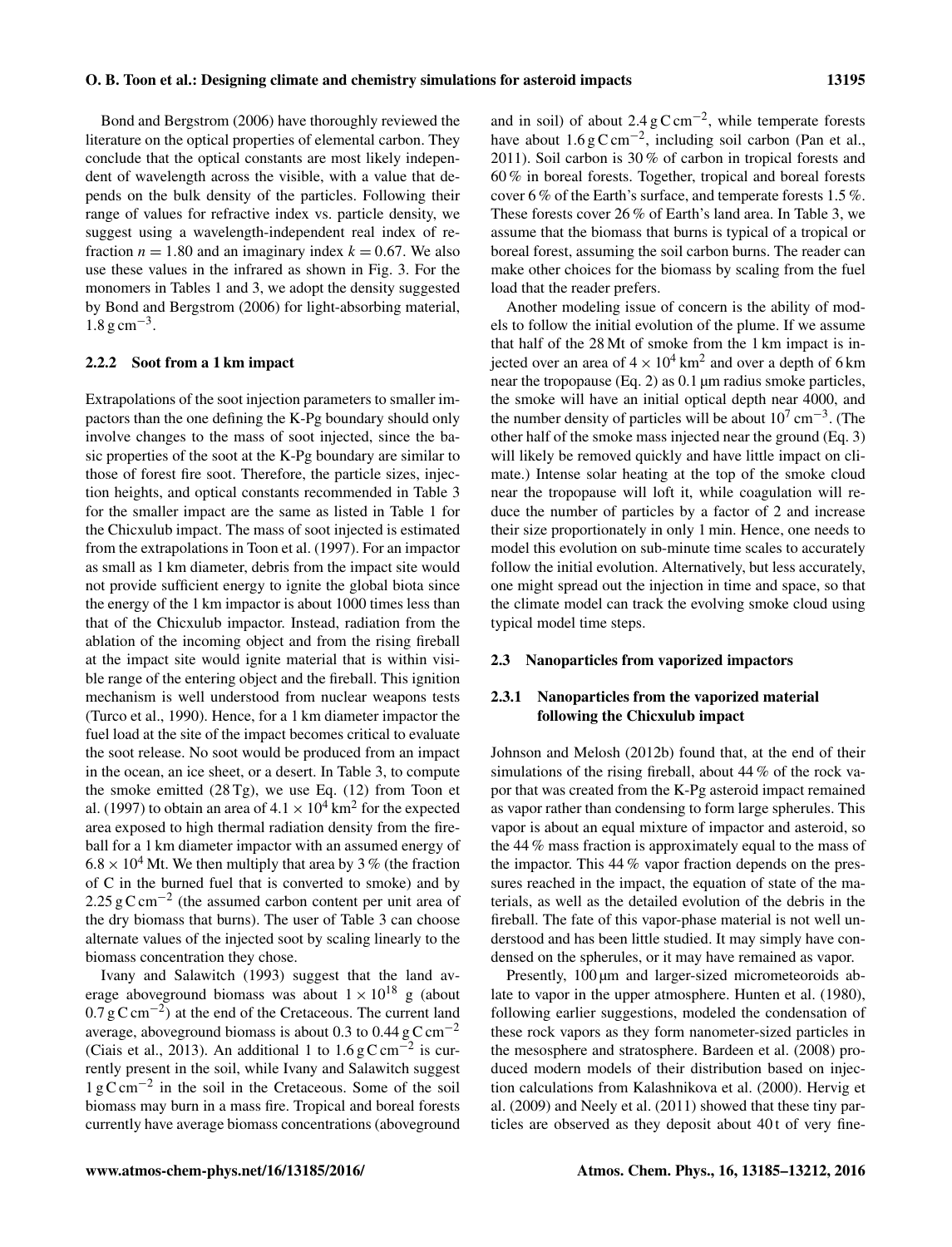grained material on Earth's surface per day. It is possible that a similar process occurred after the Chicxulub impact. However, in the Chicxulub case the vaporization occurred during the initial asteroid impact at Chicxulub rather than on reentry of the material after the fireball rose thousands of kilometers into space and dispersed over the globe.

The presence of 15–25 nm diameter iron-rich material has been recognized in the fireball layer at a variety of sites by Wdowiak et al. (2001), Verma et al. (2002), Bhandari et al. (2002), Ferrow et al. (2011), and Vajda et al. (2015), among others. The nanophase iron correlates with iridium and is found worldwide, and therefore is likely a product of the impact process. Unfortunately, these authors have not quantified the amount of this material that is present. Berndt et al. (2011) were able to perform very high-resolution chemical analyses, and also report a component of the platinum group elements that arrived later than the bulk of the ejecta, and was probably the result of submicron-sized particles. However, they were not able to size the particles, nor quantify their abundance.

In Table 1, we take the upper limit of the injected mass of nanoparticles to be  $2 \times 10^{18}$  g. The lower limit is zero. This choice for the upper limit is consistent with the vapor mass left at the end of the simulations by Johnson and Melosh (2012b). We assume an initial diameter of 20 nm, following Wdowiak et al. (2001). We assume the particles are initially injected over the same altitude range as the Type 2 spherules, because we speculate that the small particles would not separate from the bulk of the ejecta in the fireball until the ejecta entered the atmosphere and reached terminal velocity. The mass injected would lead to an optical depth of particles larger than 1000 even if they coagulated into the 1 µm size range. Goldin and Melosh (2009) point out that such an optically thick layer of small particles left behind by the falling large spheres might also be important for determining whether the infrared radiation from the atmosphere heated by the Type 2 spherules is sufficient to start large-scale fires.

The optical properties of the nanoparticles are not known. We suggest using the optical properties of the small vaporized particles currently entering the atmosphere from Hervig et al. (2009). These optical constants are plotted in Fig. 3. We also assume that the particles have the density of CM2 asteroids, since Cr isotope ratios suggest that is the composition of the K-Pg impactor (Trinquier et al., 2006). This density is 2.7 g cm<sup>-3</sup>. A significant fraction of the vaporized material may be from the impact site, so using an asteroidal composition to determine the density is an approximation.

## 2.3.2 Nanoparticles from the vaporized material from a 1 km impact

Johnson and Melosh (2012b) did not comment on the amount of vapor that would be expected to not condense as spherules from a 1 km diameter impact. From the theory of impacts, it is expected that an amount of impactor plus target that is about twice the mass of the impactor would be converted into vapor from a 1 km diameter impact, just as it is for a 10 km diameter impact. In Table 3, we assume that as an upper limit 35 % of the impactor mass plus an equivalent amount of target material would be left as vapor after spherules form. We chose this mass fraction, which is lower than that for the K-Pg object, because the 1 km impact will have a smaller fireball, and be more confined by the atmosphere. We also assume the injected particles will have a diameter of 20 nm. From simple energy balance along a ballistic trajectory, we would expect that the vaporized ejecta in the fireball from a 1 km impact would rise about a thousand kilometers above the Earth's surface. This altitude is consistent with limited numerical calculations for large energy releases, which indicate that the vertical velocity of the fireball is not significantly reduced in passing through the atmosphere (Jones and Kodis, 1982). As the material reenters the atmosphere, the particles will come to rest when they encounter an atmospheric mass comparable to their own mass. Hence, it is likely that the altitude distribution of the nanoparticles from the 1 km impact will be the same as we have assumed for the K-Pg impactor in Table 1, which is also similar to but slightly lower in altitude than the vertical distribution of micrometeorites on present-day Earth, as discussed by Bardeen et al. (2008). It is difficult to determine precisely the area that will be covered by this material as it reenters the atmosphere. If we assume that it takes about 30 min for the debris to reach peak altitude and return to the Earth and that the plume is spreading horizontally at about 4 km s<sup>-1</sup> then the debris would enter the atmosphere over an area of about half that of the Earth. These estimates of area covered are consistent with the observations of the SL-9 impact collisions with Jupiter, and the plume from the much less energetic impact at Tunguska, though these are not perfect analogs (Boslough and Crawford, 1997). The optical depth of the nanoparticles from the 1 km diameter impact averaged over the Earth is estimated for comparison with the estimates of other types of particles to be relatively large (1.5) as noted in Table 3.

## 2.4 Submicron clastics

#### 2.4.1 Submicron clastics from the Chicxulub impact

Another clear component of the K-Pg debris layer is pulverized target material. This clastic material was first recognized from shocked quartz grains (Bohor, 1990), but there are also shocked carbonate particles from the Yucatan Peninsula in the K-Pg boundary layer material (Yancy and Guillemette, 2008; Schulte et al., 2008). Because of chemical alteration of much of this material in the past 65 million years, it is difficult to determine the mass and size distribution directly except for the shocked quartz, which is readily identified. The shocked quartz grains generally are large and would not have remained long in the atmosphere. However, the shocked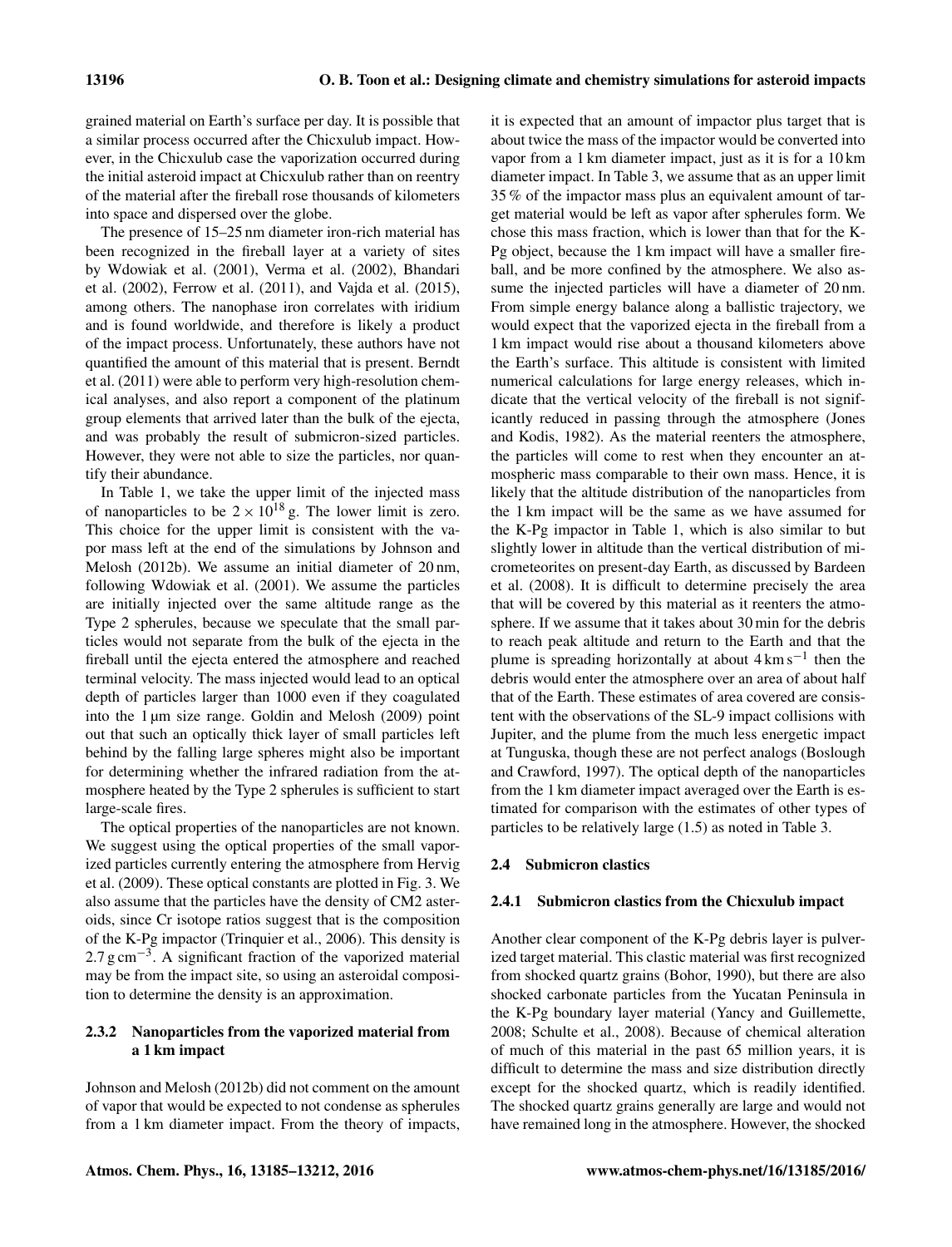quartz is probably not directly related to the bulk of the clastics. For instance, within 4000 km of Chicxulub, the shocked quartz is primarily in the few millimeter-thick fireball layer, which is distinct from the several centimeter or thicker ejecta layer that is dominated by clastics. The shocked quartz likely came from basement rock, reached higher shock pressures than the bulk of the pulverized ejecta, and therefore was distributed globally in the impact fireball along with the melted and vaporized material from the target and impactor. The other pulverized material, in contrast, came mainly from the upper portions of the target along with basement rocks toward the exterior of the crater, and the fragments were distributed locally (within about 4000 km of Chicxulub) in the impact ejecta debris.

The submicron fraction of the clastics is of interest because particles of such size might remain in the atmosphere for months or years and perturb the climate, unlike larger particles that would be removed quickly by sedimentation. For instance, Pueschel et al. (1994) found 3–8 months after the 1991 eruption of Mt. Pinatubo in the Philippines that volcanic dust particles with a mean diameter near 1.5 µm were optically important in the lower stratosphere in the Arctic.

The optical constants for the injected clastics are suggested from their composition. For the Chicxulub impact, the clastic material is largely carbonate evaporates. We suggest using the optical constants of limestone from Orofino et al. (1998). Unfortunately, the values need to be generated from a table of oscillator strengths. They also need to be interpolated into the visible wavelength range. We suggest extending the oscillator predictions into the visible range as done by Querry et al. (1978). The density of limestone is in the range of 2.1– 2.6 g cm<sup>-3</sup>, while dolomite and anhydrite have densities near 2.9 g cm<sup>-3</sup>. Granite has a density near 2.6–2.8. While each of these materials contribute to the clastic debris, for convenience, we assume the pulverized ejecta have a density of  $2.7 \text{ g cm}^{-3}$ .

Pope (2002) and Toon et al. (1997) used two different methods to determine the amount of the submicron-clastic material from the Chicxulub impact. Unfortunately, these estimates disagree by about 4 orders of magnitude, as indicated in Table 5, third row, columns 1 and 2. Toon et al. (1997) used arguments based mainly on impact models to estimate that more than 10 % of the mass of the distal layer ( $> 7 \times 10^{17}$  g) is submicron diameter clastics, which would be significant to climate. Pope (2002) estimated that the clastics in the distal layer have a mass that is  $< 10^{14}$  g. Pope (2002) used data on shocked quartz to constrain the amount of clastics, which in principle is a better approach than using estimates based on a model as in Toon et al. (1997). The amount of clastics of all sizes in the Pope (2002) model ( $10^{16}$  g) is only 12–30 times larger than the clastics of all sizes emitted in the relatively small 1980 Mt. St. Helens eruption. Therefore, based on the Pope (2002) analysis, the submicron fraction would not be of significance to climate. Below, we attempt to reconcile these

two approaches to better determine the amount of submicron clastics.

## Potential errors in the Toon et al. (1997) estimate of submicron clastics

Toon et al. (1997) estimated the amount of submicron clastics starting from analytical models of the mass of material injected into the atmosphere by a 45◦ impact. They estimated the mass of melt plus vapor per megaton of impact energy ( $\sim$  0.2 Tg Mt<sup>-1</sup>) and the mass of pulverized material per megaton of impact energy (about 4.5 Tg Mt<sup>-1</sup>). Assuming a  $1.5 \times 10^8$  Mt impact, these formulae suggest a melt plus vapor amount of  $3 \times 10^{19}$  g ( $\sim 1 \times 10^4$  km<sup>3</sup>, assuming a density of 2.7 g cm<sup>-3</sup>) and a pulverized amount of  $7 \times 10^{20}$  g  $(\sim 2.5 \times 10^5 \text{ km}^3)$ . While sophisticated impact calculations generally agree with the amount of melt plus vapor, not all of it is found to reach high enough velocity to be ejected from the crater. For example, Artemieva and Morgan (2009) investigated a number of impact scenarios that created transient craters with diameters of 90–100 km, which they thought to be consistent with the transient diameter of the Chicxulub crater. Considering those cases with oblique impacts from 30–45 $\degree$  with energies of 1.5–2  $\times$  10 $\degree$  Mt, they found that the melt was in the range of  $2.6 \times 10^4$  to  $3.8 \times 10^4$  km<sup>3</sup>. However, the amount that reached high enough speed to be ejected from the crater was in the range of  $5 \times 10^3$  to  $6 \times 10^3$  km<sup>3</sup> (average  $5.6 \times 10^3 \text{ km}^3$ ,  $1.4 \times 10^{19} \text{ g}$ , about 2–10 impactor masses). On average, only about 20 % of the melt and vapor amount escapes from the crater. Therefore, Toon et al. (1997) may have overestimated the amount of melt escaping from the crater by about a factor of 2. It should be noted that in Artemieva and Morgan (2009) the melt exceeds the mass of the distal layer, which is about  $4 \times 10^{18}$  g, by about a factor of 5 because much of the melt is deposited as part of the ejecta curtain and never reaches the distal region.

Artemieva and Morgan (2009) found that the total mass ejected from the crater is  $1.3 \times 10^4$  km<sup>3</sup> ( $2.9 \times 10^{19}$  g). Assuming that 90 % of this material is pulverized rock, their results imply that Toon et al. (2007) overestimated the amount of clastic debris ejected from the crater by a factor of about 25. In column 3 of Table 5, we correct the amount of pulverized material to agree with the Artemieva and Morgan (2009) value of  $2.9 \times 10^{19}$  g of clastics escaping the crater. It is interesting to note that the clastic mass from Chicxulub is only a factor of about 10 larger than the minimal estimated mass of clastics ejected in the Toba volcanic eruption about 70 000 years ago (Matthews et al., 2012).

Another issue is the fraction of the pulverized debris that is submicron. Toon et al. (1997) computed the amount of pulverized debris whose diameter is smaller than 1 µm from size distributions measured in nuclear debris clouds originating from nuclear tests that were many orders of magnitude lower in energy than the K-Pg impact, and from impact crater studies cited by O'Keefe and Ahrens (1982) based on grain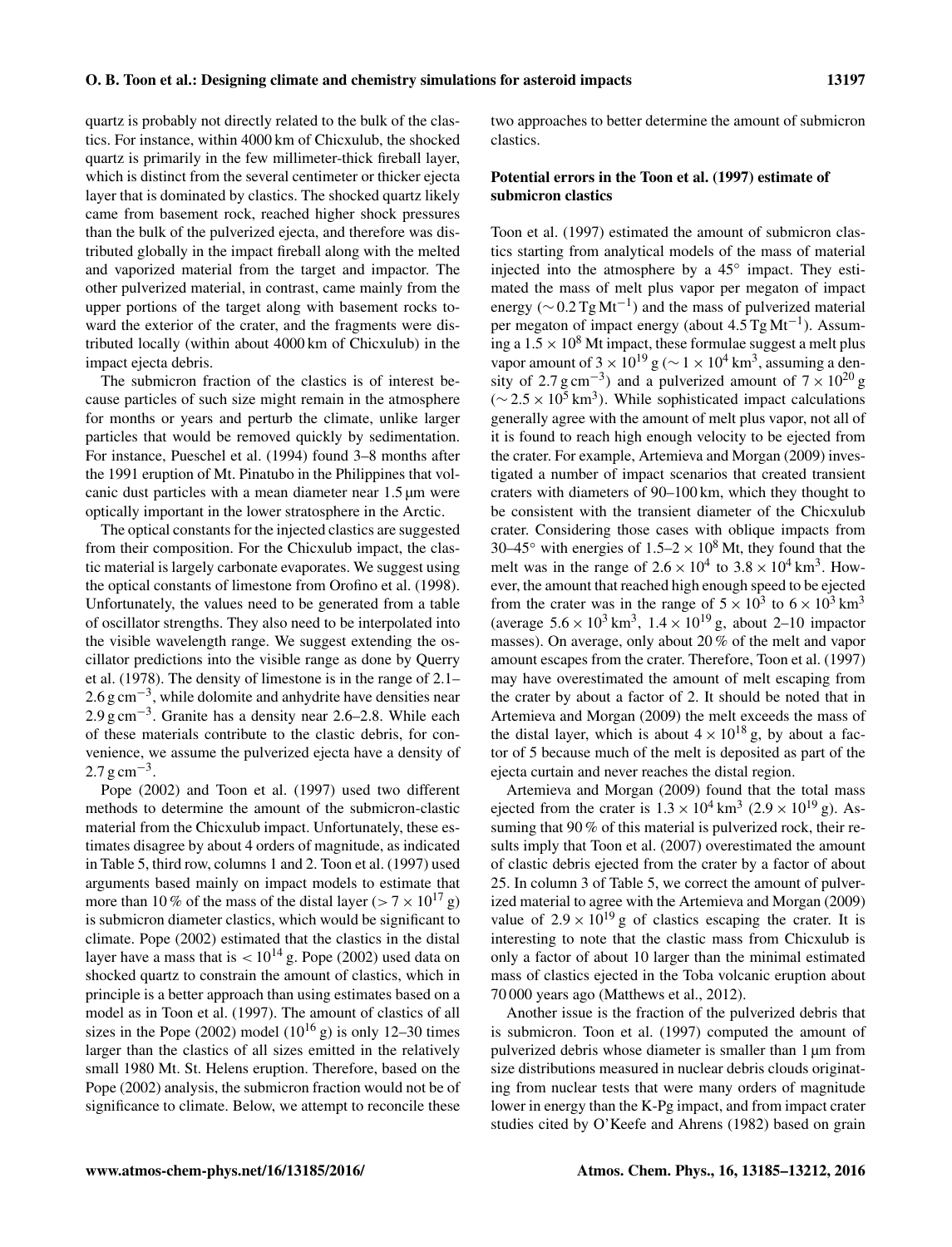| Method                                                          | <b>Ouartz</b> based<br>$estimate -$<br>Pope (2002) | Injected mass -<br>Toon et al. $(1997)^{a}$ | Injected mass -<br>revised | <b>Ouartz</b> based<br>$estimate -$<br>revised | 1 km impactor <sup>b</sup>    |
|-----------------------------------------------------------------|----------------------------------------------------|---------------------------------------------|----------------------------|------------------------------------------------|-------------------------------|
| Initial clastic<br>debris, g                                    | $< 10^{16}$                                        | $7 \times 10^{20}$                          | $2.9 \times 10^{19}$       | $5 \times 10^{18}$                             | $1.3 \times 10^{16}$          |
| $\%$ clastic < 1 µm                                             | $\lt 1$                                            | 0.1                                         | $\mathfrak{D}$             |                                                | $\mathfrak{D}_{\mathfrak{p}}$ |
| Submicron clastics,<br>g                                        | $< 10^{14}$                                        | $7 \times 10^{17}$                          | $5.8 \times 10^{17}$       | $5 \times 10^{16}$                             | $2.6 \times 10^{14}$          |
| Stratospheric sub-<br>surviving<br>micron<br>initial removal, g | $10^{14}$                                          | $7 \times 10^{17}$                          | $< 5.8 \times 10^{16}$     | $5 \times 10^{16}$                             | $< 2.6 \times 10^{13}$        |

Table 5. Comparison of Toon et al. (1997) and Pope (2002) estimates of submicron clastics.

<sup>a</sup> Assuming an impact energy of 1.5 × 10<sup>8</sup> Mt and a velocity of 20 km s<sup>-1</sup>. <sup>b</sup> Scaled from injected mass revised using energy scaling assuming an impact energy of  $6.8 \times 10^{4}$  Mt.

size measurements from craters. Toon et al. (1997) assume that 0.1 % of the total clastic material would be submicron. Pope (2002) cited studies of volcanic clouds to conclude that 1 % by mass of the pulverized material would be submicron.

Rose and Durant (2009) examined the total grain size distribution (TGSD) from a number of volcanic eruptions and concluded that the amount of fine ash is related to increasing explosivity of the event. The TGSD is supposed to represent the size distribution as the clastics left the crater. Mt. St. Helens is the most likely of the volcanic eruptions they considered to be relevant to the extreme energy release in a large impact. About 2 % of the total ejecta from Mt. St. Helens had a diameter smaller than 1  $\mu$ m. Since the erupted mass was about  $3-8 \times 10^{14}$  g, the submicron mass emitted by Mt. St. Helens was about  $6-16 \times 10^{12}$  g. Matthews et al. (2012) considered the Toba eruption, whose clastics are within an order of magnitude of those from Chicxulub. Their data show that  $1-2\%$  of the mass of the clastics is in particles smaller than 1  $\mu$ m and 2–6 % in clastics smaller than 2.5  $\mu$ m.

In Table 5, we use 2 % of the pulverized material as a revised estimate for the fraction of the clastic material that is released as submicron ejecta. This fraction is a factor of 20 larger than the one used in Toon et al. (1997). Hence, our revised submicron mass estimate for the Chicxulub impact (column 3 row 3) is very similar to the one Toon et al. (2007) estimated (column 2 row 3) because, although we lowered the estimate of the clastic mass exiting the crater to agree with Artemieva and Morgan (2009), we increased the estimate of the fraction that is submicron.

A confounding issue is the amount of submicron and other clastics that escapes from the near-crater region and is distributed globally. A large fraction of the pulverized debris in the ejecta curtain was removed within 4000 km of the impact crater (Bohor and Glass, 1995), and volcanic ejecta is likewise largely removed near the volcanic caldera. For example, there is 4–8 cm of ash 3000 km from the Toba crater, which is not too different from the thickness of the Chicxulub deposits at a similar distance from the crater. If the removal occurred only by individual particle sedimentation, one could simply take the mass in the smaller ranges of the size distribution and assume it spread to the rest of the globe. However, it is clear from volcanic eruption data that a significant fraction of the submicron debris is removed near the volcano by processes other than direct sedimentation (Durant et al., 2009; Rose and Durant, 2009). These processes include rainout of material from water that condenses in the volcanic plume, and also agglomeration possibly enhanced by electrical charges on the particles. It is likewise clear that such localized removal occurred after the K-Pg impact. Yancy and Guillemette (2008) describe accretionary particles that make up a large fraction of the debris layer as far as 2500 km from the Chicxulub crater. These agglomerated particles, which range in size from tens to hundreds of micrometers, are composed mainly of particles with a radius of 1–4 µm. While largely composed of carbonate, the particles are enriched in sulfur.

One can use the size distributions from volcanic data, along with the total clastic mass ejected from Chicxulub to compute the particle agglomeration, and thereby follow the particles as they spread across the Earth. Such work is now being done for volcanic events, for example, by Folch et al. (2010). They found that they can successfully reproduce mass deposited on the surface from the Mt. St. Helens eruption by including agglomeration. However, such calculations for Chicxulub are difficult for several reasons: the large clastic masses involved exceed the mass of the atmosphere for a considerable distance from the crater, so the debris flows cannot be reproduced in standard climate models; the complexity of the distribution of material in the plume with some material reaching escape velocity and other parts being hurled over a substantial fraction of the planet make it difficult to determine the spatial distribution of the material, and some material is likely lofted well above the tops of most climate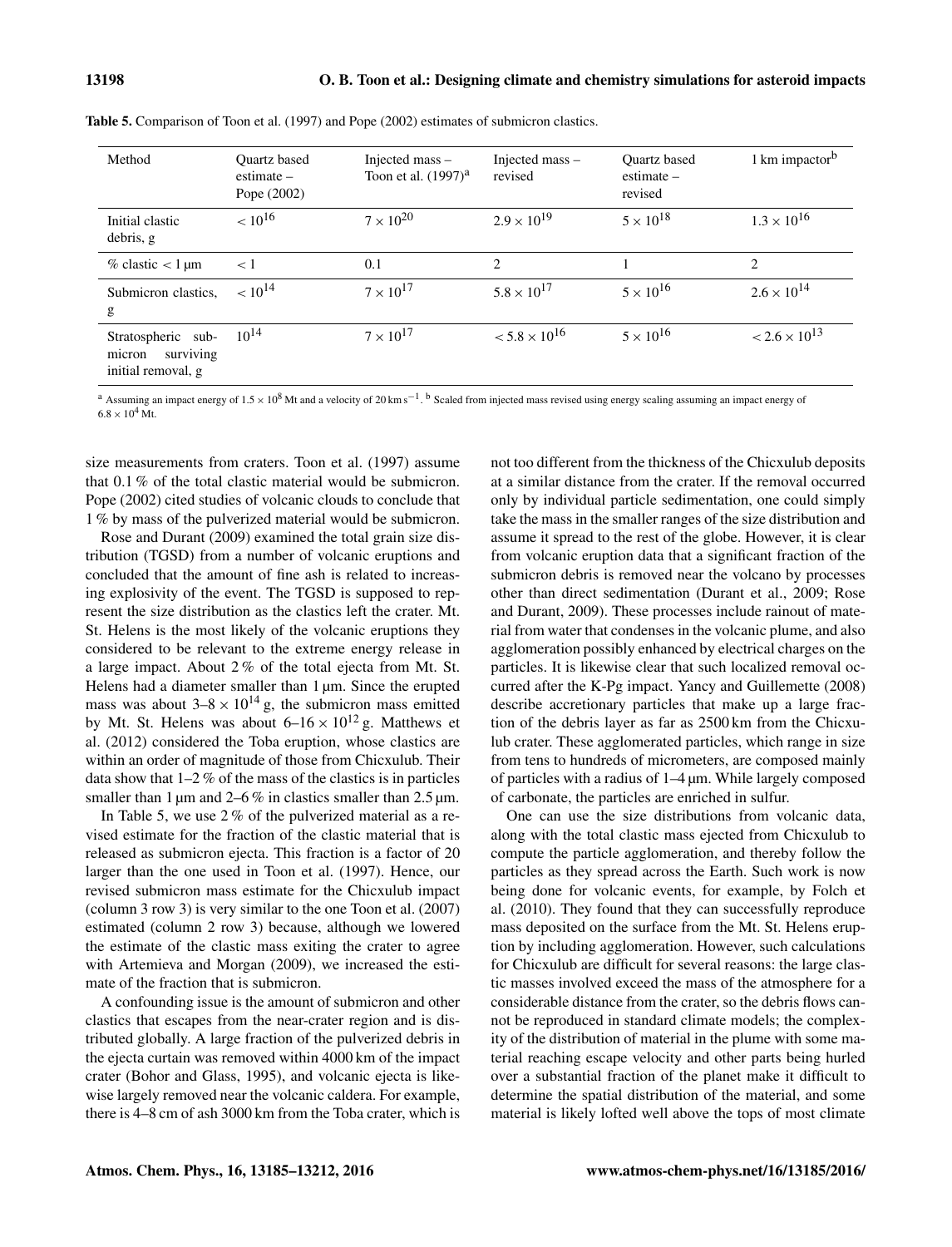models; and the presence of clastics, melt, and rock vapor together with sulfur and water produces a chemically complex plume.

Eventually, it will be necessary to use detailed nonhydrostatic, multiphase plume models including agglomeration to better understand the distribution of Chicxulub ejecta. In the meantime, for climate modeling, we suggest placing the clastic mass in Table 5 ( $2.9 \times 10^{19}$  g) in a circular area with radius of 4000 km, which is 22.4 % of the area of Earth. This will result in a column density of 25  $\text{g cm}^{-2}$ , or a layer thickness of about 10 cm. The mass density of the atmosphere is about  $1000 \text{ g cm}^{-2}$ , so this is about a 2.5 % perturbation to the mass of the atmosphere. In reality the mass is concentrated near the crater as shown by Hildebrand (1993). However, the observed mass density is relatively constant between 1000 and 4000 km. The initial vertical distribution of this material may be very complex due to density flows within several hundred kilometers of the crater. We suggest initializing models assuming an injection with an altitude independent mass mixing ratio of about 2.5 %. Given our suggested vertical distribution, 90 % of the material will initially lie in the troposphere. Tropospheric material is unlikely to become globally distributed even if it escapes agglomeration, because it will quickly be removed by rainfall.

As an alternative to the complexity of modeling the loss of this material in the troposphere and considering the entire size distribution, we suggest simply placing an appropriate mass into the stratosphere. The values for a stratospheric injection are given in the bottom row of Table 5 and the first row of Table 1. For illustration, we have estimated the final optical depth assuming that 10 % of the submicron material (the amount placed into the stratosphere) will escape removal. For a size distribution, we suggest using the smaller size mode measured in the stratosphere after the Mt. St. Helens eruption, as summarized by Turco et al. (1983). This size distribution is log-normal (Eq. 1), with a mode radius of 0.5 µm and a standard deviation of 1.65. The estimated optical depth of 88 is very large, even though the submicron clastic material in this estimate is only about 1 % of the mass of the distal layer.

# Potential errors in the Pope (2002) estimate of submicron clastics

Pope (2002) determined the amount of clastics by modeling the amount of quartz in the distal layer. He found that he needed an initial injection of about  $5 \times 10^{15}$  g of quartz to match the distribution of quartz mass with distance from the impact site. It is not clear how good this estimate is because the removal rate of material in large volcanic clouds, a possible impact analog, does not occur by individual particle sedimentation, but rather by settling of agglomerates (Folch et al., 2010). Hence, removal in the region near the impact site may have been larger than Pope estimated, requiring a larger volume of quartz, or the removal of clastics may be different than that of quartz. The value in Artemieva and Morgan (2009) for the pulverized material ejected from the crater is 3 orders of magnitude larger than the estimate of Pope (2002). Most of this material is in the ejecta curtain, not in the impact fireball, and so is deposited close to the impact crater. The shocked quartz is primarily associated with the impact fireball, so the bulk of the pulverized material may not be seen in Pope's analysis.

Pope assumed that quartz composed 50 % of all the clastic debris, so that all of the clastics injected weighed about  $10^{16}$  g. This number is about 2 orders of magnitude less than the clastics from the Toba eruption (Matthews et al., 2012), and more than 3 orders of magnitude less than the Artemieva and Morgan (2009) estimate for clastics from the Chicxulub impact.

The assumption by Pope (2002) that quartz is 50 % of all the clastics is likely in error. There is no reason to think there is much quartz in the upper layers of sediment at the Chicxulub site. In the stratigraphic columns shown by Ward et al. (1995) the pre-impact sediments at Chicxulub consist of approximately 3 km of Mesozoic carbonates and evaporites with ∼ 3–4 % shale and sandstone. Therefore, it is more likely the quartz originates from the basement rocks. There is also not a strong connection between the physical processes that distributed the quartz (the impact fireball with high ejection velocity), and those that distributed the pulverized material (the ejecta curtain with low velocity).

It is possible that the quartz to clastics ratio is determined by the ratio of quartz to total debris in the samples closest to Chicxulub, since these may have suffered the least removal by sedimentation. Pope suggests these intermediate distance layers contain about 1 % quartz, but only considers the fireball layer, which is less than 10% of the total ejecta layer within 1000 km of the crater. The remainder of the intermediate distance layer contains little quartz, so the clastics could be more than 1000 times the mass of the quartz. It is not clear that 1000 is an upper limit to the ratio of clastics to quartz because the quartz and pulverized material move along different paths in the debris cloud. If we accept this ratio of 1000 for the ratio of clastics to quartz, the mass of clastics from Pope's analysis would be  $5 \times 10^{18}$  g, which is within a factor of 6 of the Artemieva and Morgan (2009) value. If 1 % of this mass is submicron then  $5 \times 10^{16}$  g of submicron clastics would have been injected into the upper atmosphere.

# Reconciliation of Pope (2002) and Toon et al. (1997) estimates of submicron clastics

Table 5 shows that the new estimate of submicron mass following the procedure of Toon et al. (1997) agrees with the new estimate following the procedure of Pope (2002) within 20 %. The new estimate is about 12 times less than the Toon et al. (1997) value mainly because Toon et al. (1997) did not consider that most of the pulverized mass would not be ejected from the crater. The new application of the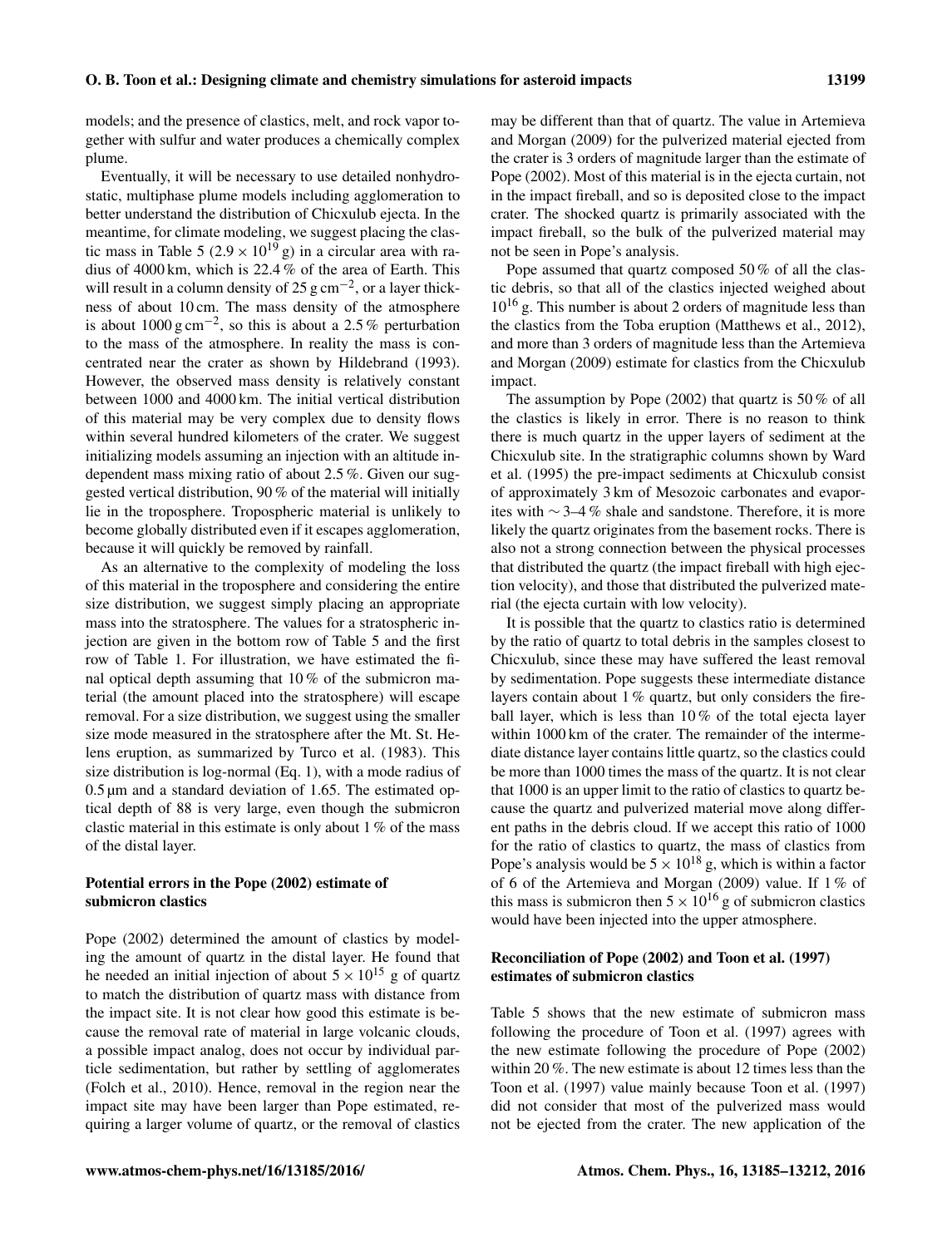Pope (2002) approach leads to estimated submicron dust emissions that are about 500 times larger than the one originally derived by Pope (2002). The major difference is that we have assumed the ratio of quartz to clastics is about 1000, rather than 1 as assumed by Pope (2002). Despite the perhaps coincidental agreement of these two estimates, there is substantial uncertainly in the true mass of submicron clastic particles in the K-Pg distal layer. Observations of the submicron material in the distal layer are needed.

# 2.4.2 Submicron pulverized rock from a 1 km diameter impactor

In order to determine the properties of the pulverized ejecta from a 1 km impactor, we use the pulverized mass injection per teragram of impact energy from Toon et al. (1997), but reduce it by the factor of 25 discussed earlier to account for the fraction of the clastic mass with enough velocity to escape the crater. This procedure yields a clastic mass of  $1.3 \times 10^{16}$  g. For reference, the volume of clastics from the eruption of Mt. Tambora in 1815 is estimated to have been about 150 km<sup>3</sup>, which is a mass of about  $3 \times 10^{17}$  g. Hence, the Tambora eruption likely surpasses the clastics from the hypothetical 1 km diameter impactor by more than a factor of 10. The same size distribution for the clastics is recommended for the 1 km impact and the Chicxulub impact, since it seems to hold for a range of volcanic events from Mt. St. Helens to Toba, which span the 1 km diameter impactor in terms of clastics. We also suggest that the mass be initially mixed uniformly in the vertical above the tropopause. According to Stothers (1984), the Tambora clastics were deposited in layers that are centimeters in thickness at distances 500 km from the volcano. Accounting for the drift of the ash downwind, the area of significant ash fall was about  $4.5 \times 10^5$  km<sup>2</sup>. If this same area is used for the initial injection of the clastics for the 1 km impact, then the column mass concentration is about  $8.7 \text{ g cm}^{-2}$ , which in turn is slightly less than 1 % of the atmospheric column mass. The estimated optical depth of the clastics in Table 3 is about 25 % of the optical depth from nanoparticles originating from vaporized rock. Given that these materials are much less absorbing than soot, and lower in optical depth than nanoparticles, they can probably be neglected in estimates of the climate changes due to a 1 km diameter impact on land.

#### 3 Gas injections

There are a large number of gases that might be injected into the atmosphere after an impact and might be important to atmospheric chemistry, climate, or both. These can originate from the impactor itself, from ocean or groundwater, or from the target sediments. They may also originate in response to environmental perturbations, such as wildfires, or atmospheric heating from the impact fireball and ejecta. Various estimates have been made for each of these sources. However, clear evidence from the distal layer is not available for any gases of potential interest. Some gases, such as carbon dioxide, would have stayed in the gas phase rather than condensing into particulate form. Other gases, such as those containing sulfur, may have reacted on the particles composing the distal layer, or formed independent particles. In either case, sulfur is so common in the environment it is difficult to detect an injection. For these reasons, all the gasphase injections are uncertain. Below, we first discuss the chemical content of each of the potential sources of gases, and then we discuss the likely amounts of each material injected following an impact. Relevant ambient abundances are given in Tables 2 and 4 along with estimated injections for the Chicxulub impact and a 1 km impact. The ambient masses are given to assist the reader in understanding the magnitudes of the injections. Generally ambient concentrations are given in the literature in terms of the mixing ratio. To compute the masses we assume the ambient mixing ratios are constant over the whole atmosphere, or the stratosphere. We then convert the volume mixing ratio to the mass mixing ratio using the molecular weight and then multiply by the mass of the atmosphere above either the surface or tropopause to obtain the total mass of the gas. The ambient abundances assume the current stratospheric mixing ratio of Cl is 3.7 ppbv (Nassar et al., 2006), Br is 21.5 pptv (Dorf et al., 2006), inorganic I is 0.1 pptv (upper limit from Bosch et al., 2003),  $CO<sub>2</sub>$  is about 395 ppmv, and methane is about 1.8 ppbv. Stratospheric S, taken from the Pinatubo volcanic eruption, is about 10 Tg (Guo et al., 2004); reactive nitrogen,  $NO<sub>x</sub>$ , in the stratosphere is difficult to quantify simply. Instead, we compare with the ambient abundance of  $N_2O$  in the stratosphere, about  $2 \times 10^{14}$  g N. N<sub>2</sub>O is a major source of  $NO<sub>x</sub>$ .

#### 3.1 Impactor

## 3.1.1 Composition of the impactor

Kring et al. (1996) summarized the S, C, and water contents of a large number of types of asteroids. Trinquier et al. (2006) found from chromium isotopes that the Chicxulub impactor was most likely a carbonaceous chondrite of CM2 type. Such asteroids have  $3.1$  wt % S,  $1.98$  wt % C,  $11.9$  wt % water, and a density of  $2.71$  g cm<sup>-3</sup>. Over the range of chondrites, which constitute 85% of meteorite falls, S varies from 1.57 to 5.67 wt %, C from 0.04 to 3.2 wt %, and water from 0.2 to 16.9 wt %. Kallemeyn and Wasson (1981) report that by mass CM carbonaceous chondrites contain about 4 ppm Br. Goles et al. (1967) report that Cl ranges from 190–840 ppmm of carbonaceous chondrites, Br ranges from 0.25 to 5.1 ppmm, and iodine ranges from 170 to 480 ppbm. Table 6 summarizes the composition of asteroids using values for CM2 type carbonaceous chondrites from Kring et al. (1996) for S, C,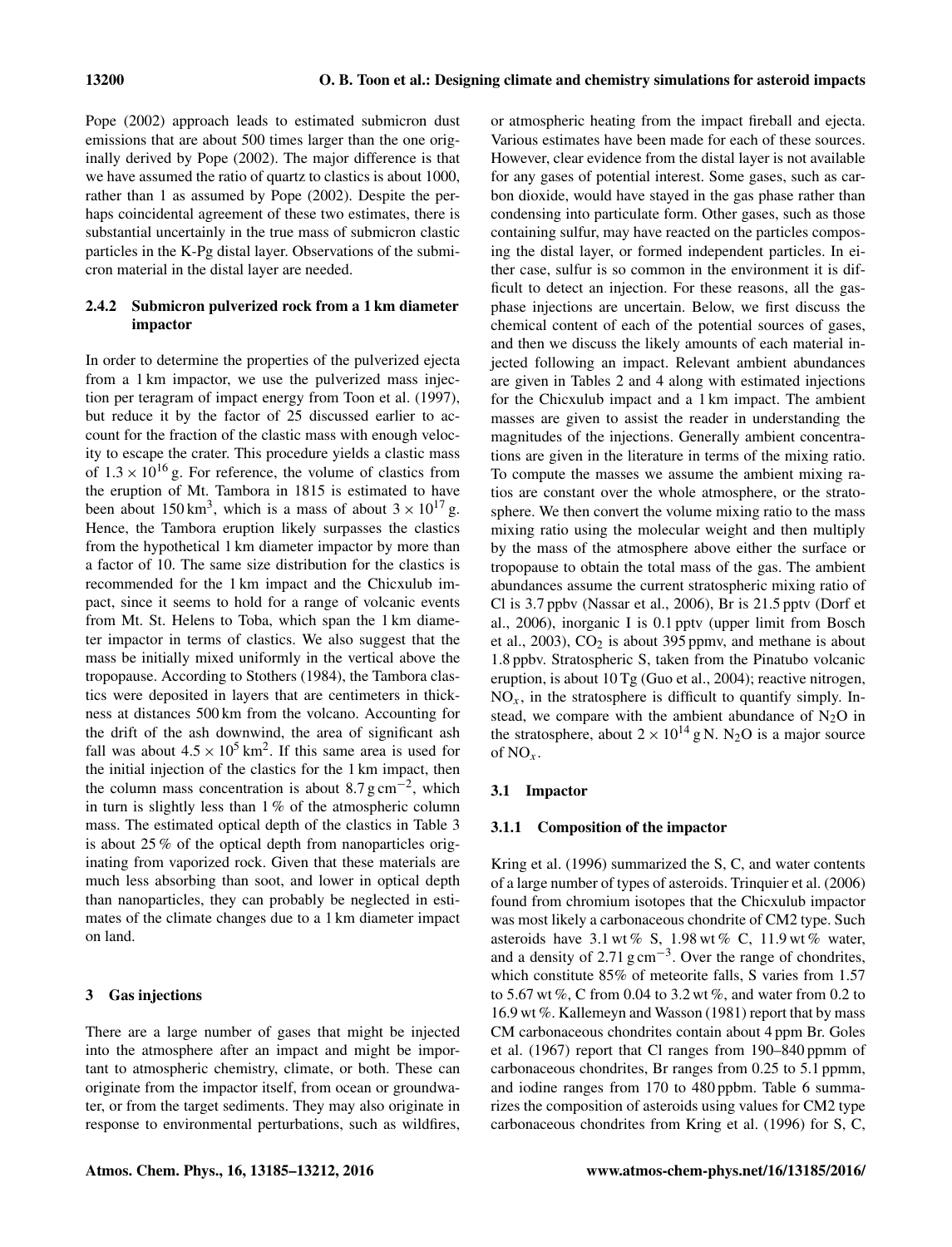#### O. B. Toon et al.: Designing climate and chemistry simulations for asteroid impacts 13201

|                                                                                | S                                       | $\mathcal{C}$                                                                                         | H <sub>2</sub> O                               | C <sub>1</sub>                                                   | Br                                         |                                   | EC                    | N                                                               |
|--------------------------------------------------------------------------------|-----------------------------------------|-------------------------------------------------------------------------------------------------------|------------------------------------------------|------------------------------------------------------------------|--------------------------------------------|-----------------------------------|-----------------------|-----------------------------------------------------------------|
| Carbonaceous<br>$(g g^{-1})$<br>chondrite<br>impactor)                         | $3.1 \times 10^{-2}$                    | $1.98 \times 10^{-2}$ $11.9 \times 10^{-2}$ $4.7 \times 10^{-6}$                                      |                                                |                                                                  | $3.27 \times 10^{-6}$ $4.8 \times 10^{-7}$ |                                   |                       |                                                                 |
| $(g g^{-1})$<br>Seawater<br>seawater)                                          | $9.1 \times 10^{-4}$ $3 \times 10^{-6}$ |                                                                                                       | 0.965                                          | $1.9 \times 10^{-2}$                                             | $8.2 \times 10^{-5}$                       | $6.0 \times 10^{-10}$ -           |                       |                                                                 |
| Impact site $(g g^{-1}$ 7.1 × 10 <sup>-2</sup> 9.6 × 10 <sup>-2</sup><br>site) |                                         |                                                                                                       | 0.07                                           |                                                                  |                                            |                                   |                       |                                                                 |
| Emission ratios for<br>forest fires $g g^{-1}$ of<br>dry biomass burned        | $2.9 \times 10^{-4a}$                   | $4.3 \times 10^{-1}$<br>as $CO2$<br>$4.4 \times 10^{-2}$<br>as CO<br>$5.1 \times 10^{-3}$<br>as $CH4$ | Highly<br>variable,<br>can equal<br>dry weight | As $CH3Cl$<br>$1.4 \times 10^{-5}$<br>to<br>$1.3 \times 10^{-4}$ | As $CH3Br$<br>$6.7 \times 10^{-6}$         | As $CH3I$<br>$6.1 \times 10^{-6}$ | $6.6 \times 10^{-4b}$ | $7.5 \times 10^{-4}$<br>as NO<br>$6 \times 10^{-5}$<br>as $N2O$ |

Table 6. Impactor composition, seawater composition, Yucatan impact site composition, and forest fire emission ratios.

<sup>a</sup> The mass is given in terms of S, but the emission is in the form of SO<sub>2</sub>. <sup>b</sup> We used 0.03 g g<sup>-1</sup> in Table 3, because forest fires will not produce as much soot as mass fires.

and water, and for the Mighei (the CM2 type example) from Goles et al. (1967) for Cl, Br, and I.

## 3.1.2 Gases from the impactor

Tables 2 and 4 indicate the direct contributions from 1 and 10 km impactors of a number of chemicals, as discussed further below. We assume that the entire 10 or 1 km diameter impactor melted or vaporized so that all of the gases are released. For the 10 km impactor, these gases would have been distributed globally in the hot plume along with the melt spherules within hours. They would reenter with the same vertical distribution as the Type 2 spherules. For the 1 km diameter impactor, the initial injection may have only covered half the Earth, with global distribution over days via wind, after reentry into the upper atmosphere.

We further assume that the vapors under consideration do not react with the hot mineral grains either in the plume or in the hot layer at the reentry site. In fact, given the large particle surface areas in the atmosphere over the globe it is possible that there was a significant transfer of material from the gas phase to the surfaces of the mineral grains in a short period of time.

As pointed out by Kring et al. (1996) and Toon et al. (1997), the S in a 10 km diameter impactor would exceed that from the Mt. Pinatubo volcanic injection by a factor above 1000. Even a 1 km diameter carbonaceous chondrite could deliver several times as much sulfur to the atmosphere as the Mt. Pinatubo eruption in 1991. Stratospheric water could be enhanced by a factor of more than 100 from the water in a 10 km impactor. Cl could be enhanced by factors above 500, Br by almost 500, and I by more than 50 000. However, there is not enough C in a 10 km asteroid to affect the global carbon cycle significantly.

Many investigators have pointed to sulfate as an important aerosol following the Chicxulub impact. Tables 1 and 3 compare the mass of sulfur from the impactor with the mass of the spherules and nanoparticles. The optical depth, which controls the climate change following the impact, and the particle surface area, which likely controls chemistry, are approximately linear with the mass. In our estimates, the sulfate coming directly from the asteroid could have a large optical depth assuming it was not removed on the spherules or large clastics.

## 3.2 Seawater

## 3.2.1 Composition and depth of seawater

The composition of seawater is given in Table 6 (Millero et al., 2008). It is thought that injections of water into the upper atmosphere will lead to droplet evaporation, with small crystals of salt left behind. If liquid water is left after a massive injection of water, the droplets will likely freeze leaving salt behind as particles embedded in ice crystals. Vaporization of water during the impact may leave behind salt crystals, or the salts may decompose into their components. As discussed by Birks et al. (2007), complex simulations are needed to determine how much material is freed from the salt particles to enter the gas phase where it might destroy ozone. In Tables 2 and 4, we list the total amounts of several interesting chemicals that might be inserted into the stratosphere. However, all of them except water vapor are likely to be in the form of a particulate until photochemical reactions liberate them.

A significant uncertainty related to any oceanic contribution to atmospheric composition is the depth of the ocean in relation to the size of the impactor, and the water content of sediments at the crater site. The depth of the ocean at Chicxulub at the time of the impact is not known. Many investigators have referred to it as a shallow sea. However,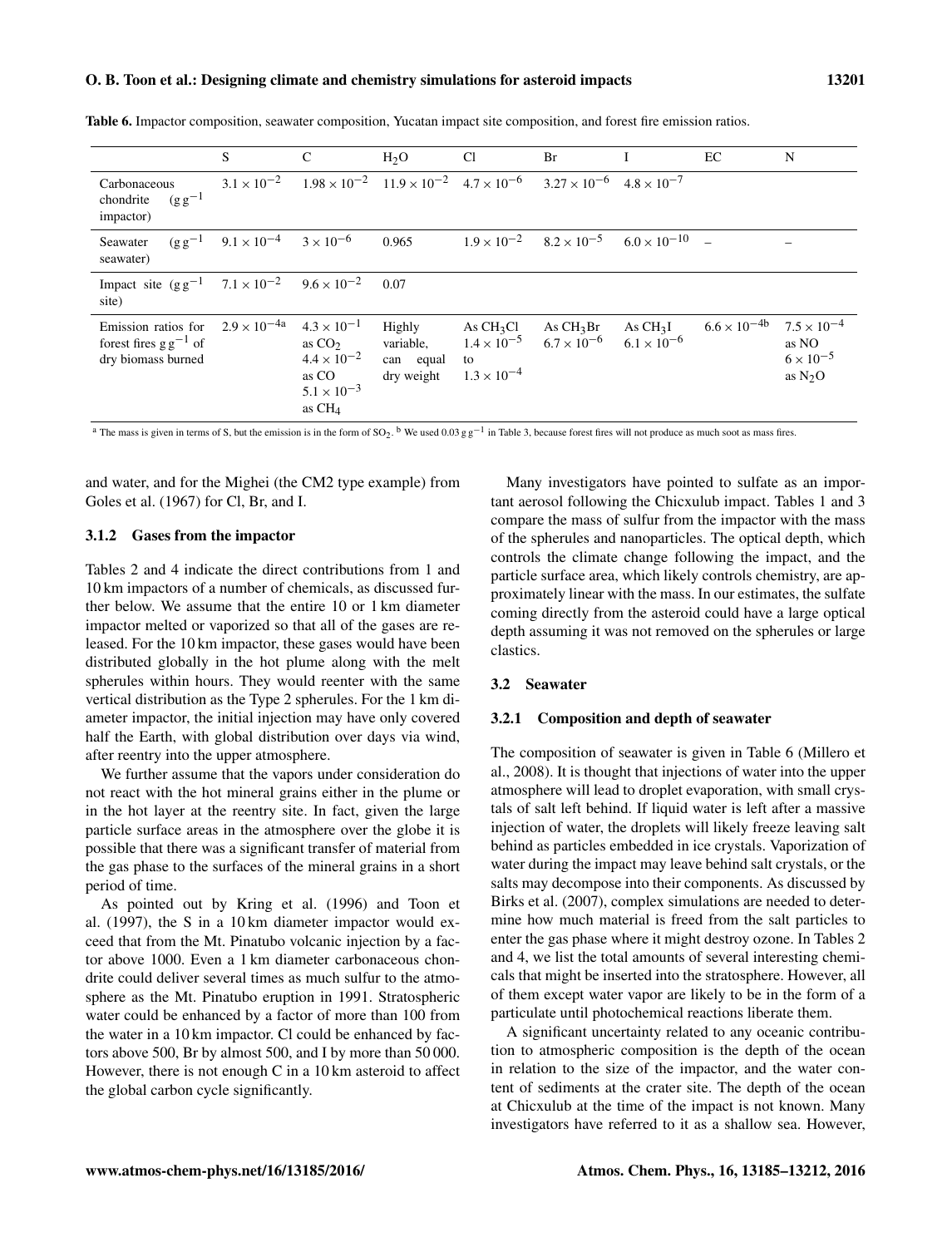Gulick et al. (2008) estimates that the water depth averaged over the impact site was 650 m, which is considerably deeper than earlier estimates. We use a water depth of 650 m in Table 2 to estimate the amounts of material injected by Chicxulub. A 1 km diameter impactor is smaller than the average depth of the world oceans, which is about 3.7 km.

## 3.2.2 Gases from seawater: Chicxulub

For the Chicxulub impact, we follow Pope et al. (1997) and assume that the 650 m depth of seawater within the diameter of the impactor (10 km) will be vaporized, follow the path of the Type 2 spherules, and reenter the atmosphere globally. In Table 2 we compute the water vaporized following the equations in Toon et al. (1997). These equations, assuming an impact velocity of  $20 \text{ km s}^{-1}$ , led to an order of magnitude greater injection of water than using Pope's estimate. The vaporized water is 0.4 times the impactor mass. During the vaporization of the seawater we assume the water will be present as water vapor, and that the materials in the water will be released as vapors. Some of these materials likely would react quickly with the hot minerals in the fireball or later with the hot minerals in the reentry layer.

It is also likely that a considerable amount of water was splashed into the upper atmosphere. Ahrens and O'Keefe (1983) estimated that the water splashed above the tropopause from a 10 km diameter impact into a 5 km deep ocean would be 30 times the mass of the impactor. We assume that the amount of water splashed above the tropopause will scale linearly with the depth of the ocean. Therefore, about 4 times the impactor mass of water may have been splashed into the upper atmosphere. Much of this water may immediately condense and rainout, as discussed in Toon et al. (1997). However, some of the dissolved salts may be released if some of the water evaporates. The assumed injection of gases, and particulates that might become gases, from the ocean is summarized in Table 2 for the Chicxulub impact.

## 3.2.3 Gases from seawater: 1 km asteroid

No seawater is injected by the 1 km diameter asteroid impact on land. If a comet hit the land there would be a water injection.

Pierazzo et al. (2010) estimated that 43 Tg of water would be injected above 15 km by a 1 km asteroid impact into the deep ocean. Of this water, 25 % is in the form of vapor and 75 % in the form of liquid water. In their modeling the water was assumed to be distributed with a uniform mixing ratio from the tropopause to the model top. It was also spread uniformly over an area  $6200 \times 6200$  km in latitude and longitude. Using the equations in Toon et al. (1997) for the vaporized water produces a value which is 60 % of the vaporized water from the detailed modeling used in Pierazzo et al. (2010). Given these water injections we use the composition of seawater to determine the injections of the various species. Pierazzo et al. (2010) estimate injections of Cl and Br that are more than an order of magnitude smaller than ours because they consider the amounts that have been converted into gas-phase Cl and Br by photochemical reactions in the atmosphere, while we estimate the total injections, which initially are likely to be in the particulate phase.

# 3.3 Impact site

# 3.3.1 Composition of the impact site

The sea floor at the Chicxulub impact site, like the modern Yucatan, contained abundant carbonate and sulfate-rich deposits. Ward et al. (1995) conclude that 2.5–3 km of sedimentary rock were present at Chicxulub, composed of 35– 40 % dolomite, 25–30 % limestone, 25–30 % anhydrite, and 3–4 % sandstone and shale. The dolomite and limestone are no doubt porous. Pope et al. (1997) estimate the carbonates in the Yucatan have a porosity of 20 %. The pores would have been filled by seawater since the sediments were submerged. This groundwater produces an equivalent water depth of about 400 m. The carbon content of limestone is 12 % by weight and of dolomite 15 % by weight. The sulfur content of anhydrite is 23.5 % by weight. To our knowledge, trace species such as Br, Cl, and I have not been reported for these sedimentary rocks, but would be present in the seawater in the pores.

# 3.3.2 Gases from the impact site

For the 10 km Chicxulub impact, we follow Pope et al. (1997) for the abundances of S and C assuming 30 % anhydrite, 30 % limestone, and 40 % dolomite. The composition of the impact site is given in Table 6. We ignored species other than S and C that might be in the target material. It is difficult to follow the target debris since some of it is vaporized, and some melted. We follow Pope et al. (1997) and assume that the upper 3 km of the target is vaporized within the diameter of the impactor. The gases within this volume of vaporized material are assumed to be released, and to follow the trajectories of the Type 2 spherules. Pope et al. (1997) estimated the amount of material that would be degassed from target material that was melted or crushed in a large impact. We use the values from Table 3 of Pope et al. (1997) for out of footprint vapors in our Table 2 for the degassed impact site emissions. We also assume that the granite underlying the impact site does not contribute.

The source gases from a 1 km land impact would depend on the composition of the impact site, so we do not list values in Table 4. We assume nothing would be liberated from the sea floor in a 1 km impact in the deep ocean.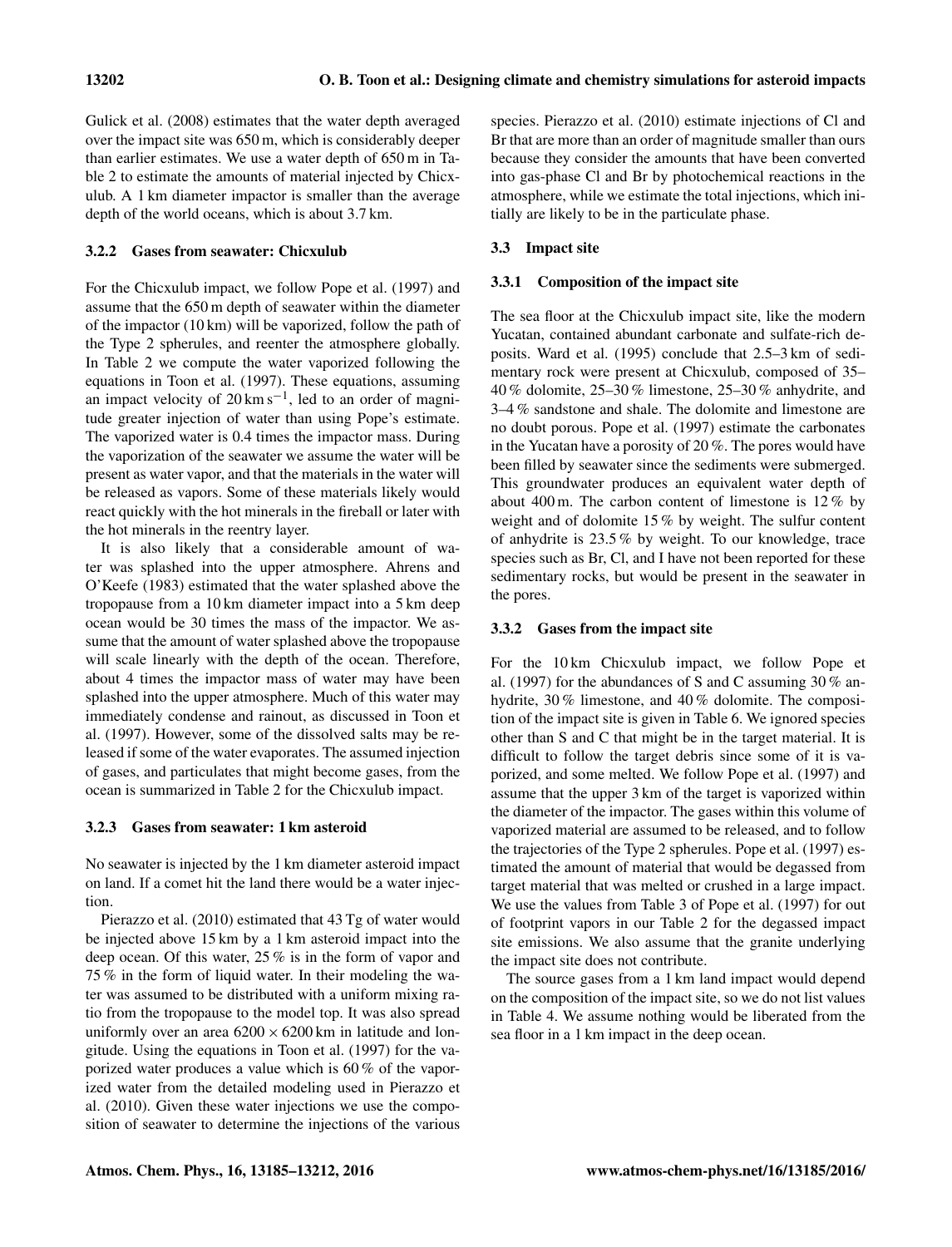#### 3.4 Fires

## 3.4.1 Composition of smoke

It is well known that forest fires emit a wide variety of vapors into the atmosphere. Andreae and Merlet (2001) provide emission ratios (gram of material emitted per gram of dry biomass burned) for many vapors expected to be important in the atmosphere, as listed in Table 6. As discussed in Sect. 2.2.1, the soot emission may have been enhanced relative to wildfire estimates by Andreae and Merlet (2001) after the Chicxulub impact because the impact-generated fires were mass fires. We do not consider any enhancements of the gas-phase emission ratios, but they may also be impacted by fire intensity or the types of plants making up the biomass.

#### 3.4.2 Gases from fires

In Tables 2 and 4, we computed the burned mass from Chicxulub assuming that  $1.5 \text{ g cm}^{-2}$  of dry biomass burns over the entire land surface area of the Earth, and then used the emission factors from Andrea and Merlet (2001) to obtain the gas-phase emissions. For a 1 km impact, we assume the area burned is  $4.1 \times 10^4$  km<sup>2</sup> (Toon et al., 1997), and the dry biomass is 2.25  $\rm g \, C \, \rm cm^{-2}$ . We then used the emission ratios from Andreae and Merlet (2001) to compute the gas-phase emissions. Comparing the gas-phase emissions from fires in Tables 2 and 4 with ambient values indicates that there would be large perturbations for all gases for the 10 km diameter impact. Only iodine is significantly perturbed for the 1 km impact. For the gas-phase emissions, we suggest using the same vertical profile as suggested for soot earlier. The emissions would only occur over the region near the impact site for the 1 km impact.

#### 3.5 Gases generated by atmospheric heating

The energy deposited in the upper atmosphere by the initial entry of the bolide, as well as by the rising fireball, may have converted some  $N_2$  to  $NO_x$ . Early studies suggested that a large fraction of the impact energy would be put into the lower atmosphere, which in turn led to suggestions that a large amount of nitrogen oxides would be produced from the heated air. However, it is now understood that most of the energy release from an impact to the atmosphere will occur at high altitude from reentry of spherules and other debris. Toon et al. (1997) reviewed the various ways in which  $NO<sub>x</sub>$  might be generated following an impact, largely following Zahnle (1990). They concluded that  $3 \times 10^{16}$  g of NO might be produced from the atmosphere for a 10 km diameter impact with about half coming from the plume at the impact site, and half from the reentry of material across the Earth. We have recorded this value in Table 2. For comparison, Parkos et al. (2015) conducted detailed evaluations of the  $NO<sub>x</sub>$  produced by the infalling spherules and concluded the spherules could produce  $1.5 \times 10^{14}$  moles of NO<sub>x</sub>  $(3 \times 10^{15} \text{ g} \text{ if the NO}_x \text{ is in the form of NO})$  which they further concluded was not sufficient to acidify ocean surface waters. In Table 2 we use the Toon et al. (1997) injection of NO since it includes both source mechanisms. According to Zahnle (1990), a 1 km impact on land might produce  $0.6 \times 10^{14}$  g of NO, largely in the hot plume at the impact site. This value is entered in Table 4. For comparison, we note that Pierazzo et al. (2010) suggested that the mass of NO produced by a 1 km ocean impact is about  $0.39 \times 10^{14}$  g.

#### 3.6 Discussion of gas injections

Some of the gas-phase sources just discussed are easy to apply to an impact. For example, the emissions from fires simply depend on the area burned, the fuel loading, and the emission factors.

Other sources of gases are more difficult to evaluate. Since we have no measurements for large impacts, the form of emission can be uncertain. For example, sulfur could be injected as  $SO_2$  or  $SO_3$ . Another difficulty that comes in understanding the contribution of target material to gases such as  $SO<sub>2</sub>$  is the pressure needed to vaporize the material. Pope et al. (1997), for example, adopted pressures above 70 GPa to vaporize carbonate, 100 GPa for complete vaporization of anhydrite, and 10 GPa for water vaporization from pores. These vaporization pressures are higher than suggested by early researchers, leading to lower amounts of target vaporized. Pierazzo et al. (2003) redid the impact calculations and also estimated the amounts of materials that might be released, which are close to those estimated by Pope et al. (1997). The altitude distribution of the ejecta varies with the source of the material. Finally the chemical form of the emission varies with thermochemistry in the ejecta plume or fireball, and interactions with hot mineral surfaces, and for some materials exposure to high temperature on reentry.

Tables 2 and 4 summarize our choices for the injections of the various gases. For each type of source, we also specify the altitude of the expected injection, using a reference to Tables 1 and 2 for the particle injections. We assume all of the impactor mass entered the rising fireball, so it would be injected near 60 km altitude along with the spherules. In some cases, for example for the degassed target material and for splashed seawater, we consider the material to have been uniformly mixed above the tropopause. For materials coming from fires we assume the same vertical injection as for soot.

As has been pointed out many times (Kring et al., 1996; Toon et al., 1997; Pope et al., 1997; Pierazzo et al., 2003) the sulfur injection from a 10 km impactor might be thousands of times greater than that from the Pinatubo eruption, and also was likely larger than the injection from the massive Toba eruption by a factor between 10 and 100. Our sulfur injection from the target material is about half that of the Pope et al. (1997) estimate of  $10^{17}$  g and slightly less than the Pierazzo et al. (2003) estimate for a 15 km diameter impactor of 7.6  $\times$  10<sup>16</sup> g. Our sulfur injection from the asteroid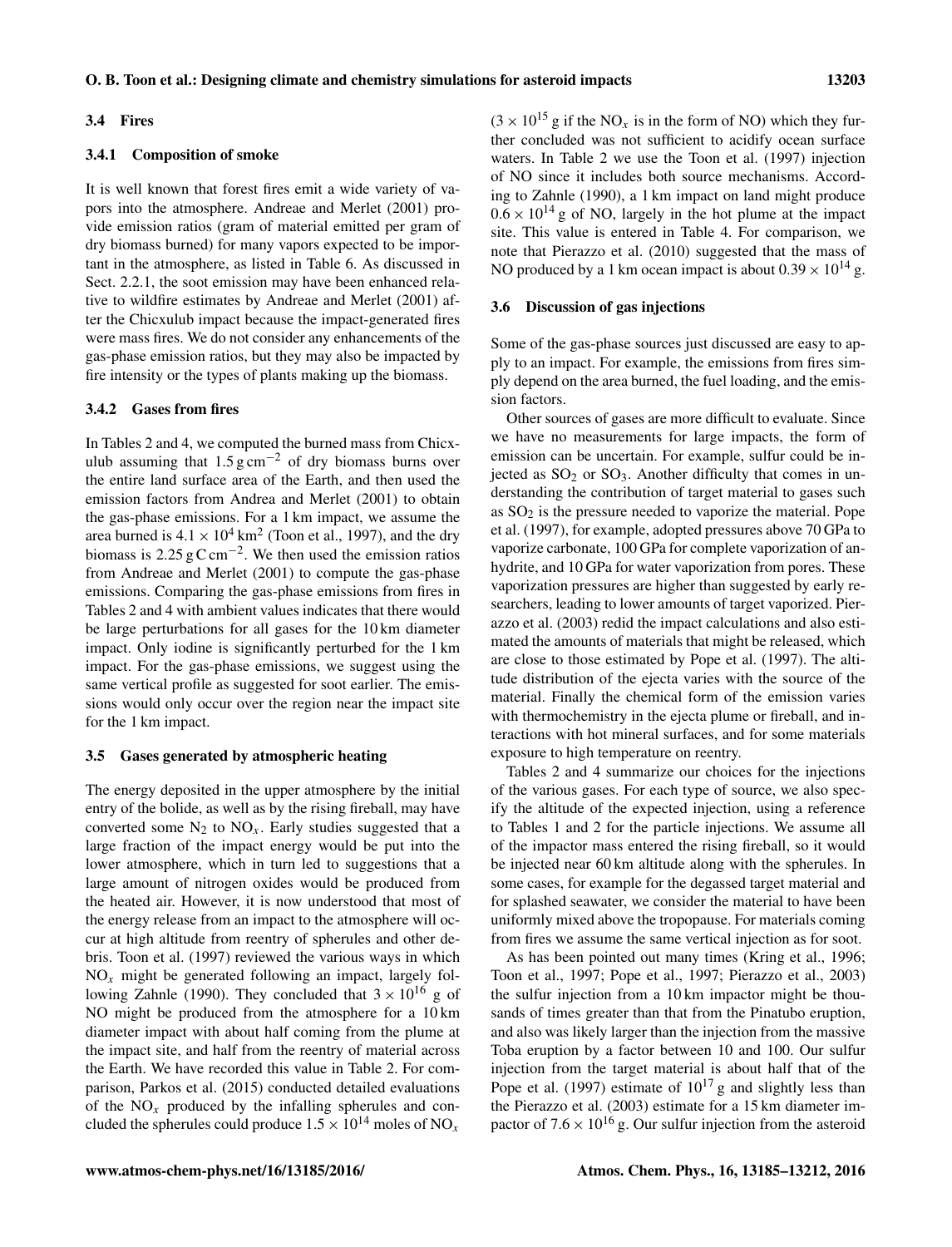itself is within the range suggested by Pope et al. (1997) of  $2.7-5.9 \times 10^{16}$  g. Interestingly, the sulfur injection we estimate for Chicxulub is about 10 times greater than the yearly emission estimated by Schmidt et al. (2016) for a large flood basalt from the Deccan traps. Of course, the flood basalt might continue for a decade or more, bringing the total sulfur emission close to that from the Chicxulub impact. Table 4 suggests that the sulfur injection from a 1 km impact would be several times greater than that from the Pinatubo eruption, but that would be only a modest injection relative to historical volcanic eruptions. In Tables 1 and 3 we assume the injected sulfur gas is converted into sulfate. If so, it would yield a large optical depth for the Chicxulub impact. However, for both the 1 km and Chicxulub impacts, the sulfur injection, if converted to sulfate, would be an order or magnitude less massive than the nanoparticles. Therefore, the sulfate would be an order of magnitude less important optically than the nanoparticles. While it might exceed the soot mass slightly, soot is much more important optically than sulfate, which is transparent at visible wavelengths. Therefore, the sulfate in our model is of relatively little importance optically, unless the sulfur remains in the air after the other particles are removed.

Our estimated C injection (in the form of  $CO<sub>2</sub>$ ) is dominated by emissions from forest fires. We have the same emission from the impactor as Pope et al. (1997), but we have less than half the emission from the target material as Pope et al. (1997) or Pierazzo et al. (2003). All these studies suggest a small impact perturbation relative to the  $CO<sub>2</sub> 65$  million years ago, which was several times larger than now.

The water vapor injections in Tables 2 and 4 are very large compared with ambient values in the stratosphere. However, most of the water is from fires, and half will be injected into the troposphere where it will be quickly removed. The water from the impactor and target is modest, about 1 cm as a global average depth of rain. The typical rainfall averaged over the current Earth is about 3 mm day−<sup>1</sup> . The emissions from the impactor and from vaporized seawater, both of which would have been injected globally at the same altitudes as the Type 2 spherules, are capable of saturating the entire ambient stratosphere. Our water injection is similar to that estimated by Pope et al. (1997) and Pierazzo et al. (2003). While the water vapor has been largely ignored in previous work on the Chicxulub impact, it has the ability to alter the thermal balance of the stratosphere by emitting and absorbing infrared light. Water vapor may have been a factor in the radiation of thermal energy to the surface during the first few hours after the K-Pg impact, since Goldin and Melosh (2009) sought an infrared absorber to prevent radiation from escaping from the top of the atmosphere. Some of the particles in the stratosphere might be removed by precipitation, but the mass of water injected is comparable to the mass of the nanoparticles and spherules. Therefore, removal by precipitation is probably not significant since if the water condenses on all the particles it will add only a small mass, and increase the fall rate only slightly, while if water condenses on only a subset of the particles it will remove only a subset. The water injection by the 1 km diameter impact on land is about 15 % of the ambient water, but might still lead to some significant perturbations if it is injected into the upper stratosphere. The 1 km impact in the deep ocean could inject about 40 times the ambient water into the stratosphere (Pierazzo et al., 2010), and water should be considered in simulations of such impacts.

For the 10 km diameter impactor, there are injections of Cl, Br, and I that exceed the ambient values by orders of magnitude. There are significant sources for all three halogens from fires, the impactor and seawater, so it seems inescapable that large injections would have occurred. The injections of  $NO_x$ from fires, and from heating the atmosphere are also very large compared with ambient values. For instance, Table 2 shows the  $NO<sub>x</sub>$  injections are 1–2 orders of magnitude larger than the stratospheric burden of  $N_2O$ , the principle source of  $NO<sub>x</sub>$ . For the 1 km diameter land impact, only the injections of I and  $NO<sub>x</sub>$  appear large enough to perturb the chemistry of the stratosphere. However, as discussed by Pierazzo et al. (2010) significant Cl and Br injections could occur for a 1 km impact in the ocean. Seawater injections of Cl, Br, I, and S are complicated because the salts may be injected in particulate form.

# 4 Implications for climate, atmospheric chemistry and numerical modeling, and suggestions for future data analysis

Since the discovery of the K-Pg impact by Alvarez et al. (1980), many papers have speculated on which of the many possible effects of the impact on the environment could have caused the mass extinction. It has become fashionable to claim that one or another effect is dominant. However, it is quite likely that several effects overlapped, each of which might have been devastating to a particular species or ecosystem, but which together made survival very difficult for a broad range of species distributed over the globe. Here, we summarize the environmental perturbations we find likely. However, there are many uncertainties, and additional data are needed. We outline the data that would be useful to obtain from the geologic record, and summarize them in Table 7. Also, models have barely scratched the surface of what is possible in better understanding of the post-impact environment. We summarize the types of modeling work that would be interesting to pursue. We extend these ideas to smaller impacts since more than 50 impacts of kilometer-sized objects may have occurred since the extinction of the dinosaurs.

Table 1, shows that spherules, soot, nanoparticles, submicron clastics, and sulfates each may have had very large optical depths. An optical depth greater than unity could have serious consequences for the environment if maintained for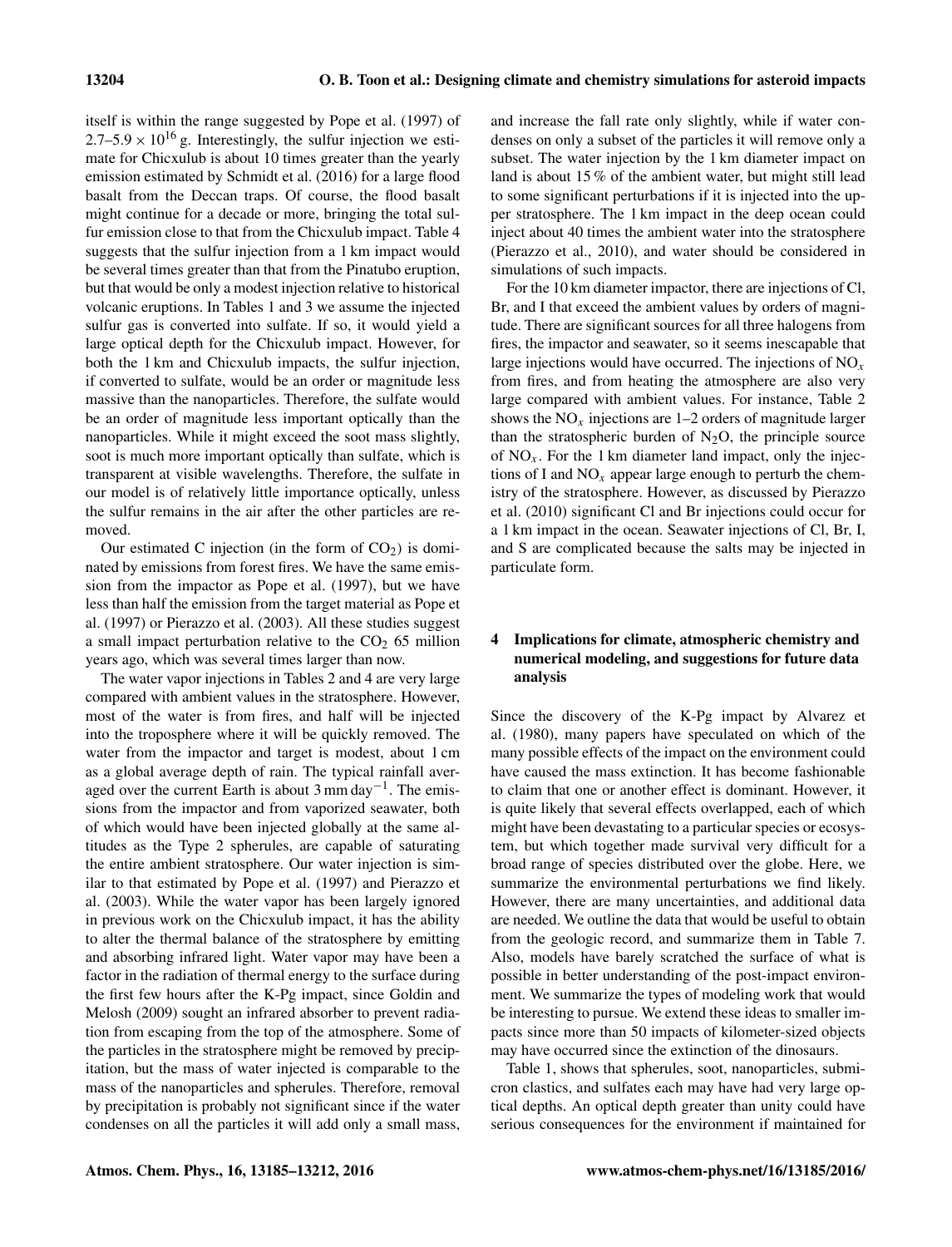|  | <b>Table 7.</b> Suggestions for data collection. |  |  |
|--|--------------------------------------------------|--|--|
|--|--------------------------------------------------|--|--|

| Property of interest                    | Rationale                                                                                                                                |
|-----------------------------------------|------------------------------------------------------------------------------------------------------------------------------------------|
| Global distribution of spherules        | Some impact models suggest spherules were not distributed globally, limiting<br>area of Earth that might experience fire ignition        |
| Number concentration, size of spherules | Current data are incomplete on number and size of spherules                                                                              |
| Soot distribution                       | Profile soot/iridium/spherule distribution to determine if fires are contempora-<br>neous with iridium fallout                           |
| Nanometer material                      | Nanometer material has been detected, but its mass needs to be quantified                                                                |
| <b>Clastics</b>                         | Submicron component not detected; possibly search for micron/submicron<br>shocked quartz                                                 |
| Sulfur                                  | Use sulfur isotopes to search for extraterrestrial sulfur, sulfur mass-independent<br>fractionation (MIF) to test for prolonged lifetime |

very long. Each of these materials was likely present in the atmosphere, so they may have interacted.

The spherules are unlikely to have changed climate directly because they would have been removed quickly from the atmosphere by sedimentation due to their large size. However, these particles, together with the other impact debris with significant mass, likely heated the upper atmosphere to temperatures between 1000 and 2000 K. The hightemperature upper atmosphere would then have irradiated the surface with near-infrared radiation, causing forest fires. Wolbach et al. (1985) first recognized that the global biota likely burned after the impact, and Melosh et al. (1990) identified the mechanism for starting the fires. The recent work by Goldin and Melosh (2009) identified some complexities in the ignition mechanisms that need further work to be understood. They pointed out that the light might be blocked by the large spherules falling below the heated atmospheric layer. However, this is a complex problem since water vapor and the vaporized impactor would have been present to block radiation escaping to space. Also convection should occur in such a strongly heated layer, which would act to retard the fall of the particles as it does for hailstones in tropospheric convection. Moreover, the mass of debris injected at 70 km, as assumed by Goldin and Melosh (2009), greatly exceeds the mass of air. This mass distribution is unstable and would lead to rapid stirring of the atmosphere down to 50 km. These issues all deserve further study with suitable models. Furthermore, evidence for the nanoparticles should be sought as discussed further below.

Robertson et al. (2004) argued that large dinosaurs and other unsheltered animals could have been killed immediately by the radiation from the sky and the subsequent fires. However, it is possible there were refugia on the land, either in regions where spherules did not reenter the atmosphere, as suggested by Kring and Durda (2002) as well as Morgan et al. (2013), or in regions that happened to have heavy cloud cover which may have blocked the radiation. To better understand the possibility of refugia, more complete evidence for the global distribution of spherules would help resolve their possible nonuniform deposition, as suggested in Table 7. It is known that iridium was perturbed worldwide following the K-Pg impact. Although iridium concentrations are spatially variable for a number of reasons, they are basically homogenous over the Earth and do not fall off with distance from the impact site, or at high latitudes. Similar data on spherules would be useful to determine if the spherules were injected everywhere or in special places. Numerical values of the spherule concentrations and size distributions to augment the values noted by Smit (1999) would also be of value, as noted in Table 7. Models of the transmission of the light from the hot debris layer above 60 km through dense water clouds and the response of the clouds to the heating would be also useful. It has long been recognized that intense thermal radiation and fires could not have been the only extinction mechanisms at work, since the mass extinctions in the oceans could not have occurred in this way, but instead were likely due to the low light levels preventing photosynthesis (Milne and McKay, 1982; Toon et al., 1982, 1997; Pollack et al., 1983; Robertson et al., 2013b). The low light levels would have been caused by the high optical depths of the soot and nanoparticles that remained suspended in the air for a year or more after the impact.

We know from the work of Wolbach et al. (1985, 1988, 1990a, b, 2003) that there is abundant soot in the K-Pg distal layer. It is highly likely that the soot originated from wildfires (Robertson et al., 2013a), but its origin is of secondary concern for climate. The widespread distribution of the soot in the layer, and the small size of the particles indicate this material was almost certainly global in extent. Wolbach et al. (1988, 1990b) show that soot and iridium are tightly correlated across the K-Pg distal layer. The soot and iridium in the distal layer must have been deposited within a few years of the impact, since small particles will not stay in the air much longer. Therefore, any fires must have been within a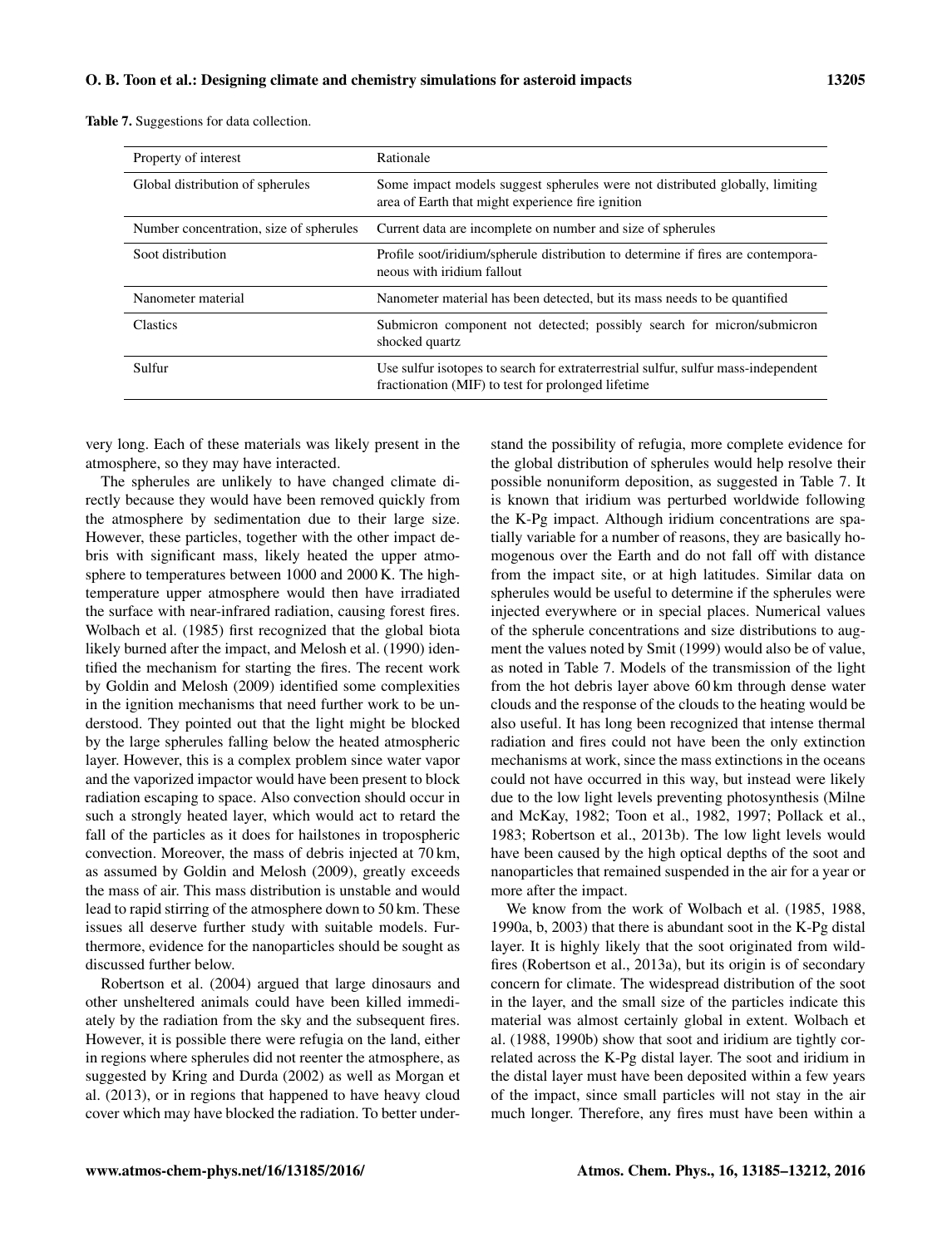year or two of the impact. As noted in Table 7, further examination of the distributions of soot, iridium and spherules might clarify how long these materials remained in the atmosphere, which is expected to be days for the spherules, and a few years for the soot and iridium on small particles. Once in the water column, spherules would fall to the bottom in days or weeks. However, in the absence of fecal pellets formed by plankton around the soot, it would take decades for soot to reach the ocean depths by falling. Currents would likely carry the soot down rather than gravity.

The amount of soot in the K-Pg distal layer would produce a very high optical depth when it was in the atmosphere. The transmission of light depends not only on the optical depth but also on the single-scattering albedo of the particles. The single-scattering albedo measures the fraction of the light that is scattered or absorbed. Scattering light, which occurs from sulfates that absorb sunlight only weakly, is not nearly as effective in changing climate as absorbing light.

As discussed by Toon et al. (1997), soot with an optical depth of 100 would prevent any sunlight from reaching the surface – it would be pitch black. No climate simulations of such large soot optical depths have ever been conducted. However, there have been simulations for optical depths in the range of 0.05–1, which show temperatures dropping to ice age conditions within days, precipitation falling to 50 % of normal, and the ozone layer being destroyed as discussed further below (Robock et al., 2007a, b; Mills et al., 2008, 2014). There are a number of complexities inherent in climate calculations for soot. For example, it is important to know how long the soot remained in the atmosphere in order to determine how long photosynthesis may have been retarded in the oceans. The lifetime of the soot in turn may depend on the size of the soot particles, their shape, the amount of rainfall in the lower atmosphere, and the amount of sunlight reaching the soot. The amount of sunlight reaching the soot matters because heating the soot also heats the surrounding air, causing it to rise and loft the soot to high altitudes, where it is protected from rainout (Malone et al., 1985; Robock et al., 2007a, b). These issues can be considered in modern climate models.

Much of the vaporized impactor and target material is thought to have recondensed to  $250 \mu m$  sized spherules (O'Keefe and Ahrens, 1982; Johnson and Melosh, 2012b), which are observed, but a significant fraction may have remained as nanometer-sized grains (Johnson and Melosh, 2012b). Iron-rich nanophase material with a diameter of 15– 25 nm has been identified in the fireball layer at a variety of sites by Wdowiak et al. (2001), Verma et al. (2002), Bhandari et al. (2002), Ferrow et al. (2011) and Vajda et al. (2015) among others. However, the abundance of this nanophase material is not yet constrained by observations. As noted in Table 7, it is important to quantify the abundance of this nanophase material and to confirm that it is the remnant of the vaporized target and impactor. If the amount of vapor remaining at the end of the Johnson and Melosh (2012b) calculation is roughly the amount that remained as rock vapor in the atmosphere, given the optical depth estimate in Table 1 and its input location in the upper atmosphere above the soot generated by forest fires, this nanophase material would be the dominant source of opacity for changing the climate, and would also greatly affect the amount of radiation emitted to the surface that could start wildfires in the hours following the impact. The material contains iron, so it is likely to have been a good absorber of sunlight. Alternatively, this material might have attached itself to the large spheres and been quickly removed, though this seems unlikely since the large spheres would separate gravitationally from the smaller material within hours. No one has yet considered the effect of this nanophase material, which is distinct from the clastics envisioned by Toon et al. (1997) and Pope (2002) on the environment after the K-Pg impact.

The most massive part of the ejecta from the K-Pg crater consisted of clastics: crushed and pulverized material. Much of this material fell relatively close to the crater, though significant amounts were emplaced as far a 4000 km from Chicxulub. For comparison, the Toba volcanic eruption about 70 000 years ago is estimated to have released more than  $2 \times 10^{18}$  g of clastics (Matthews et al., 2012), a factor of about 15 less than our estimate for the Chicxulub impact in Table 1, but more than 200 times greater than the upper limit previously estimate by Pope et al. (1997) for the clastics generated by Chicxulub.

The Toba eruption may have had a significant impact on the climate, as discussed further below; however, the magnitude of the effect is controversial. Alvarez et al. (1980), as well as Toon et al. (1982) and Pollack et al. (1983), thought that the K-Pg layer was dominated by submicron clastics that caused major loss of sunlight at the surface and consequently very low temperatures. However, while we do not know the fraction of the layer composed of submicron clastics, it is clear that the layer is both thinner than thought in the years just after its discovery and also dominated by other parts of the impact debris such as the spherules and the nanoparticles. It would be very useful to measure the amount of submicron clastics in the K-Pg distal layer. Possibly, as suggested in Table 7, one could start by identifying the amount of submicron quartz in the layer by searching for small shocked quartz grains. Toon et al. (1997) and Pope (2002) used two differing indirect approaches to quantify the submicron clastics, and came up with answers that differ by a factor of about  $10^4$ . Here, we attempted to reconcile these approaches, with the result shown in Table 1 yielding a significant optical depth. Although the submicron clastics by themselves would have produced extreme climate changes if they were as abundant as we estimate, they would have been less important than the soot, and the nanoparticles given our estimates here. The submicron clastics may have been injected higher than the soot, but lower than the nanoparticles on average. Climate calculations involving all these materials are needed to understand how they may have interacted in the atmosphere.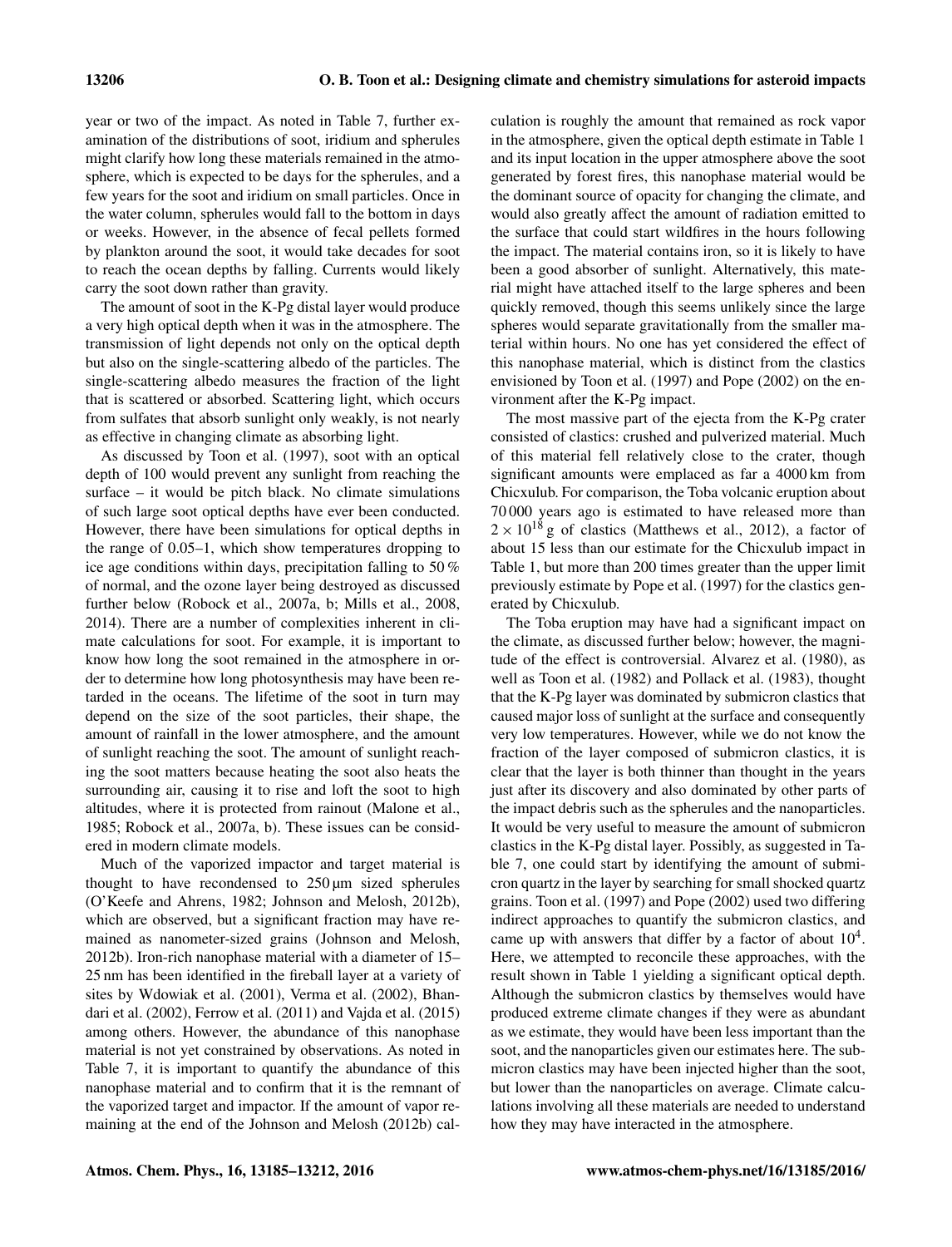The final particulates with large optical depths in Table 1 are sulfates. Pope et al. (1997), Pierazzo et al. (2003), and others have advocated for the importance of these particles in recent years. Unfortunately, sulfates in the K-Pg layer have not been traced unambiguously to the impact, because sulfur is so common in the environment. Possibly sulfur isotopic studies could distinguish the sulfur in the impactor from sulfur in the terrestrial environment, but we are not aware of such studies. While there is little doubt that large amounts of sulfur were present in the target material and in the asteroid, it is possible that much of it reacted with the hot rock in the impact plume, or the atmospheric layer heated by re-entering material. Sulfur is present in impact melt spherules and in carbonaceous clastics, so not all of it was released to the gas phase. Given the large opacity of the numerous types of particles in the atmosphere, photochemical reactions would have been inhibited, which would retard the conversion of sulfur dioxide gas into sulfate particles. It is possible that measurements of the sulfur MIF could reveal whether the sulfur quickly reacted with rocks, which should yield a MIF of zero, or if the sulfur slowly converted to sulfate, which might lead to MIF not being zero if resolved over the thickness of the distal layer. It is known that a non-zero MIF can occur following volcanic eruptions due to time-dependent movement of sulfur between changing sulfur reservoirs in the atmosphere (e.g., Pavlov et al., 2005).

It is not clear if  $SO_3$  or  $SO_2$  was the dominant sulfur bearing gas in the ejecta plume. However, the gas-phase reaction of  $SO_3$  and water is not a simple reaction as often abbreviated in papers about atmospheric sulfur chemistry, but instead involves water vapor clusters or  $SO<sub>3</sub>$  adducts. Sulfur dioxide is observed to convert to particulates with an efolding time of less than 1 month for moderate-sized volcanic eruptions such as the Mt. Pinatubo eruption. Following the K-Pg impact, sulfur dioxide or trioxide gas may have had an extended lifetime in the atmosphere, due to the lack of sunlight to drive chemical reactions to convert it to sulfates. Clastics and nanoparticles and soot may have coagulated to large sizes and fallen out over a year or two. Alternatively, the sulfur gases may have reacted quickly on all the surfaces present, particularly in hot water present in the hot radiating layer when the ejecta reentered. Pope et al. (1997) and Pierazzo et al. (2003) have pointed out the possible importance of the extended lifetime of the sulfate for causing a prolonged period without photosynthesis in the oceans. However, clastics or soot need to be present in the sulfate to achieve the loss of sunlight. Recent work on the Toba eruption (Timmreck et al., 2010) shows that large sulfur injections do not produce proportionately larger climate perturbations because the climate effects of sulfur injections are self-limiting, as originally shown by Pinto et al. (1989) and recognized by Pope et al. (1997) and Pierazzo et al. (2003). Toba probably injected an amount of sulfur dioxide within an order of magnitude of that from the K-Pg impact. Larger particles have smaller optical depths, and shorter lifetimes, than smaller particles that

result from smaller  $SO_2$  injections. Further work is needed to understand the chemistry of the sulfur injected by the Chicxulub impact to determine if it was a significant factor in the extinction event.

Table 2 shows that significant injections of various ozone destroying chemicals such as  $NO<sub>x</sub>$ , Cl, Br, and I likely occurred. The effects of these gases need to be considered in calculations but, given the expected darkness, photochemistry may have ceased until the atmosphere cleared.

Table 3 suggests that the much smaller mass injections from the impact of a 1 km diameter asteroid on land may produce optical depths that may still be important. Climate models are needed to fully evaluate these perturbations. At first glance the injections seem small. For example, the sulfur injection is only about 4 times larger than that from the Pinatubo eruption. However, the soot injection is very large. Robock et al. (2007a) and Mills et al. (2014) examined smoke injections at the tropopause of about one-third the 1 km asteroid injection near the tropopause and found that the ozone layer was severely damaged, and low enough temperatures resulted in damaged crops for a decade after the injection. Table 4 also indicates significant injections of iodine, which may further damage the ozone layer.

About 50 1 km impacts might have occurred since the demise of the dinosaurs. Based on the fraction of Earth covered by water, about 35 of these would be expected to have hit the oceans, perhaps resulting in large ozone losses as discussed by Pierazzo et al. (2010). Each of the 15 impacts that occurred on land might have led to significant injections of nanoparticles. Paquay et al. (2008) recognized the osmium signature of two large impacts in the late Eocene, which produce the 100 km diameter craters at Popigai and Chesapeake Bay. The osmium indicates a substantial input of vaporized impactor to the atmosphere from collisions of asteroids larger than 1 km in diameter. Climate model simulations are needed to evaluate the climate changes that might have occurred. The effects could have been variable for a variety of reasons, including variability in the light-absorbing properties of rock from differing objects. To have injected significant amounts of smoke the impactor would need to hit a tropical forest, or at least a heavily forested region. About 26 % of the world is currently forested; about  $6\%$  is in tropical rain forest. Forested area has greatly declined. Tropical rainforests might have covered as much as 20 % of the Earth until recently. Hence, about three 1 km objects might have hit a tropical rainforest and injected significant amounts of smoke since the K-Pg event.

In this work, we have established a set of initial conditions (Tables 1–4) that may be used for modeling the climate and air chemistry after the K-Pg impact, or the impact of a 1 km asteroid. Other authors have considered some of these initial conditions, but some, such as the nanoparticles from the vaporized impactor, have not been previously studied in the detail needed to fully evaluate their importance. Much more work is needed to obtain field data to further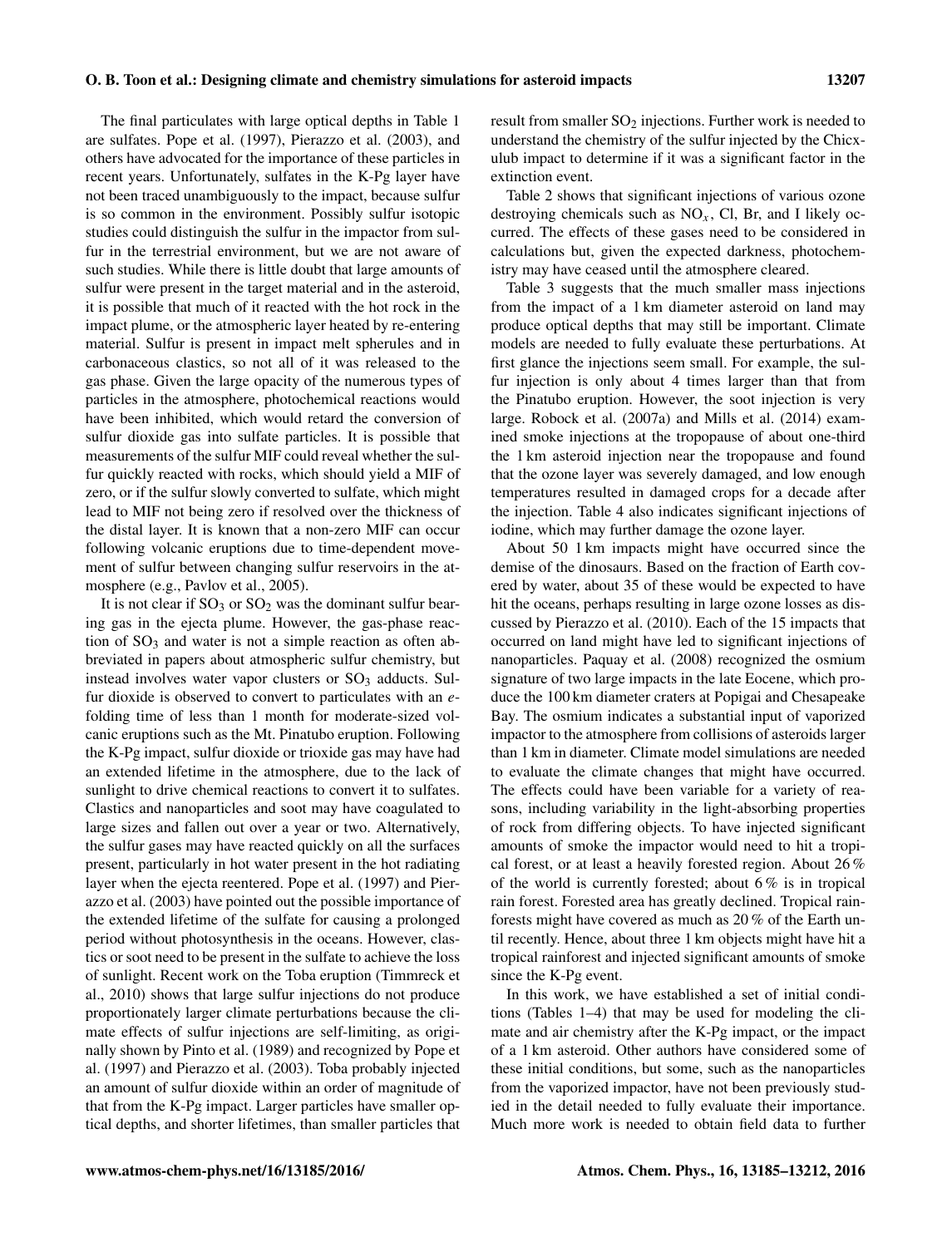constrain some of parameters, and to resolve remaining differences of opinion about some of the values. However, simulations using these initial conditions can now be conducted with modern models of climate and atmospheric chemistry, which should shed light on the environmental conditions at the K-Pg boundary and the dangers posed by future impacts. We recently completed such simulations using the Whole Atmosphere Community Climate Model (WACCM) at the National Center for Atmospheric Research in a configuration similar to that used by Bardeen et al. (2008) and Mills et al. (2014).

## 5 Data availability

This paper uses data from the literature, which is referenced in the paper, and summarized in Tables 1–6.

*Author contributions.* Owen B. Toon worked to compile the particle and gas emissions. Charles Bardeen tested them in a climate model to determine if the initial conditions were specified completely. Rolando Garcia considered the gases that would be important for atmospheric chemistry.

*Acknowledgements.* We thank Wendy Wolbach for helpful comments about soot, and Brandon Johnson for helpful comments about nanoparticles and spherules. Charles Bardeen and Rolando Garcia were funded by NASA Exobiology grant no. 08-EXOB08-0016. The University of Colorado supported Owen B. Toon's work.

Edited by: R. Müller Reviewed by: C. Covey and one anonymous referee

#### References

- Ackerman, T. P. and Toon, O. B.: Absorption of visible radiation in atmosphere containing mixtures of absorbing and nonabsorbing particles, Appl. Optics, 20, 3661–3668, 1981.
- Ahrens, T. J. and O'Keefe, J. D.: Impact of an asteroid or comet in the ocean and extinction of terrestrial life, Proc. Lunar Planet. Sci. Conf., 13th, Part 2, J. Geophys. Res., 88, A799–A806, 1983.
- Alvarez, L., Alvarez, W., Asaro, F., and Michel, H. V.: Extraterrestrial cause for the Cretaceous-Tertiary extinction, Science, 208, 1095–1108, 1980.
- Andreae, M. O. and Merlet, P.: Emission of trace gases and aerosols from biomass burning, Global Biogeochem. Cy., 15, 955–966, 2001.
- Artemieva, N. and Morgan, J.: Modeling the formation of the K-Pg boundary layer, Icarus, 201, 768–780, 2009.
- Bardeen, C. G., Toon, O. B., Jensen, E. J., Marsh, D. R., and Harvey, V. L.: Numerical simulations of the three-dimensional distribution of meteoric dust in the mesosphere and upper stratosphere, J. Geophys. Res., 113, D17202, doi[:10.1029/2007JD009515,](http://dx.doi.org/10.1029/2007JD009515) 2008.
- Belcher, C. M.: Reigniting the Cretaceous-Paleogene firestorm debate, Geology, 37, 1147–1148, doi[:10.1130/focus122009.1.,](http://dx.doi.org/10.1130/focus122009.1.) 2009.
- Belcher, C. M., Collinson, M. E., Sweet, A. R., Hildebrand, A. R., and Scott, A. C.: Fireball passes and nothing burns – The role of thermal radiation in the Cretaceous–Tertiary event: Evidence from the charcoal record of North America, Geology, 31, 1061– 1064, doi[:10.1130/G19989.1,](http://dx.doi.org/10.1130/G19989.1) 2003.
- Belcher, C. M., Collinson, M. E., Sweet, A. R., Hildebrand, A. R., and Scott, A. C.: Fireball passes and nothing burns – The role of thermal radiation in the Cretaceous-Tertiary event:Evidence from the charcoal record of North America: Comment and Reply, Geology, Online forum, doi[:10.1130/0091-7613-32.1.e51,](http://dx.doi.org/10.1130/0091-7613-32.1.e51) 2004.
- Belcher, C. M., Collinson, M. E., and Scott, A. C.: Constraints on the thermal energy released from the Chicxulub impactor: New evidence from multimethod charcoal analysis, Geological Society [London] Journal, 162, 591–602, doi[:10.1144/0016-764904-](http://dx.doi.org/10.1144/0016-764904-104) [104,](http://dx.doi.org/10.1144/0016-764904-104) 2005.
- Belcher, C. M., Finch, P., Collinson, M. E., Scott, A. C., and Grassineau, N. V.: Geochemical evidence for combustion of hydrocarbons during the K-T impact event, P. Natl. Acad. Sci. USA, 106, 4112–4117, doi[:10.1073/pnas.0813117106,](http://dx.doi.org/10.1073/pnas.0813117106) 2009.
- Berndt, J., Deutsch, A., Schulte, P., and Mezger, K.: The Chicxulub ejecta deposit at Demerara Rise (western Atlantic): Dissecting the geochemical anomaly using laser ablation-mass spectrometry, Geology, 39, 279–282, 2011.
- Bhandari, N., Verma, H. C., Upadhyy, C., Tripathi, A., and Tripathi, R. P.: Global occurrence of magnetic and superparamagnetic iron phases in Cretaceous-Tertiary boundary clays, in: Catastrophic Events and Mass Extinctions: Impacts and Beyond, edited by: Koeberl, C. and MacLleod, K. G., Geol. Soc. Am. Spec. Pap., 356, 2002.
- Birks, J. W., Crutzen, P. J., and Roble, R. G.: Frequent ozone depletion resulting from impacts of asteroids and comets, in: Comet/Asteroid Impacts and Human Society, edited by: Bobrowsky, P. and Rickman, H., Springer Pub., Berlin, 225–245, 2007.
- Bohor, B. F.: Shock-induced microdeformations in quartz and other mineralogical indications of an impact event at the Cretaceous-Tertiary boundary, Tectonophysics, 171, 359–372, doi[:10.1016/0040-1951\(90\)90110-T,](http://dx.doi.org/10.1016/0040-1951(90)90110-T) 1990.
- Bohor, B. F. and Glass, B. P.: Origin and diagenesis of K/T impact spherules-From Haiti to Wyoming and beyond, Meteoritics 30, 182–198, 1995.
- Bohor, B. F., Triplehorn, D. M., Nichols, D. J., and Millard Jr., H. T.: Dinosaurs, spherules, and the "magic layer": A new K-T boundary clay site in Wyoming, Geology, 15, 896–899, 1987.
- Bond, T. C. and Bergstrom, R. W.: Light absorption by carbonaceous particles: An investigative review, Aerosols Sci. Tech., 40, 27–67, 2006.
- Bosch, H., Camy-Peyret, C., Chipperfield, M. P., Fitzenberger, R., Harder, H., Platt, U., and Pfeilsticker, K.: Upper limits of stratospheric IO and OIO inferred from center-to-limb-darkeningcorrected balloon-borne solar occultation visible spectra: Implications for total gaseous iodine and stratospheric ozone, J. Geophys. Res., 108, 4455, doi[:10.1029/2002JD003078,](http://dx.doi.org/10.1029/2002JD003078) 2003.
- Boslough, M. B. and Crawford, D. A.: Shoemaker-Levy 9 and plume-forming collisions on Earth, Annals New York, Acad.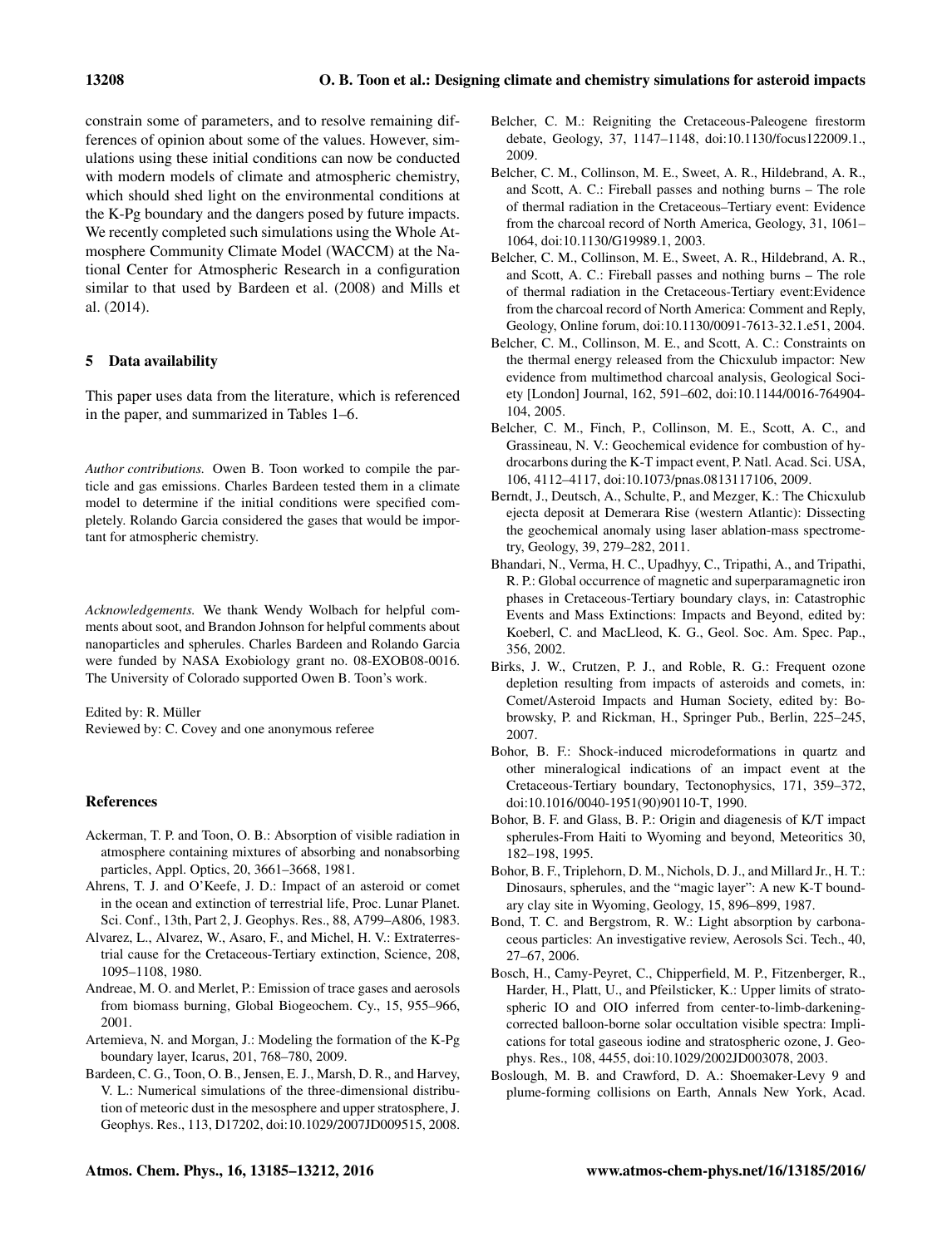Sci., 822, 236–282, doi[:10.1111/j.1749-6632.1997.tb48345.x,](http://dx.doi.org/10.1111/j.1749-6632.1997.tb48345.x) 1997.

- Ciais, P., Sabine, C., Bala, G., Bopp L., Brovkin, V., Canadell, J., Chhabra, A., DeFries, R., Galloway, J., Heimann, M., Jones, C., Le Quéré, C., Myneni, R. B., Piao, S., and Thornton, P.: Carbon and Other Biogeochemical Cycles, in: Climate Change 2013: The Physical Science Basis. Contribution of Working Group I to the Fifth Assessment Report of the Intergovernmental Panel on Climate Change, edited by: Stocker, T. F., Qin, D., Plattner, G.- K., Tignor, M., Allen, S. K., Boschung, J., Nauels, A., Xia, Y., Bex, V., and Midgley, P. M., Cambridge University Press, Cambridge, UK and New York, N.Y., USA, 2013.
- Crutzen, P. J., Galbally, I. E., and Brühl, C.: Atmospheric effects from post-nuclear fires, Climate Change, 6, 323–364, 1984.
- Dorf, M., Butler, J. H., Butz, A., Camy-Peyret, C., Chipperfield, M. P., Kritten, L., Montzka, S. A., Simmes, B., Weidner, F., and Pfeilsticker, K.: Long-term observations of stratospheric bromine, Geophys. Res. Lett., 33, L24803, doi[:10.1029/2006GL027714,](http://dx.doi.org/10.1029/2006GL027714) 2006.
- Durant, A. J., Rose, W. I., Sarna-Wojcicki, A. M., Carey, S., and Volentik, A. C. M.: Hydrometeor-enhanced tephra sedimentation: Constraints from the 18 May 1980 eruption of Mount St. Helens, J. Geophys. Res., 114, B03204, doi[:10.1029/2008JB005756,](http://dx.doi.org/10.1029/2008JB005756) 2009.
- Ferrow, E., Vajda, V., Koch, C. B., Peucker-Ehrenbrink, B., and Willumsen, P. S.: Multiproxy analysis of a new terrestrial and a marine Cretaceous-Paleogene (K-Pg) boundary site from New Zealand, Geochim. Cosmocim. Ac., 75, 657–672, 2011.
- Folch, A., Costa, A., Durant, A., and Macedonio, G.: A model for wet aggregation of ash particles in volcanic plumes and clouds: 2. Model application, J. Geophys. Res., 115, B09202, doi[:10.1029/2009JB007176,](http://dx.doi.org/10.1029/2009JB007176) 2010.
- Glass, B. P. and Simonson, B. M.: Distal impact ejecta layers: spherules and more, Elements, 8, 43–48, 2012.
- Goldin, T. J. and Melosh, H. J.: Self-shielding of thermal radiation by Chicxulub impact ejecta: Firestorm or fizzle?, Geology, 37, 1135–1138, doi[:10.1130/G30433A.1,](http://dx.doi.org/10.1130/G30433A.1) 2009.
- Goles, G. G., Greenland L. P., and Jerome, D. Y.: Abundances of chlorine, bromine and iodine in meteorites, Geochim. Cosmochim. Ac., 31, 1771–1787, 1967.
- Gulick, S. P. S., Barton, P. J., Christeson, G. L., Morgan, J. V., McDonald, M., Mendoza-Cervantes, K., Pearson, Z. F., Surendra, A., Urrutia-Fucugauchi, J., Vermeesch, P. M., and Warner, M. R.: Importance of pre-impact crustal structure for the asymmetry of the Chicxulub impact crater, Nat. Geosci., 1, 131–135, doi[:10.1038/ngeo103,](http://dx.doi.org/10.1038/ngeo103) 2008.
- Guo, S., Bluth, G. J. S., Rose, W. I., Watson, I. M., and Prata, A. J.: Re-evaluation of  $SO_2$  release of the 15 June 1991 Pinatubo eruption using ultraviolet and infrared satellite sensors, Geochem. Geophy. Geosys., 5, Q04001, doi[:10.1029/2003GC000654,](http://dx.doi.org/10.1029/2003GC000654) 2004.
- Harvey, M. C., Brassell, S. C., Belcher, C. M., and Montanari, A.: Combustion of fossil organic matter at the Cretaceous–Paleogene (K–P) boundary, Geology, 36, 355–358, doi[:10.1130/G24646A.1,](http://dx.doi.org/10.1130/G24646A.1) 2008.
- Hervig, M. E., Gordley, L. L., Deaver, L. E., Siskind, D. E., Stevens, M. H., Russell III, J. M., Bailey, S. M., Megner, L., and Bardeen, C. G.: First Satellite Observations of Meteoric Smoke

in the Middle Atmosphere, Geophys. Res. Lett., 36, L18805, doi[:10.1029/2009GL039737,](http://dx.doi.org/10.1029/2009GL039737) 2009.

- Hildebrand, A. R.: The Cretaceous/Tertiary boundary impact (or the dinosaurs didn't have a chance), J. Roy. Astron. Soc. Can., 87, 77–118, 1993.
- Houghton, R. A.: Above ground forest biomass and the global carbon balance, Glob. Change Biol., 11, 945–958, 2005.
- Hunten, D. M., Turco, R. P., and Toon, O. B.: Smoke and dust particles of meteoric origin in the mesosphere and stratosphere, J. Atmos. Sci., 37, 1342–1357, 1980.
- Ivany, L. C. and Salawitch, R. J.: Carbon isotopic evidence for biomass burning at the K-T boundary, Geology, 21, 487–490, 1993.
- Johnson, B. C. and Bowling, T. J.: Where have all the craters gone? Earth's bombardment history and the expected terrestrial cratering record, Geology, 42, 587–590, 2014.
- Johnson, B. C. and Melosh, H. J.: Impact spherules as a record of an ancient heavy bombardment of Earth, Nature, 485, 75–77, 2012a.
- Johnson, B. C. and Melosh, H. J.: Formation of spherules in impact produced vapor plumes, Icarus, 217, 416–430, 2012b.
- Johnson, B. C. and Melosh, H. J.: Formation of melt droplets, melt fragments, and accretionary impact lapilli during hypervelocity impact, Icarus, 228, 347–363, 2014.
- Jones, E. M. and Kodis, J. W.: Atmospheric effects of large body impacts: The first few minutes, in: Geological Implications of Impacts of Large Asteroids and Comets on the Earth, edited by: Silver, L. T. and Schultz, P. H., Geol. Soc. Am. Spec. Pap., 190, 175–186, 1982.
- Kaiho, K., Oshima, N., Adachi, Y., Mizukami, T., Fujibayashi, M., and Saito, R.: Global climate change driven by soot at the K-Pg boundary as the cause of the mass extinction, Sci. Rep., 6, 28427, doi[:10.1038/srep28427,](http://dx.doi.org/10.1038/srep28427) 2016.
- Kalashnikova, O., Horanyi, M., Thomas, G. E., and Toon, O. B.: Meteoric smoke production in the atmosphere, Geophys. Res. Lett., 27, 3293–3296, 2000.
- Kallemeyn, G. W. and Wasson, J. T.: The compositional classification of chondrites-I. The carbonaceous chondrite groups, Geochim. Cosmochim. Ac., 45, 1217–1230, 1981.
- Kring, D. A. and Durda, D. D.: Trajectories and distribution of material ejected from the Chicxulub impact crater: Implications for post impact wildfires, J. Geophys. Res., 107, 5062, doi[:10.1029/2001JE001532,](http://dx.doi.org/10.1029/2001JE001532) 2002.
- Kring, D. A., Melosh, H. J., and Hunten, D. M.: Impact-induced perturbations of atmospheric sulfur, Earth Planet. Sc. Lett., 14, 201–212, 1996.
- Lack, D. A., Bahreini, R., Cappa, C. D., Middlebrook, A. M., and Schwartz, J. P.: Brown carbon and internal mixing in biomass burning particles, P. Natl. Acad. Sci. USA, 109, 14802–14807, 2012.
- Malone, R. C., Auer, L., Glatzmaier, G., Wood, M., and Toon, O. B.: Influence of Solar Heating and Precipitation Scavenging on the Simulated Lifetime of Post-Nuclear War Smoke, Science, 230, 317–319, 1985.
- Matichuk, R. I., Colarco, P. R., Smith, J. A., and Toon, O. B.: Modeling the transport and optical properties of smoke plumes from South American biomass burning, J. Geophys. Res., 113, D07208, doi[:10.1029/2007JD009005,](http://dx.doi.org/10.1029/2007JD009005) 2008.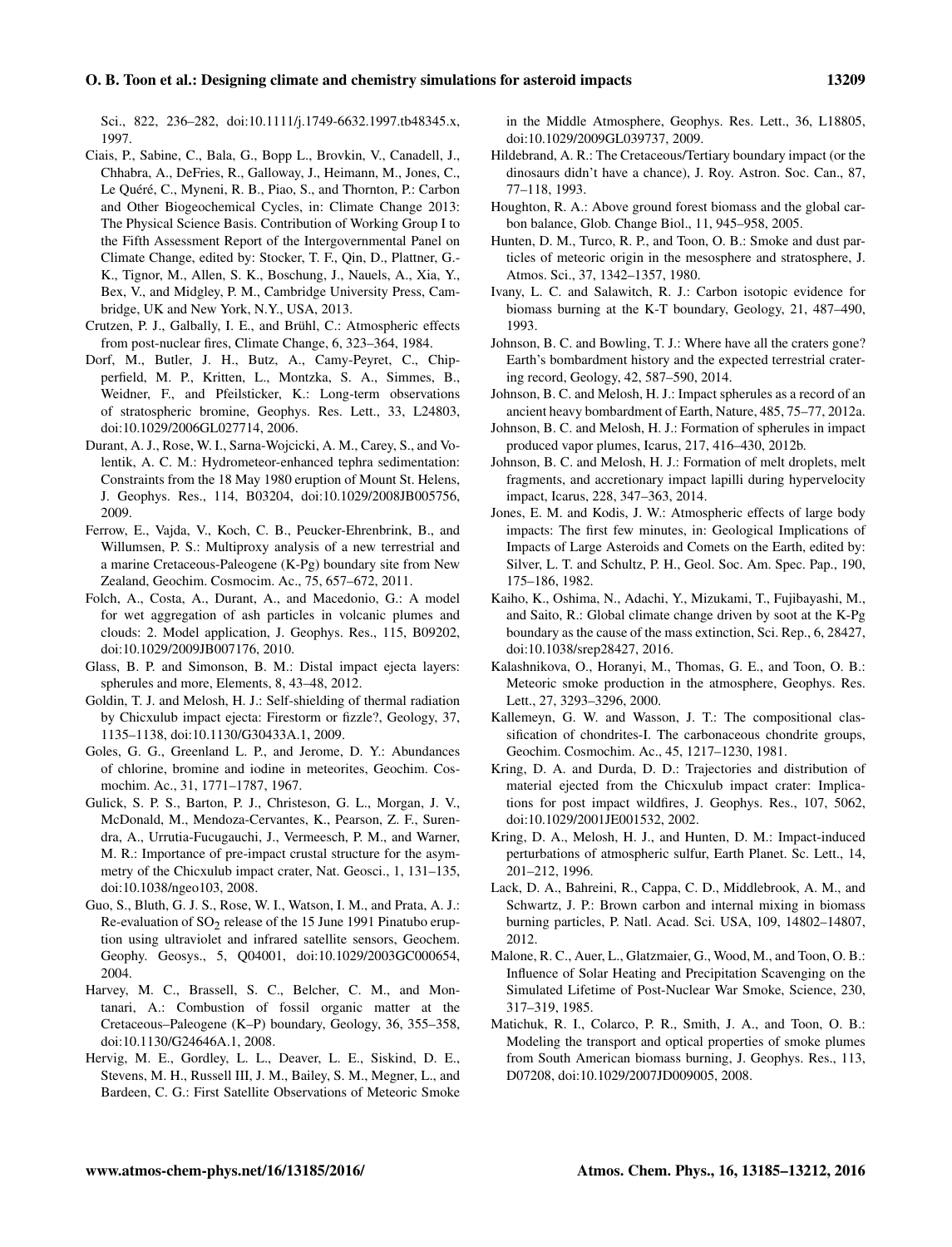- Matthews, N. E., Smith, V. C., Costa, A., Durant, A J., Pyle, D. M., and Pearce, N. J. G.: Ultra-distal tephra deposits from supereruptions: Examples from Toba, Indonesia and Taupo Volcanic Zone, New Zealand, Quaternary Int., 258, 54–79, 2012.
- Melosh, H. J. and Vickery, A. M.: Melt droplet formation in energetic impact events, Nature, 350, 494–497, 1991.
- Melosh, H. J., Schneider, N. M., Zahnle, K. J., and Latham, D.: Ignition of global wildfires at the Cretaceous–Tertiary boundary, Nature, 343, 251–254, 1990.
- Mikhailov, E. F., Vlasenko, S. S., Podgorny, I. A., Ramanathan, V., and Corrigan, C. E.: Optical properties of soot-water drop agglomerates: An experimental study, J. Geophys. Res., 111, D07209, doi[:10.1029/2005JD006389,](http://dx.doi.org/10.1029/2005JD006389) 2006.
- Millero, F. J., Feistel, R., Wright, D. G., and McDougall, T. J.: The composition of standard seawater and the definition of the reference composition salinity scale, Deep-Sea Res., 55, 50–72, 2008.
- Mills, M. J., Toon, O. B., Turco, R. P., Kinnison, D. E., and Garcia, R. R.: Massive global ozone loss predicted following regional nuclear conflict, P. Natl. Acad. Sci. USA, 105, 5307–5312, 2008.
- Mills, M. J., Toon, O. B., and Robock, A.: Multidecadal global cooling and unprecedented ozone loss following a regional nuclear conflict, Earth's Future, 2, 161–176, doi[:10.1002/2013EF000205,](http://dx.doi.org/10.1002/2013EF000205) 2014.
- Milne, P. H. and McKay, C.: Response of marine plankton communities to a global atmospheric darkening, in: Geological Implications of Impacts of Large Asteroids and Comets on the Earth, edited by: Silver, L. T. and Schultz, P. H., Geol. Soc. Am. Spec. Pap., 190, 297–303, 1982.
- Morgan, J., Artemieva, N., and Goldin, T.: Revisiting wildfires at the K-Pg boundary, J. Geophys. Res.-Biogeo., 118, 1–13, doi[:10.1002/2013JG002428,](http://dx.doi.org/10.1002/2013JG002428) 2013.
- Nassar, R., Bernath, P. F., Boone, C. D., Clerbaux, C., Coheur, P. F., Dufour, G., Froidevaux, L., Mahieu, E., McConnell, J. C., McLeod, S. D., Murtagh, D. P., Rinsland, C. P., Semeniuk, K., Skelton, R., Walker, K. A., and Zander, R.: A global inventory of stratospheric chlorine in 2004, J. Geophys. Res., 111, D22312, doi[:10.1029/2006JD007073,](http://dx.doi.org/10.1029/2006JD007073) 2006.
- Neely, R., English, J. M., Toon, O. B., Solomon, S., Mills, M., and Thayer, J. P.: Implications of extinction due to meteoritic smoke in the upper stratosphere, Geophys. Res. Lett., 38, L24808, doi[:10.1029/2011Gl049865,](http://dx.doi.org/10.1029/2011Gl049865) 2011.
- O'Keefe, J. D. and Ahrens, T. J.: The interaction of the Cretaceous/Tertiary Extinction Bolide with the atmosphere, ocean, and solid Earth, in: Geological Implications of Impacts of Large Asteroids and Comets on the Earth, edited by: Silver, L. T. and Schultz, P. H., Geol. Soc. Am. Spec. Pap., 190, 103–120, 1982.
- Orofino, V., Blanco, A., Fonti, S., Proce, R., and Rotundi, A.: The infrared optical constants of limestone particles and implications for the search of carbonates on Mars, Planet. Space Sci., 46, 1659–1669, 1998.
- Pan, Y., Birdsey, R. A., Fang, J., Houghton, R., Kauppi, P. E., Kurz, W. A., Phillips, O. L., Shvidenko, A., Lewis, S. L., Canadell, J. G., Ciais, P., Jackson, R. B., Pacala, S. W., McGuire A. D., Piao, S., Rautiainen, A., Sitch, S., and Hayes, D.: A large and persistent carbon sink in the world's forests, Science, 333, 988– 993, doi[:10.1126/science.1201609,](http://dx.doi.org/10.1126/science.1201609) 2011.
- Paquay, F. S., Ravizza, G. E., Dalai, T. K., and Peucker-Ehrenbrink, B.: Determining chrondritic impactor size from the marine osmium isotope record, Science, 320, 214–218, 2008.
- Parkos, D., Alexeenko, A., Kulakhmetov, M., Johnson, B. C., and Melosh, H. J.:  $NO<sub>x</sub>$  production and rainout from Chicxulub impact ejecta and reentry, J. Geophys. Res.-Planet., 120, 2152– 2168, doi[:10.1002/2015JE004857,](http://dx.doi.org/10.1002/2015JE004857) 2015.
- Pavlov, A. A., Mills, M. J., and Toon, O. B.: Mystery of the volcanic mass-independent sulfur isotope fractionation signature in the Antarctic ice-core, Geophys. Res. Lett., 32, L12816, doi[:10.1029/2005GL022784,](http://dx.doi.org/10.1029/2005GL022784) 2005.
- Penner, J. E., Haselman Jr., L. C., and Edwards, L. L.: Smoke-plume distributions above large-scale fires: Implications for simulations of "Nuclear Winter", J. Clim. Appl. Meteorol., 25, 1434–1444, 1986.
- Pierazzo, E. and Artemieva, N.: Local and global environmental effects of impacts on Earth, Elements, 8, 55–60, 2012.
- Pierazzo, E., Hahmann, A. N., and Sloan, L. C.: Chicxulub and climate: Radiative perturbations of impact-produced S-bearing gases, Astrobio., 3, 99–118, 2003.
- Pierazzo, E., Garcia, R. R., Kinnison, D. E., Marsh, D. R., Lee-Taylor, J. and Crutzen, P. J.: Ozone perturbation from mediumsized asteroid impacts in the ocean, Earth Planet Sc. Lett., 299, 263–272, doi[:10.1016/j.epsl.2010.08.036,](http://dx.doi.org/10.1016/j.epsl.2010.08.036) 2010.
- Pinto, J. R., Turco, R. P., and Toon, O. B.: Self-limiting physical and chemical effects in volcanic eruption clouds, J. Geophys. Res., 94, 11165–11174, doi[:10.1029/JD094iD08p11165,](http://dx.doi.org/10.1029/JD094iD08p11165) 1989.
- Pittock, A. B., Ackerman, T. P., Crutzen, P. J., MacCraken, M. C., Shapiro, C. S., and Turco, R. P.: Environmental Consequences of Nuclear War SCOPE-28, Vol. 1, Physical and Atmospheric Effects, 2nd Ed., Wiley, Chichester, England, 1989.
- Pollack, J. B., Toon, O. B., Ackerman, T. P., McKay, C. P., and Turco, R. P.: Environmental effects of an impact generated dust cloud: Implications for the Cretaceous-Tertiary extinctions, Science, 219, 287–289, 1983.
- Pope, K. O.: Impact dust not the cause of the Cretaceous-Tertiary mass extinction, Geology, 30, 99–102, 2002.
- Pope, K. O., Baines, K. H., Ocampa, A. C., and Ivanov, B. A.: Energy, volatile production, and climatic effects of the Chicxulub Cretaceous/Tertiary impact, J. Geophys. Res., 102, 21645– 21664, 1997.
- Premović, P. I.: Soot in Cretaceous-Paleogene boundary clays worldwide: Is it really derived from fossil fuel beds close to Chicxulub?, Centra. European J. Geosci., 4, 383–387, 2012.
- Pueschel, R. F., Russell, P. B., Allen, D. A., Ferry, G. V., Snetsinger, K. G., Livingston, K. G., and Verma, S.: Physical and optical properties of the Pinatubo volcanic aerosol: Aircraft observations with impactors and a Sun-tracking photometer, J. Geophys. Res., 99, 12915–12922, 1994.
- Querry, M. R., Osborne, G., Lies, K., Jordon, R., and Covey, R. M.: Complex refractive index of limestone in the visible and infrared, Appl. Optics, 17, 353–356, 1978.
- Renne, P. R. Deino, A. L., Hilgen, F. J., Kuiper, K. F., Mark, D. F., Mitchell III, W. S., Morgan, L. E., Mundil, R., and Smit, J.: Time scales of critical events around the Cretaceous-Paleogene boundary, Science, 339, 684–687, doi[:10.1126/science.1201609,](http://dx.doi.org/10.1126/science.1201609) 2013.
- Robertson, D. S., McKenna, M. C., Toon, O. B., Hope, S., and Lillegraven, J. A.: Survival in the first hours of the Cenozoic, Geol. Soc. Am. Bull., 116, 760–768, doi[:10.1130/B25402.1,](http://dx.doi.org/10.1130/B25402.1) 2004.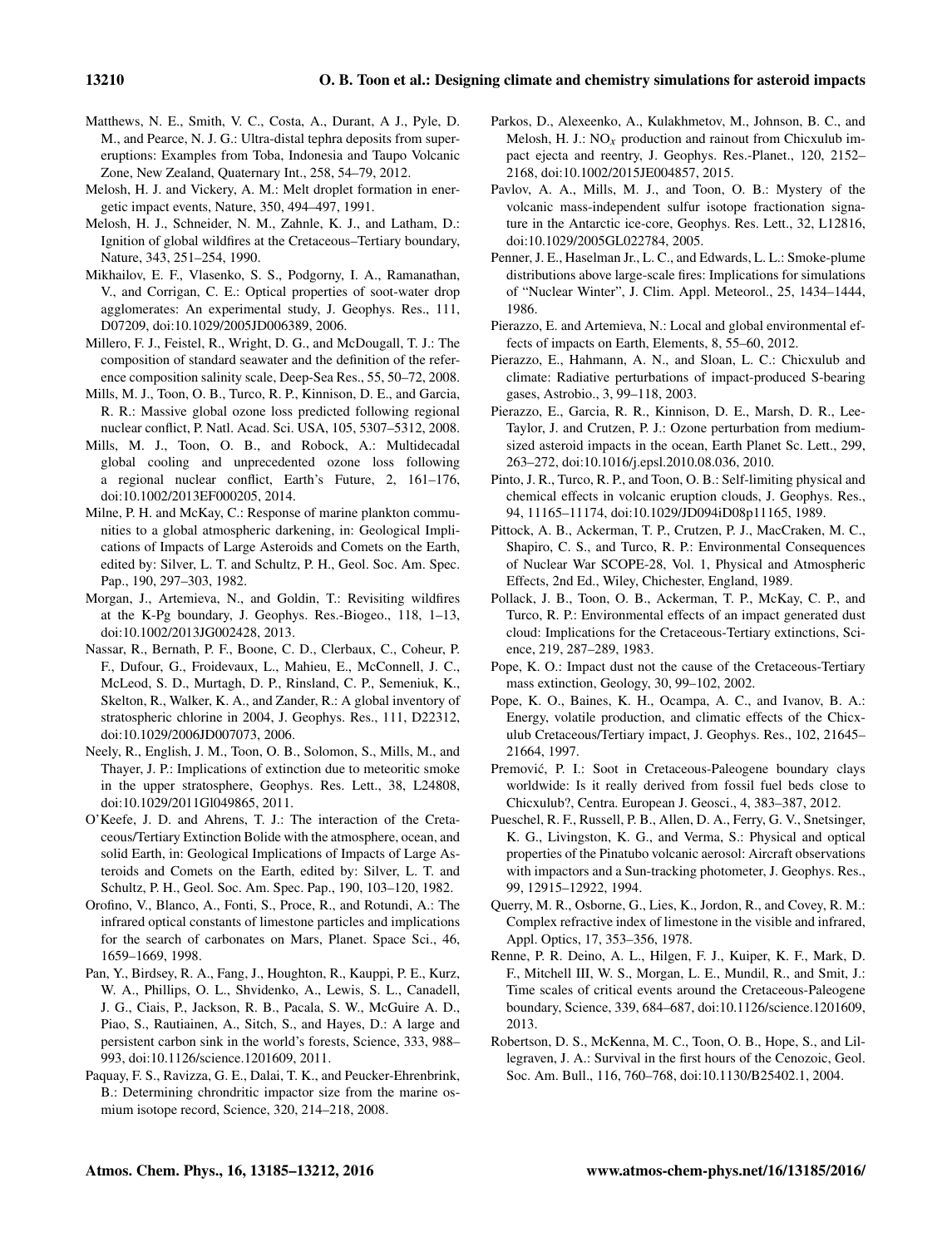#### O. B. Toon et al.: Designing climate and chemistry simulations for asteroid impacts 13211

- Robertson, D. S., Lewis, W. M., Sheehan, P. M., and Toon, O. B.: K-Pg extinction: Reevaluation of the heat-fire hypothesis, J. Geophys. Res., 118, 329–336, doi[:10.1002/jgrg.20018,](http://dx.doi.org/10.1002/jgrg.20018) 2013a.
- Robertson, D. S., Lewis, W. M., Sheehan, P. M., and Toon, O. B.: K-Pg extinction patterns in marine and freshwater environments: The impact winter model, J. Geophys. Res., 118, 1006–1014, doi[:10.1002/jgrg.20086,](http://dx.doi.org/10.1002/jgrg.20086) 2013b.
- Robock, A., Oman, L., Stenchikov, G. L., Toon, O. B., Bardeen, C., and Turco, R. P.: Climatic consequences of regional nuclear conflicts, Atmos. Chem. Phys., 7, 2003–2012, doi[:10.5194/acp-](http://dx.doi.org/10.5194/acp-7-2003-2007)[7-2003-2007,](http://dx.doi.org/10.5194/acp-7-2003-2007) 2007a.
- Robock, A., Oman, L., and Stenchikov, G. L.: Nuclear winter revisited with a modern climate model and current nuclear arsenals: Still catastrophic consequences, J. Geophys. Res., 112, D13107, doi[:10.1029/2006JD008235,](http://dx.doi.org/10.1029/2006JD008235) 2007b.
- Rose, W. I. and Durant, A. J.: Fine ash content of explosive eruptions, J. Volcanol. Geoth. Res., 186, 32–9, 2009.
- Schmidt, A., Skeffington, R. A., Thordarson, T., Self, S., Forster, P. M., Rap, A., Ridgwell, A., Fowler, D., Wilson, M., Mann, G. W., Wignall, P. B., and Carslaw, K. S.: Selective environmental stress from sulfur emitted by continental flood basalt eruptions, Nat. Geosci., 9, 77–82, 2016.
- Schulte, P., Deutsch, A., Salge, T., Berndt, J., Kontny, A., MacLeod, K. G., Neuser, R. D., and Krumm, S.: A duallayer Chicxulub ejecta sequence with shocked carbonates from the Cretaceous-Paleogene (K-Pg) boundary, Demerara Rise, western Atlantic, Geochim. Cosmochim. Ac., 73, 1180–1204, doi[:10.1038/ngeo2588,](http://dx.doi.org/10.1038/ngeo2588) 2008.
- Schulte, P., Alegret, L., Arenillas, I., Arz, J. A., Barton, P. J., Bown, P. R., Bralower, T. J., Christeson, G. L., Claeys, P., Cockell, C. S., Collins, G. S., Deutsch, A., Goldin, T. J., Goto, K., Grajales-Nishimura, J. M., Grieve, R. A. F., Gulick, S. P. S., Johnson, K. R., Kiessling, W., Koeberl, C., Kring, D. A., MacLeod, K. G., Matsui, T., Melosh, J., Montanari, A., Morgan, J. V., Neal, C. R., Nichols, D. J., Norris, R. D., Pierazzo, E., Ravizza, G., Rebolledo-Vieyra, M., Reimold, W. U., Robin, E., Salge, T., Speijer, R. P., Sweet, A. R., Urrutia-Fucugauchi, J., Vajda, V., Whalen, M. T., and Willumsen, P. S.: The Chicxulub Asteroid Impact and Mass Extinction at the Cretaceous-Paleogene Boundary, Science, 327, 1214–1218, doi[:10.1016/j.gca.2008.11.011,](http://dx.doi.org/10.1016/j.gca.2008.11.011) 2010.
- Small, R. D. and Heikes, K. E.: Early cloud formation and large area fires, J. Appl. Meteorol., 27, 654–663, 1988.
- Smit, J.: The global stratigraphy of the Cretaceous-Tertiary boundary impact ejecta, Ann. Rev. Earth Planet. Sc., 27, 75–113, 1999.
- Stothers, R. B.: The great Tambora eruption in 1815 and its aftermath, Science, 224, 1191–1198, 1984.
- Timmreck C., Graf, H. F., Lorenz, S. J., Niemeier, U., Zanchettin, D., Matei, D., Jungclaus, J. H., and Crowley, T. J.: Aerosol size confines climate response to volcanic super-eruptions, Geophys. Res. Lett., 37, L24705, doi[:10.1029/2010GL045464,](http://dx.doi.org/10.1029/2010GL045464) 2010.
- Toon, O. B. and Ackerman, T. P.: Algorithms for the Calculation of Scattering by Stratified Spheres, Appl. Optics, 20, 3657–3660, 1981.
- Toon, O. B., Pollack, J. B., Ackerman, T. P., Turco, R. P., McKay, C. P., and Liu, M. S.: Evolution of an Impact-Generated Dust Cloud and its Effects on the Atmosphere, in: Geological Implications of Impacts of Large Asteroids and Comets on the Earth, edited by:

Silver, L. T. and Schultz, P. H., Geol. Soc. Am. Spec. Pap., 190, 187–200, 1982.

- Toon, O. B., Zahnle, K., Morrison, D., Turco, R. P., and Covey, C.: Environmental perturbations caused by the impacts of asteroids and comets, Rev. Geophys., 35, 41–78, 1997.
- Toon, O. B., Turco, R. P., Robock, A., Bardeen, C., Oman, L., and Stenchikov, G. L.: Atmospheric effects and societal consequences of regional scale nuclear conflicts and acts of individual nuclear terrorism, Atmos. Chem. Phys., 7, 1973–2002, doi[:10.5194/acp-7-1973-2007,](http://dx.doi.org/10.5194/acp-7-1973-2007) 2007.
- Trinquier, A., Birck, J.-L., and Allègre, C. J.: The nature of the KT impactor. A <sup>54</sup>Cr reappraisal, Earth Planet. Sci. Lett., 241, 780– 788, 2006.
- Turco, R. P., Toon, O. B., Whitten, R. C., Hamill, P., and Keesee, R. G.: The 1980 eruptions of Mt. St. Helens: Physical and chemical processes in stratospheric clouds, J. Geophys. Res., 88, 5299– 5319, 1983.
- Turco, R. P., Toon, O. B., Ackerman, T. P., Pollack, J. B., and Sagan, C.: Climate and smoke: An appraisal of nuclear winter, Science, 247, 166–176, 1990.
- Vajda, V., Ocampo, A., Ferrow, E., and Koch, C. B.: Nano-particles as the primary cause of long-term sunlight suppression at high latitudes following the Chicxulub impact-evidence from ejecta deposits in Belize and Mexico, Godwana Res., 27, 1079–1088, 2015.
- Verma, H. C., Upadhyay, C., Tripathi, A., Tripathi, R. P. T., and Bhandari, N.: Thermal decomposition pattern and particle size estimate of iron minerals associated with the Cretaceous-Tertiary boundary at Gubbio, Meteorit. Planet. Sci., 37, 901–909, 2002.
- Ward, W. C., Keller, G., Stinnesbeck, W., and Adatte, T.: Yucatan subsurface stratigraphy: Implications and constraints for the Chicxulub impact, Geology, 23, 873–876, 1995.
- Wdowiak, T. J., Armendarez, L. P., Agresti, D. G., Wade, M. L., Wdowiak, S. Y., Claeys, P., and Izett, G.: Presence of an iron-rich nanophase material in the upper layer of the Cretaceous-Tertiary boundary clay, Meteorit. Planet. Sci., 36, 123–133, 2001.
- Wolbach, W. S., Lewis, R. S., and Anders, E.: Cretaceous extinctions: Evidence for wildfires and search for meteoritic material, Science, 240, 167–170, 1985.
- Wolbach, W. S., Gilmour, I., Anders, E., Orth, C. J., and Brooks, R. R.: Global fire at the Cretaceous-Tertiary boundary, Nature, 334, 665–669, 1988.
- Wolbach, W. S., Anders, E., and Nazarov, M. A.: Fires at the K-T Boundary: Carbon at the Sumbar, Turkmenia site, Geochem. Cosmochim. Ac., 54, 1133–1146, 1990a.
- Wolbach, W. S., Gilmour, I., and Anders, E.: Major wildfires at the Cretaceous/Tertiary boundary, in: Global Catastrophes in Earth History; An Interdisciplinary Conference on Impacts, Volcanism and Mass Mortality, edited by: Sharpton, V. L. and Ward, P. D., Geol. Soc. Am. Spec. Pap., 247, 391–400, 1990b.
- Wolbach, W. S., Widicus, S., and Kyte, F. T.: A search for soot from global wildfires in Central Pacific Cretaceous-Tertiary boundary and other extinction and impact horizon sediments, Astrobio., 3, 91–97, 2003.
- Wolf, E. T. and Toon, O. B.: Fractal organic hazes provide an ultraviolet shield for early Earth, Science, 328, 1266–1268, 2010.